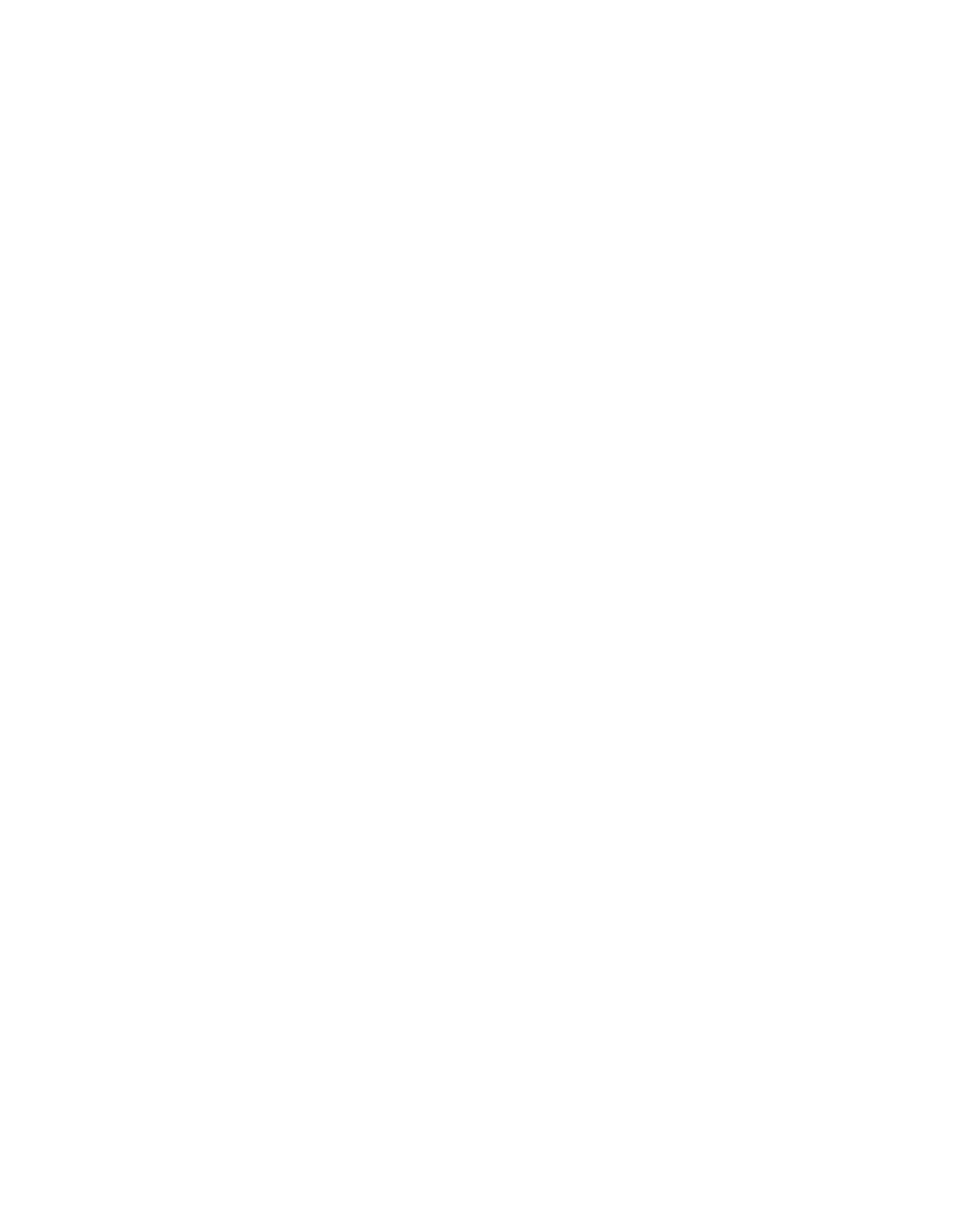## **Notice of Special Meetings**

**NOTICE IS HEREBY GIVEN THAT** Mackenzie Financial Corporation ("**Mackenzie**") will hold a special meeting (each, a "**Special Meeting**") of the investors in the series of each of Mackenzie Ivy Foreign Equity Fund, Mackenzie US All Cap Growth Fund, Mackenzie Canadian Dividend Fund, Mackenzie Canadian Growth Fund, Mackenzie Ivy Global Balanced Fund, Mackenzie Strategic Income Fund, and Mackenzie Floating Rate Income Fund (each, a "**Fund**") who will be affected by the proposed reorganization which, if implemented, would result in their investment in the applicable Fund(s) being surrendered and their receiving units in a new mutual fund (each, a "**Canada Life Fund**") managed by Canada Life Investment Management Ltd. (each, a "**Reorganization**"). If a Reorganization is approved by investors and Mackenzie proceeds with the transactions, investors of the affected series of the Fund will ultimately hold units of a corresponding Canada Life Fund which will have the same or substantially the same investment objectives, the same management and administration fees, and substantially the same investment strategies and valuation procedures as their current Fund. Each Special Meeting may also contemplate such other business as may properly come before the meeting or adjournments thereof.

Each proposed Reorganization is further described in the management information circular (the "**Information Circular**") accompanying this Notice. Each Special Meeting will be held concurrently and **virtually on March 22, 2021 at 9:00 a.m.** (Toronto Time) (the "**Meeting Time**").

Investors can join the virtual Special Meeting(s) and submit questions in real time by accessing [https://meet.secureonlinevote.com.](https://meet.secureonlinevote.com/)  To register, investors and duly appointed proxyholders must go to meet.secureonlinevote.com and enter their 12-digit control number located on their Form of Proxy. Upon successful registration, a personalized meeting link will be displayed (if registering in advance of the Meeting Date) or a Join Meeting button will appear (if registering on the Meeting Date). The virtual meeting is hosted on the Zoom teleconferencing platform. To view and participate in the teleconference, attendees must install the Zoom client software application on their smartphone, tablet or computer. Registrants will be prompted to install Zoom when they click on the personalized link or Join Meeting button.

If approved, the proposed Reorganizations (as defined and described in the accompanying Information Circular) are expected to be implemented on or about March 26, 2021 or April 16, 2021 as indicated in the table below (for each Fund, its "**Reorganization Date**"). The implementation of a Reorganization may be postponed at the Manager's discretion until a later date or a Reorganization may not proceed if it is considered in the best interests of a Fund or a Canada Life Fund or their investors.

| <b>Fund</b>                            | <b>Canada Life Fund</b>                     | <b>Reorganization Date</b> | <b>Tax Treatment</b> |
|----------------------------------------|---------------------------------------------|----------------------------|----------------------|
| Mackenzie Ivy Foreign Equity Fund*     | Canada Life Foreign Equity Fund             | April 16, 2021             | <b>Tax Deferred</b>  |
| Mackenzie US All Cap Growth<br>Fund*   | Canada Life US All Cap Growth Fund          | March 26, 2021             | <b>Tax Deferred</b>  |
| Mackenzie Canadian Dividend<br>Fund*   | Canada Life Canadian Dividend Fund          | April 16, 2021             | <b>Tax Deferred</b>  |
| Mackenzie Canadian Growth Fund*        | Canada Life Canadian Focused<br>Growth Fund | April 16, 2021             | <b>Tax Deferred</b>  |
| Mackenzie Ivy Global Balanced<br>Fund* | Canada Life Global Balanced Fund            | April 16, 2021             | <b>Tax Deferred</b>  |
| Mackenzie Strategic Income Fund*       | Canada Life Strategic Income Fund           | April 16, 2021             | <b>Tax Deferred</b>  |

#### **Reorganizations**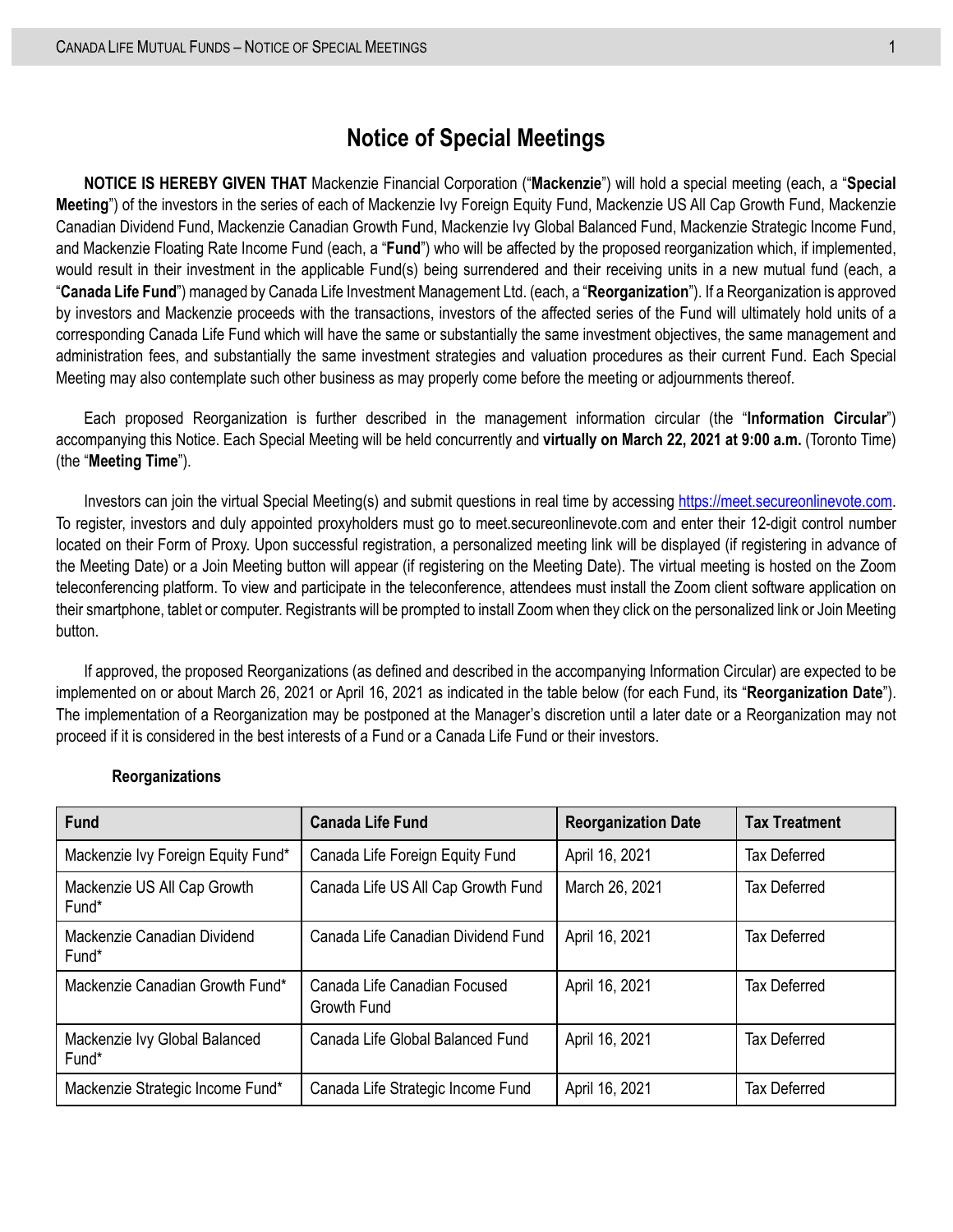| Fund                                    | <b>Canada Life Fund</b>                  | <b>Reorganization Date</b> | <b>Tax Treatment</b> |
|-----------------------------------------|------------------------------------------|----------------------------|----------------------|
| Mackenzie Floating Rate Income<br>Fund* | Canada Life Floating Rate Income<br>Fund | April 16, 2021             | Taxable              |

\* Only investors who hold securities of the series of the Funds who will be affected, which series are presently offered under the Mackenzie Canada Life Mutual Funds simplified prospectus, will vote on the applicable Reorganization.

You are only entitled to vote at a Special Meeting of a Fund if you were an investor of record in a series of that Fund as of the close of business on February 5, 2021 (the "**Record Date**") and hold units of the series that are affected by the Reorganization.

**If you are entitled to vote at, but are unable to virtually attend a Special Meeting, you may exercise your voting rights by using the form of proxy which was mailed to you on or about February 19, 2021, according to one of the following three methods:**

- **1. Accessing www.secureonlinevote.com, entering the 12-digit control number that is located on your form of proxy and following the simple instructions on that website;**
- **2. Faxing your completed form of proxy to Doxim at 1-888-496-1548 (toll free); or**
- **3. Signing and dating the form of proxy and returning it using the postage-paid return envelope enclosed with this package, addressed to Proxy Processing, 402-1380 Rodick Rd, Markham ON L3R 9Z9.**

#### **To be valid at a Special Meeting, your form of proxy must be received by 5:00 p.m. (Toronto Time) on March 19, 2021.**

At each Special Meeting, two or more of a Fund's investors, present in person, by internet, phone or represented by proxy, will constitute a quorum. If quorum is not achieved at a Special Meeting, the Special Meeting will be adjourned to March 24, 2021, or such other date as Mackenzie may determine, at the same time and location.

#### **Mackenzie, as manager of each Fund, recommends that you vote in favour of each proposed Reorganization applicable to you.**

The governance of the Funds involves the Funds' Independent Review Committee (the "**IRC**") which was formed to review, among other things, conflict-of-interest matters referred to it by Mackenzie, as manager of the Funds. The IRC of the Funds has reviewed each proposed Reorganization and has determined that each such Reorganization, if implemented, would achieve a fair and reasonable result for the relevant Funds.

While the IRC has determined that the implementation of each Reorganization would achieve a fair and reasonable result for the Funds, **it is not the role of the IRC to recommend that unitholders vote in favour of the proposed Reorganizations**.

Additional information regarding each Fund is contained in the relevant simplified prospectus, annual information form, most recently filed fund facts document, most recent management report of fund performance and the most recent annual and interim financial statements. You can obtain these documents at no cost in any of the following ways:

- by accessing the Mackenzie website at www.mackenzieinvestments.com or at www.canadalife.com;
- by accessing the SEDAR website at www.sedar.com;
- by emailing Mackenzie at service@mackenzieinvestments.com;
- by calling Mackenzie, toll free, during normal business hours at 1-800-387-0614 (outside of Greater Toronto), 416-922-3217 (inside Greater Toronto), 1-800-387-0615 (Bilingual) or 1-888-465-1668 (Asian investor services);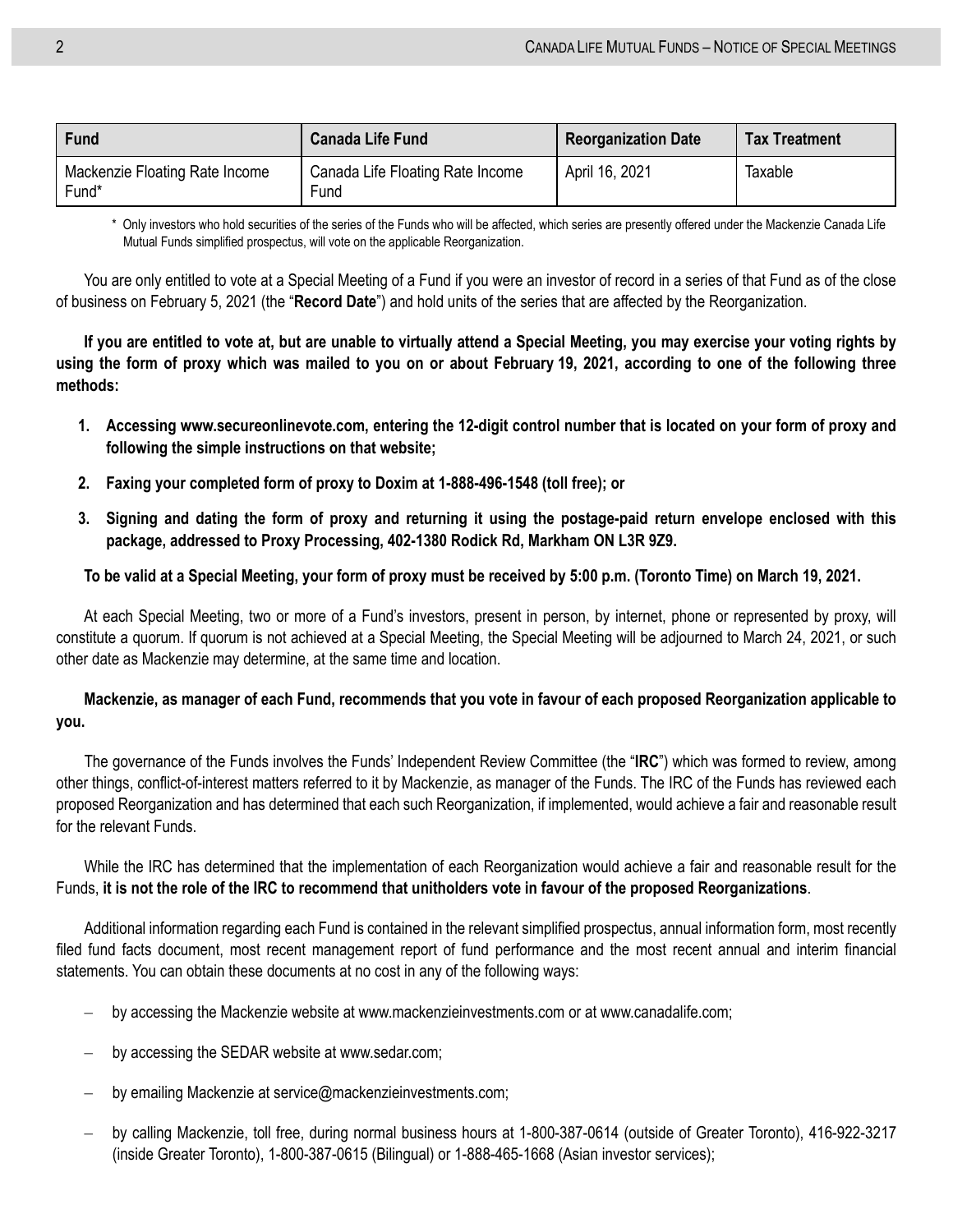- by faxing a request to Mackenzie at 416-922-5660 (inside Greater Toronto) or, toll free, at 1-866-766-6623; or
- by mailing a request to Mackenzie at 180 Queen Street West, Toronto, Ontario M5V 3K1.

DATED the 19th day of February, 2021

By order of the Board of Directors of Mackenzie Financial Corporation, as manager of the Funds

Nick Westlind **Secretary**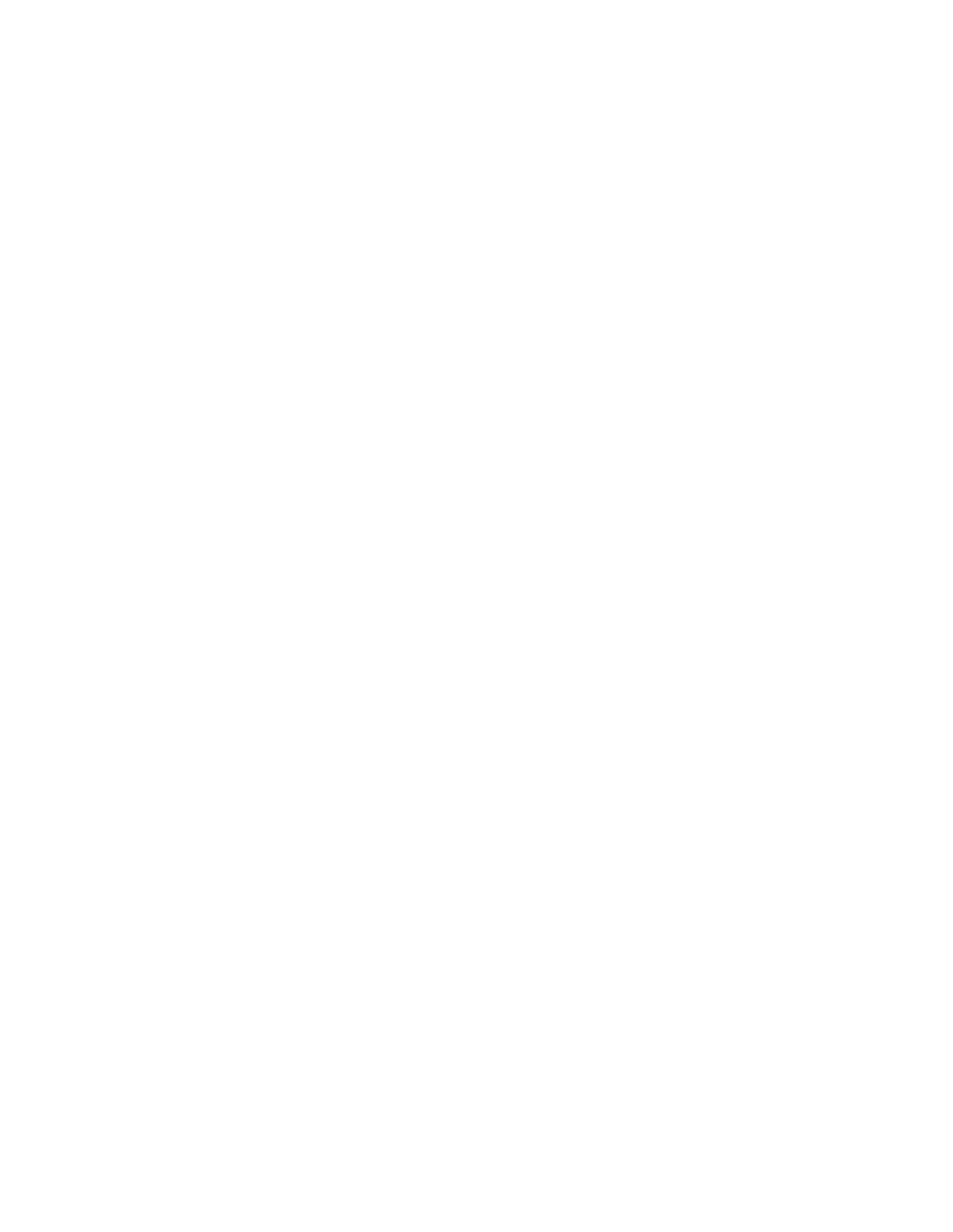



## **MANAGEMENT INFORMATION CIRCULAR**

**February 19, 2021**

Mackenzie Ivy Foreign Equity Fund Mackenzie US All Cap Growth Fund Mackenzie Canadian Dividend Fund Mackenzie Canadian Growth Fund Mackenzie Ivy Global Balanced Fund Mackenzie Strategic Income Fund Mackenzie Floating Rate Income Fund

(collectively, the "**Funds**" and each, individually, a "**Fund**")

## **SPECIAL MEETINGS OF UNITHOLDERS TO BE HELD VIRTUALLY ON MARCH 22, 2021**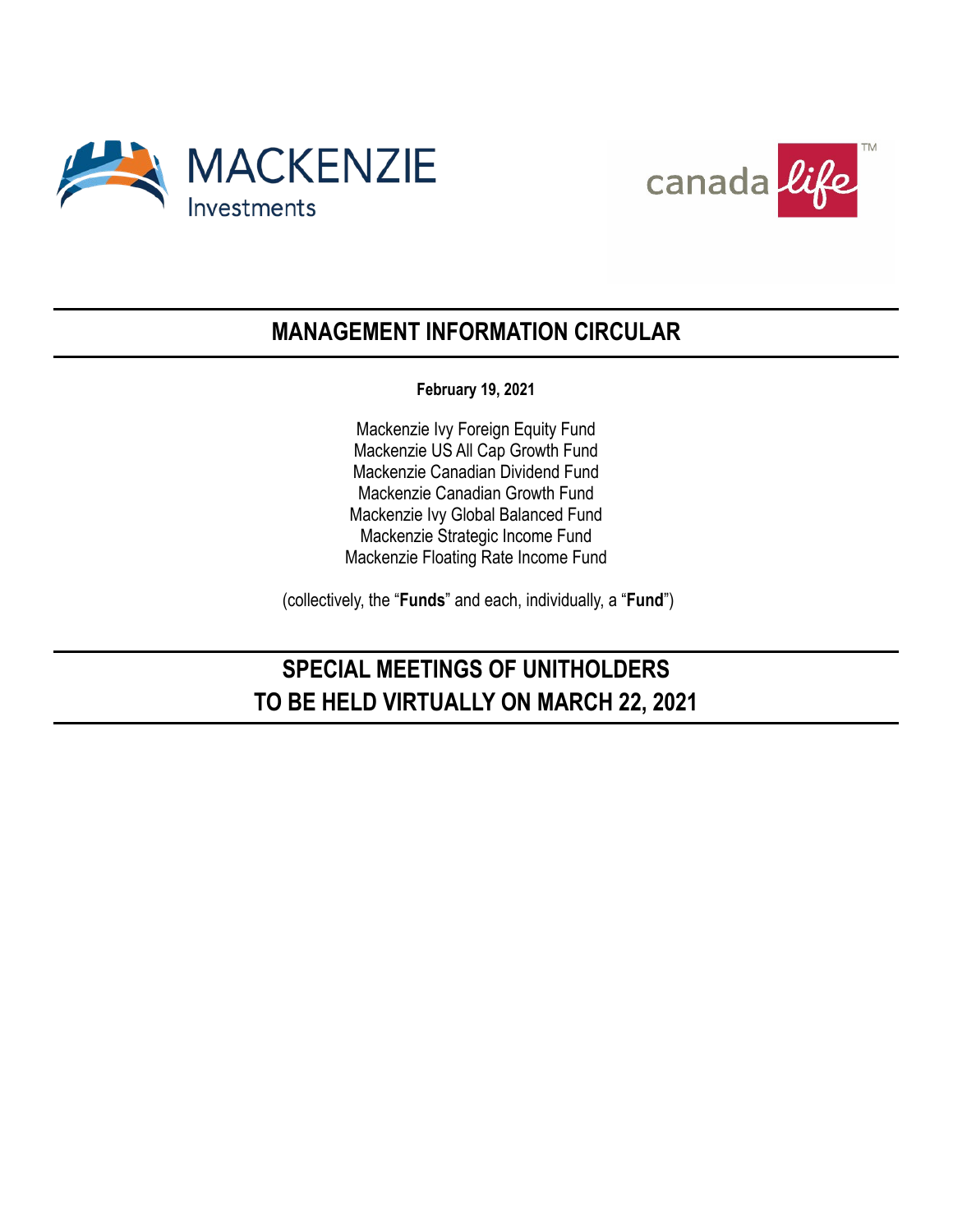## **Table of Contents**

| Proposed Reorganization of Mackenzie US All Cap Growth Fund with Canada Life US All Cap Growth Fund 11       |  |
|--------------------------------------------------------------------------------------------------------------|--|
| Proposed Reorganization of Mackenzie Canadian Dividend Fund with Canada Life Canadian Dividend Fund 14       |  |
| Proposed Reorganization of Mackenzie Canadian Growth Fund with Canada Life Canadian Focused Growth Fund 18   |  |
|                                                                                                              |  |
|                                                                                                              |  |
|                                                                                                              |  |
| Proposed Reorganization of Mackenzie Floating Rate Income Fund with Canada Life Floating Rate Income Fund 30 |  |
|                                                                                                              |  |
|                                                                                                              |  |
|                                                                                                              |  |
|                                                                                                              |  |
|                                                                                                              |  |
|                                                                                                              |  |
|                                                                                                              |  |
|                                                                                                              |  |
|                                                                                                              |  |
|                                                                                                              |  |
|                                                                                                              |  |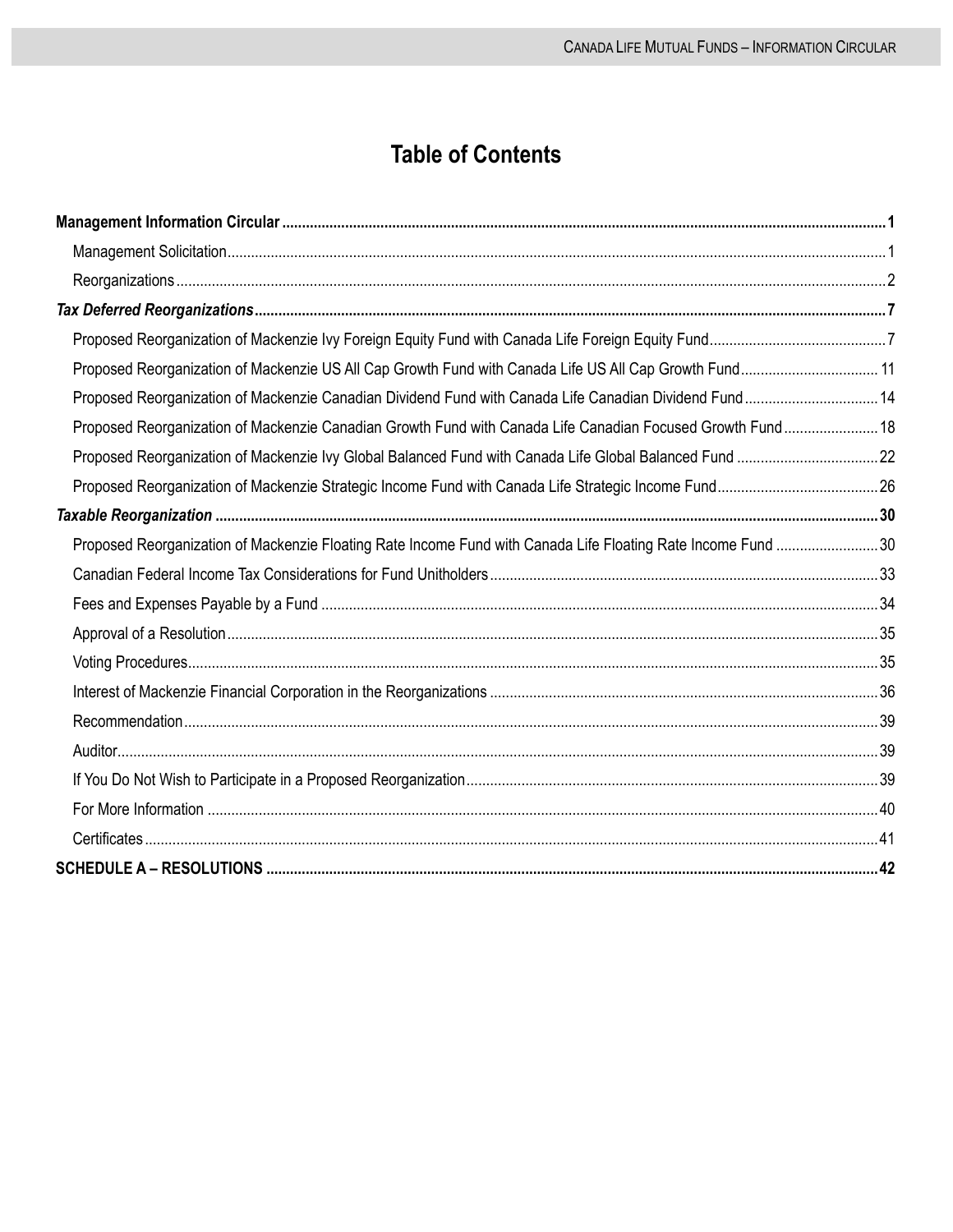# <span id="page-8-0"></span>**Management Information Circular**

February 19, 2021

### <span id="page-8-1"></span>**Management Solicitation**

This management information circular ("**Information Circular**") is provided by Mackenzie Financial Corporation ("**Mackenzie**"), the manager of the Funds.

For each Fund, Mackenzie will hold a virtual special meeting (each, a "**Special Meeting**") on March 22, 2021, at 9:00 a.m. (Toronto Time) (the "**Meeting Time**") of investors that hold series of that Fund that will be affected by the proposed reorganization of the Fund with a new mutual fund (each new mutual fund, a "**Canada Life Fund**") to be managed by Canada Life Investment Management Ltd. (each, a "**Reorganization**") to consider and vote on the applicable resolution attached hereto as Schedule A (each, a "**Resolution**") to approve the Reorganization. If the Reorganization is approved by investors and Mackenzie proceeds with the transaction, investors of the series of the Funds listed in the management information circular (the "**Affected Series**") will surrender their current units and receive units of a corresponding Canada Life Fund which will have the same or substantially the same investment objectives, the same management and administration fees, and substantially the same investment strategies and valuation procedures as the Fund. Each Special Meeting will be held concurrently at the Meeting Time.

**Due to the COVID-19 pandemic and current restrictions placed on public gatherings, investors will not be able to attend the Special Meeting physically.** Investors and duly appointed proxyholders will have an equal opportunity to participate virtually at the Special Meeting as they would at a physical meeting, provided they remain connected via internet or phone at all times during the Special Meeting. It is the responsibility of each investor to ensure they are connected before, and for the duration of, the Special Meeting.

Investors can join the virtual Special Meeting(s) and submit questions in real time by accessing https://meet.secureonlinevote.com. To register, investors and duly appointed proxyholders must go to meet.secureonlinevote.com and enter their 12-digit control number located on their Form of Proxy. Upon successful registration, a personalized meeting link will be displayed (if registering in advance of the Meeting Date) or a Join Meeting button will appear (if registering on the Meeting Date). The virtual meeting is hosted on the Zoom teleconferencing platform. To view and participate in the teleconference, attendees must install the Zoom client software application on their smartphone, tablet or computer. Registrants will be prompted to install Zoom when they click on the personalized link or Join Meeting button.

If a Special Meeting is adjourned, it will be adjourned to March 24, 2021, or such other date as Mackenzie may determine, at the same time and held virtually (the "**Adjournment Time**").

**Mackenzie, as manager of each Fund, is providing this Information Circular in connection with its solicitation of proxies for use at each Special Meeting. Mackenzie makes this solicitation on behalf of each Fund. Mackenzie or its agents may solicit these proxies by mail, personally, by telephone, by email or by facsimile transmission.**

**The solicitation of proxies is also being made by Quadrus Investment Services Ltd. ("Quadrus"), which is the principal distributor of certain series of units of each Fund and the dealer through which such units of those Funds are sold.**

**Both Quadrus and Mackenzie are indirect subsidiaries of Power Corporation of Canada.** 

Except as otherwise stated, the information contained in this Information Circular is current to January 29, 2021.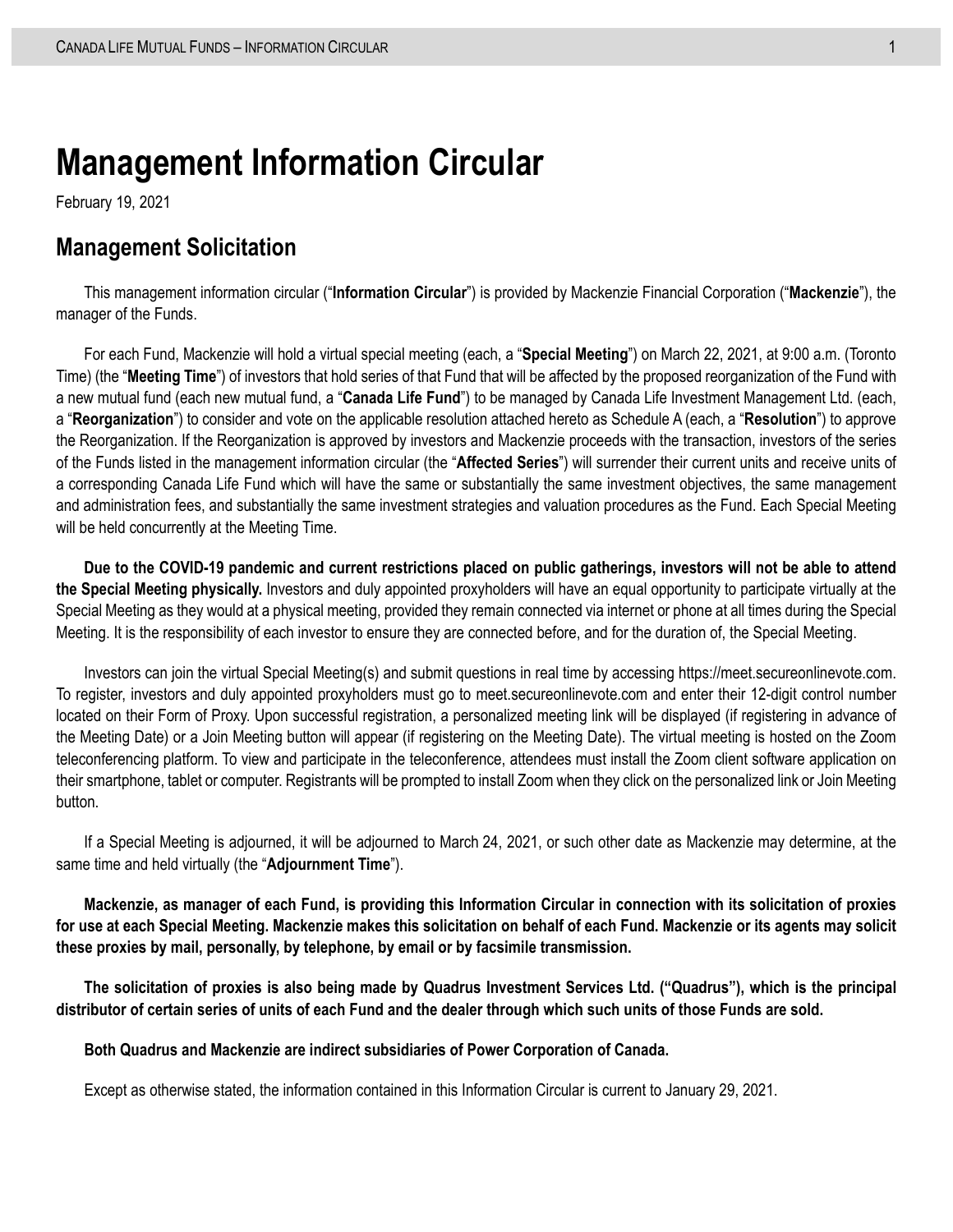### <span id="page-9-0"></span>**Reorganizations**

#### **Background and Reason for the Reorganizations**

As part of a larger set of transactions announced by Mackenzie and Canada Life in August 2020, Mackenzie transitioned its responsibilities as manager and trustee of the Canada Life Mutual Funds (formerly, the Quadrus Group of Funds) and the Canada Life Pathways Funds to its affiliate, Canada Life Investment Management Ltd. ("**CLIML**"), on December 31, 2020. Through its proprietary distribution channels, Canada Life has developed significant knowledge and insights into its investors' needs, including in relation to the Reorganizing Funds. CLIML's team similarly has a deep and long-standing understanding and knowledge of the Funds. While the Affected Series of the Funds are currently offered under the Mackenzie Canada Life Mutual Funds prospectus, except those offered on an exempt distribution basis, the Funds also offer series of units under the Mackenzie simplified prospectus, which will not be affected by the Reorganizations. As a result of the Funds being offered under multiple prospectuses, the Reorganizations are proposed to occur at a later date.

In order to effect the proposed Reorganizations, CLIML will file a simplified prospectus, annual information form and fund facts documents to create new Canada Life Funds which will have the same or substantially the same investment objectives and substantially the same strategies as the Funds. The Canada Life Funds will also maintain the same management fees and administration fees as the corresponding Affected Series of the Funds, as described within this management information circular. After the Canada Life Funds receive regulatory approval and are created, Mackenzie proposes to reorganize each Fund whereby investors that hold Affected Series at the time of the Reorganization will surrender/transfer their units of the Fund and receive corresponding series of units of such Canada Life Fund(s).

For six of the seven Funds, in order to complete the reorganization on a tax-deferred basis certain assets of the Funds will be transferred by the Funds to limited partnership funds (the "**LP Funds**") and units of these funds will be issued to the Funds. A portion of these LP Fund units will be transferred to the corresponding Canada Life Funds as part of the Reorganization. A more detailed description of this aspect of the Reorganizations is provided later in the circular. The LP Funds will have the same investment objectives and the same investment strategies as the corresponding Funds and Canada Life Funds. No management fees, administration fees or other expenses (other than expenses that would have been borne at the existing Fund level had the Reorganizations not occurred) will be charged at the LP Fund level.

The remaining Reorganization involving Mackenzie Floating Rate Income Fund will be effected on a taxable basis in order to allow investors that hold their units of the Fund outside of a registered account to continue to indirectly benefit from the significant capital losses of the Mackenzie Floating Rate Income Fund following the Reorganizations.

#### **About CLIML**

CLIML is a wholly-owned investment management subsidiary of Great-West Lifeco Inc. ("**Canada Life**"). Through Canada Life's ownership, oversight and support of your dealer, Quadrus Investment Services Ltd., the CLIML team has gained significant familiarity with the Funds, including the Affected Series. Canada Life is also familiar with the services available to the Funds which we believe complements its significant overall resources and experience in financial services.

CLIML is registered as an investment fund manager and portfolio manager. The name, municipality of residence, position with CLIML, principal occupation and background of each of the current directors and senior officers of CLIML are set forth below: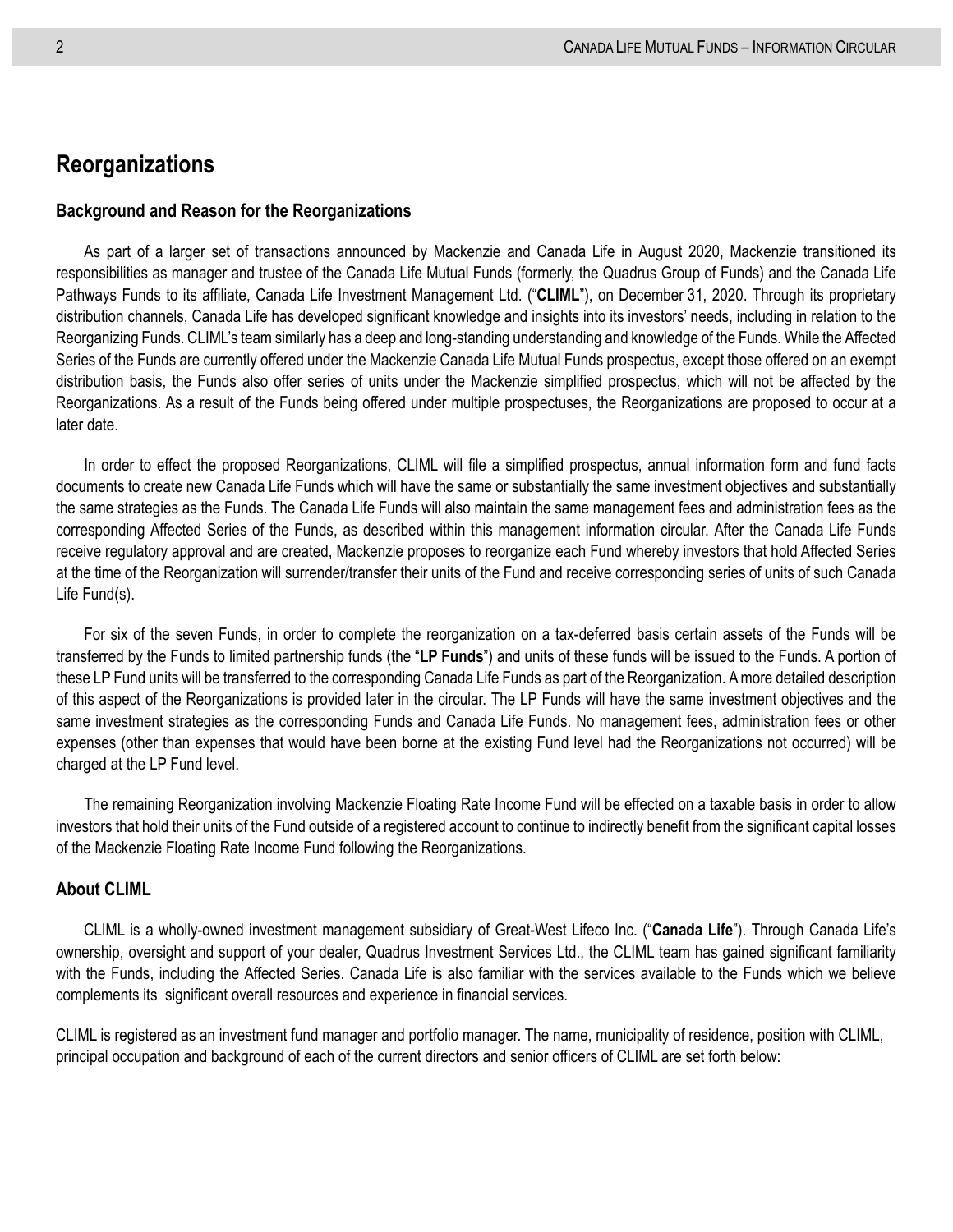#### **Directors of CLIML**

| <b>Name and Municipality of Residence</b> | <b>Position</b>                                                                                                                                                                                                                                                                                                                                          |
|-------------------------------------------|----------------------------------------------------------------------------------------------------------------------------------------------------------------------------------------------------------------------------------------------------------------------------------------------------------------------------------------------------------|
| Paul Orlander<br>Toronto, Ontario         | Director and Chair, CLIML; EVP, Individual Customer of The Canada Life Assurance<br>Company; Director and Chair, Quadrus;                                                                                                                                                                                                                                |
|                                           | Previously: SVP, TD Bank; Director and Officer, TD Asset Management, Director and<br>Officer, TD Investment Services Inc.                                                                                                                                                                                                                                |
| Ruth Ann McConkey<br>Toronto, Ontario     | Director, CLIML; SVP, Investments, The Canada Life Assurance Company; VP,<br>Mortgage Investments, 6855572 Manitoba Ltd;                                                                                                                                                                                                                                 |
|                                           | Previously: Vice Chair, GLC Asset Management Group Ltd.; Director, GWL Realty<br>Advisors Inc.; President, UDP and Director, GLC Asset Management Group Ltd.;<br>Director, Quadrus                                                                                                                                                                       |
| Amy Metzger<br>London, Ontario            | Director, CLIML; VP & Chief Compliance Officer, Canadian Compliance, The Canada<br>Life Assurance Company;                                                                                                                                                                                                                                               |
|                                           | Previously: Director of Corporate Compliance, The Canada Life Assurance Company;<br>Senior Counsel, The Canada Life Assurance Company                                                                                                                                                                                                                    |
| Chris Zaplitny<br>Winnipeg, Manitoba      | Director, CLIML; VP, Finance, The Canada Life Assurance Company; CFO & Director,<br>7419521 Manitoba Ltd.; CFO & Director, 7419539 Manitoba Ltd.; VP & CFO, MAM<br>Holdings Inc.; VP, GWL THL Private Equity I Inc.; VP, GWL THL Private Equity II Inc.;<br>Director & Treasurer, Canada Life Mortgage Services Ltd.; Director, 6855572 Manitoba<br>Ltd. |

#### **Executive Officers of CLIML**

| <b>Name and Municipality of Residence</b> | <b>Position</b>                                                                                                                                                                               |
|-------------------------------------------|-----------------------------------------------------------------------------------------------------------------------------------------------------------------------------------------------|
| Steve Fiorelli<br>Toronto, Ontario        | Chief Executive Officer, CLIML; SVP, Wealth Solutions, The Canada Life Assurance<br>Company;                                                                                                  |
|                                           | Previously: VP, Imperial Service, CIBC; VP, Client Relations, CIBC; Managing Director,<br>Wealth Management & Client Experience, CIBC; Managing Director, Product & Advisor<br>Services, CIBC |
| Jeff Van Hoeve<br>London, Ontario         | Currently: Chief Financial Officer, CLIML; Chief Financial Officer, Treasurer & Director,<br>Quadrus; SVP Finance, Individual Customer, The Canada Life Assurance Company;                    |
|                                           | Previously: SVP Distribution Support Services, The Canada Life Assurance Company                                                                                                              |
| Frank Callaghan<br>London, Ontario        | Chief Compliance Officer, CLIML;                                                                                                                                                              |
|                                           | Previously: SVP, Finance & Operations and CCO, GLC Asset Management Group Ltd.                                                                                                                |

### <span id="page-10-0"></span>**Procedure for the Proposed Reorganizations**

All of the Reorganizations will be conducted on a tax-deferred basis with the exception of Mackenzie Floating Rate Income Fund.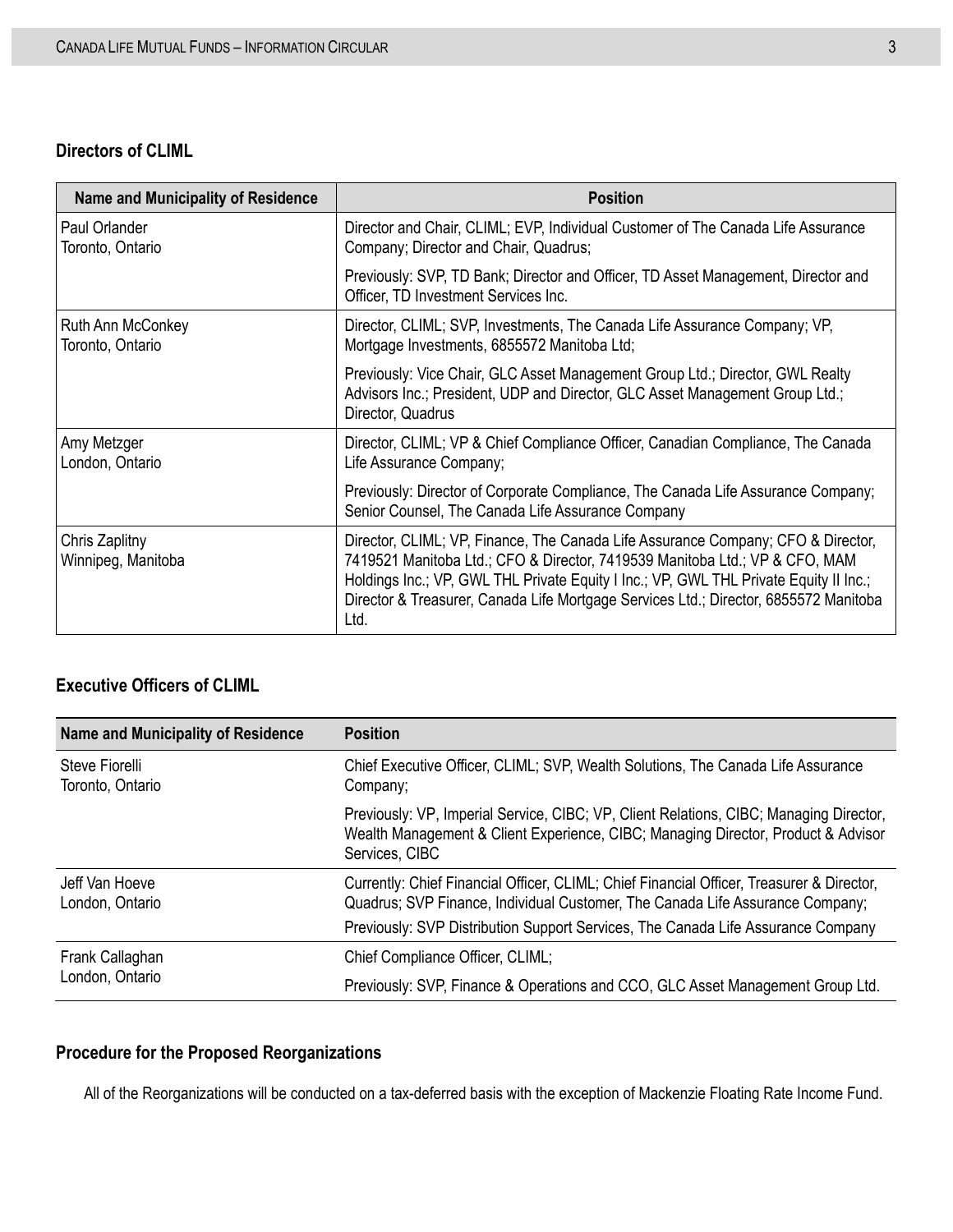#### **Tax Deferred Reorganizations**

If the Reorganizations receive all necessary investor and regulatory approvals, Mackenzie intends to move the Affected Series investors of each of Mackenzie Ivy Foreign Equity Fund, Mackenzie US All Cap Growth Fund, Mackenzie Canadian Dividend Fund, Mackenzie Canadian Growth Fund, Mackenzie Ivy Global Balanced Fund and Mackenzie Strategic Income Fund (each, a "**Tax Deferred Reorganizing Fund**" and collectively, the "**Tax Deferred Reorganizing Funds**") into a corresponding Canada Life Fund by way of qualifying dispositions ("**Qualifying Dispositions**") carried out under section 107.4 of the *Income Tax Act* (Canada) (the "**Tax Act**"). Section 107.4 of the Tax Act exempts transfers of property from one trust to another (each a "**Qualifying Disposition**") from being a taxable event for the transferring trust (i.e., a Tax Deferred Reorganizing Fund) and its unitholders (essentially allowing for a *pro-rata* partition of the Tax Deferred Reorganizing Fund on a tax-deferred basis).

In particular, after the close of business on the Reorganization Date for each Tax Deferred Reorganizing Fund, Mackenzie will

- (i) on or prior to the Reorganization Date, if applicable, distribute to unitholders of the Tax Deferred Reorganizing Fund a distribution of income and/or capital gains,
- (ii) on the Reorganization Date, following the distribution, if applicable, determine the net asset value ("**NAV**") of the Tax Deferred Reorganizing Fund, which NAV shall take into account any and all accrued liabilities of the Tax Deferred Reorganizing Fund as of the Reorganization Date,
- (iii) based on its NAV, determine the relative value of the units held by the Affected Series unitholders over all issued and outstanding units of the Tax Deferred Reorganization Fund (the "**Affected Series Transfer Percentage**"),
- (iv) on the Reorganization Date, transfer to a newly created Canada Life Fund a percentage of each asset (or group of identical assets) and liability held by the Tax Deferred Reorganizing Fund equal to the Affected Series Transfer Percentage, including the corresponding units of the LP Fund or LP Funds as described below.
- (v) arrange with the newly created Canada Life Fund to issue Canada Life Units to the investors of the Affected Series of the Tax Deferred Reorganizing Fund that have a NAV equal to the NAV of the Affected Series of the Tax Deferred Reorganizing Fund as determined on the Reorganization Date, and
- (vi) cancel the units that the investors of the Affected Series held in the Tax Deferred Reorganizing Fund for no consideration.

Certain fund assets of each Tax Deferred Reorganizing Fund cannot be divided based on the Affected Series Transfer Percentage with sufficient precision to meet the requirements of section 107.4 of the Tax Act. These assets will be transferred by the Tax Deferred Reorganizing Funds on a tax-deferred basis to the new LP Funds in exchange for units of the LP Funds prior to the Qualifying Dispositions. The Affected Series Transfer Percentage of LP Fund units will be transferred as part of the Qualifying Dispositions to the corresponding Canada Life Fund, such that the Tax Deferred Reorganizing Funds and the Canada Life Funds will be the only limited partners of the LP Funds. Following the Reorganization Date, the LP Funds will dispose of their assets as expeditiously as is consistent with prudent portfolio management and it is not anticipated that they will accept new money or assets by way of subscription after the completion of the Reorganizations.

#### **Taxable Reorganization**

In order to provide investors that hold their units of Mackenzie Floating Rate Income Fund outside of a registered account with the ability to continue to indirectly benefit from the significant capital losses of the Fund following the Reorganization, Mackenzie has decided to effect the Reorganization on a taxable basis. As a result, on the Reorganization Date, the investors in the Affected Series of Mackenzie Floating Rate Income Fund will contribute their units to the corresponding Canada Life Fund in exchange for units of the Canada Life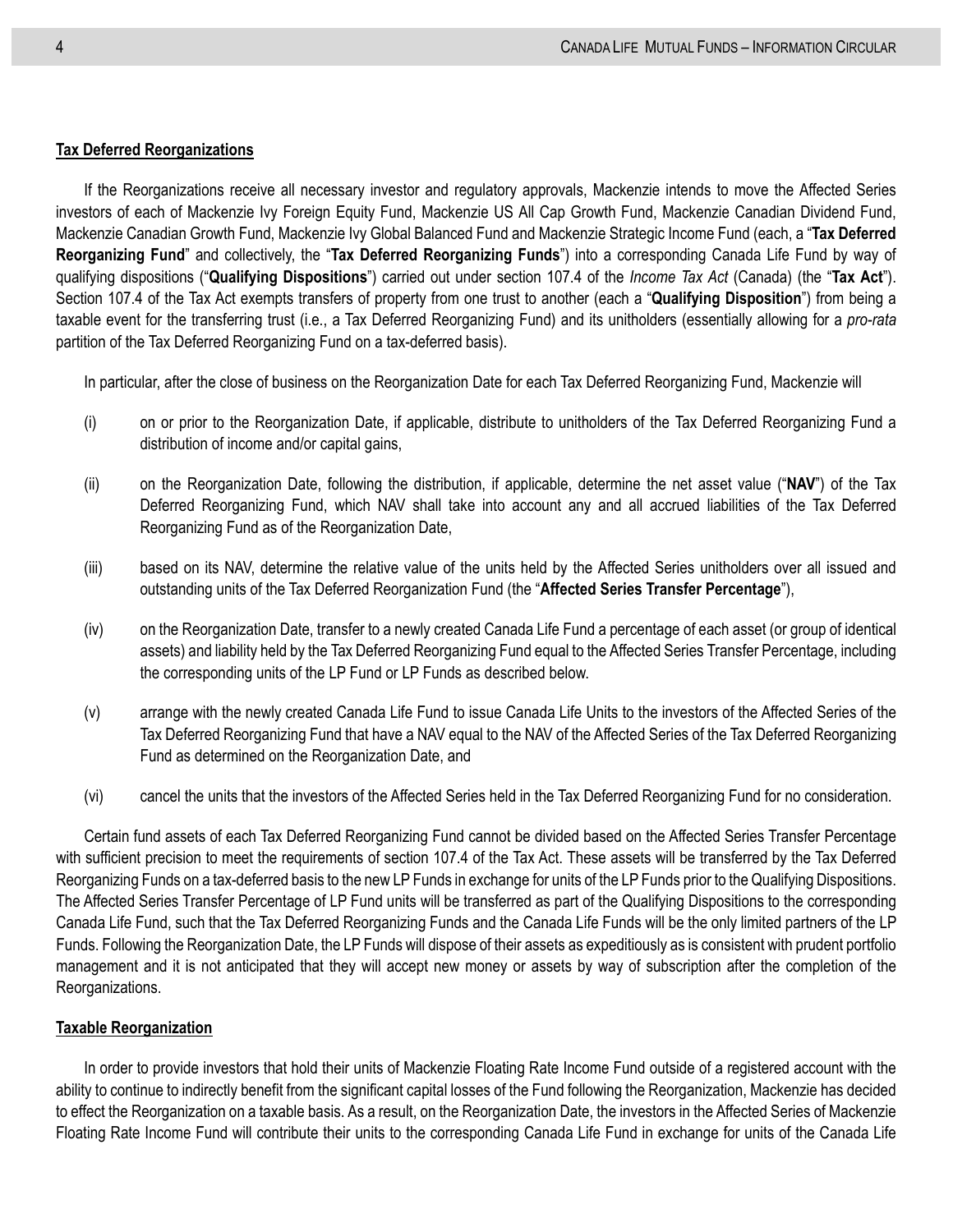Floating Rate Income Fund. The resulting structure will enable investors to continue to indirectly benefit from the significant capital losses of the Mackenzie Floating Rate Income Fund as described under "**[Deductible Net Capital Losses Projection, as of January](#page-37-2) 29, 2021**" in the section discussing the proposed Reorganization for the Mackenzie Floating Rate Income Fund. See "**[Canadian Federal Income](#page-40-0)  [Tax Considerations for Fund Unitholders](#page-40-0)**" on page [33](#page-40-0) for a general summary of the tax implications of the Reorganization.

**Mackenzie and Canada Life will bear all of the expenses incurred to effect the Reorganization. No charges will be payable by you, the Mackenzie Floating Rate Income Fund or the Canada Life Floating Rate Income Fund in connection with the Reorganization.**

#### <span id="page-12-0"></span>**Systematic Plans**

If you participate in a pre-authorized chequing ("**PAC**") plan, dollar-cost-averaging service, systematic withdrawal plan, or other systematic plan (all as described in the Fund's simplified prospectus) in connection with the Fund, this plan will be continued with the Canada Life Fund following the Reorganization Date, unless otherwise noted under "**[Systematic Plans](#page-12-0)**" within this section below.

If you participate in the Systematic Transfer and Exchange Program ("**STEP**"), your STEP will be continued with the Canada Life Fund following the Reorganization Date, unless otherwise noted under "**[Systematic Plans](#page-12-0)**" within this section below.

If you participate in a STEP, PAC or other systematic plan, your holdings of securities of the Fund as of the Reorganization Date will be exchanged for the same corresponding series of the Canada Life Fund. All additional purchases of the Canada Life Fund securities pursuant to your plan after the Reorganization will be allocated to the same corresponding series of the Canada Life Fund. You may change or terminate your STEP, PAC or other systematic plan at any time before a scheduled investment date, as long as Mackenzie receives at least three business days' notice.

#### **Tax Implications of the Reorganization for Fund Unitholders**

#### **Tax Deferred Reorganizations**

Prior to the Reorganization Date, a Tax Deferred Reorganizing Fund will transfer assets that are not readily divisible to a corresponding LP Fund. The transfer will be effected on a tax-deferred basis utilizing subsection 97(2) of the Tax Act. In the case of Mackenzie Ivy Global Balanced Fund and Mackenzie Strategic Income Fund, assets will be transferred by each of the Funds into two separate LP Funds, which will better facilitate the management of the assets. The combination of the investment objectives of the two LP Funds in each case will be substantially the same as the investment objective of Mackenzie Ivy Global Balanced Fund and Mackenzie Strategic Income Fund, respectively.

On the Reorganization Date, a Tax Deferred Reorganizing Fund may make payable to its unitholders a distribution in an amount equal to the net income of such Tax Deferred Reorganizing Fund and any capital gains realized by the Tax Deferred Reorganizing Fund in the period from January 1st to the applicable Reorganization Date. The tax character of that distribution cannot be predicted with certainty at the time of the distribution of this Circular due to market activity, portfolio manager activity and/or unitholder activity, at all or a portion of that distribution may constitute a return of capital. Any such distribution will be automatically reinvested in Fund Units. Please consult the existing simplified prospectus for the particular Tax Deferred Reorganization Fund in which you hold units for a summary of the tax implications to unitholders of distributions by that Fund.

On the Reorganization Date, the surrender of your units of a Fund (for the purposes of this section, "**Fund Units**") and the receipt of units of a Canada Life Fund (for the purposes of this section, "**Canada Life Fund Units**") will occur on a tax-deferred basis. For income tax purposes, a transferred asset will be deemed to be disposed of by a Tax Deferred Reorganizing Fund and acquired by a Canada Life Fund for: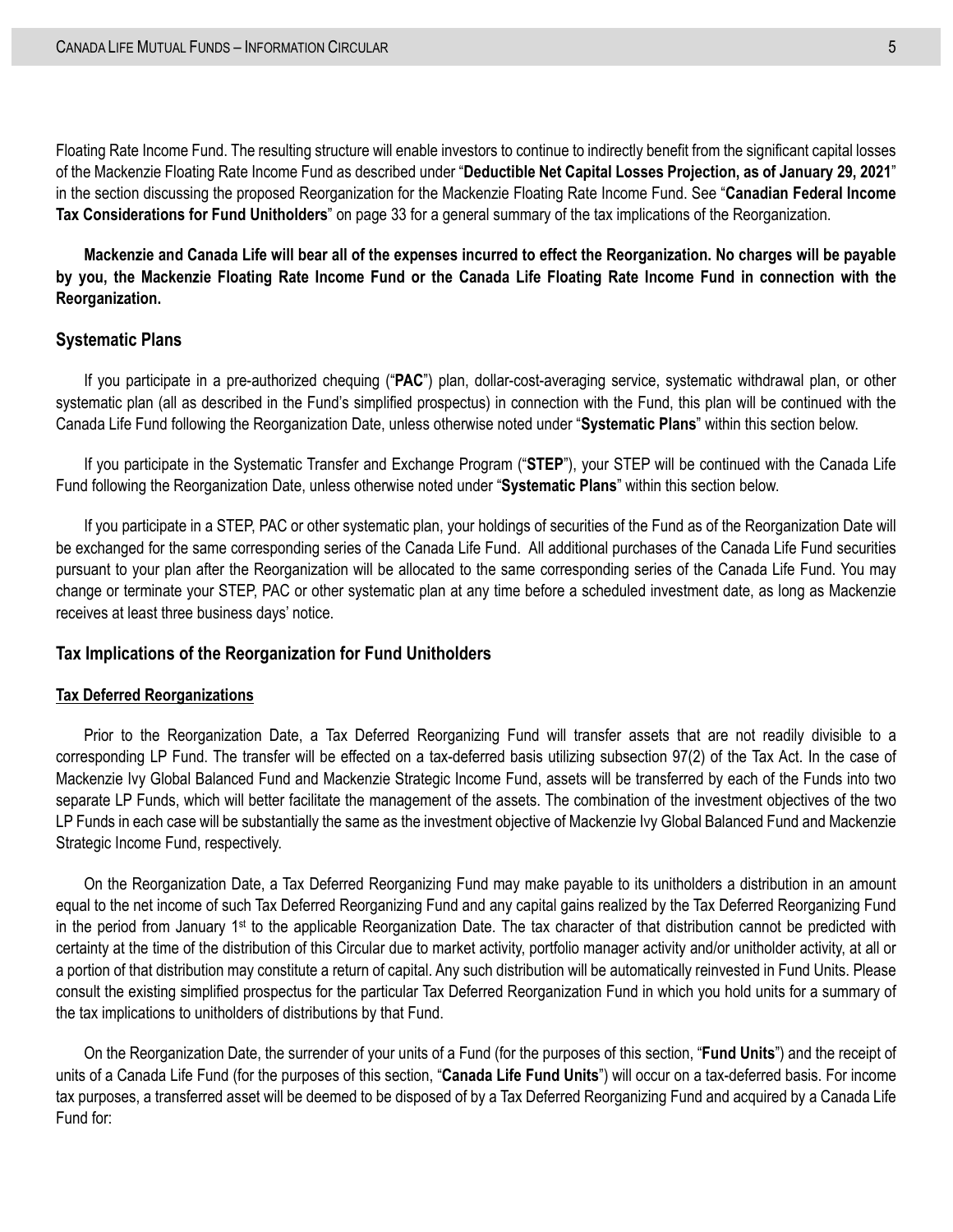- its cost amount to the Tax Deferred Reorganizing Fund, where there is an accrued loss on the asset; or
- an elected amount which must be an amount between the Tax Deferred Reorganizing Fund's adjusted cost base ("**ACB**") and the fair market value of the asset, where the asset has an accrued gain.

To the extent possible, each Tax Deferred Reorganizing Fund and each Canada Life Fund intend to elect amounts that will cause the Tax Deferred Reorganizing Fund to realize sufficient gains to offset that Fund's realized losses on the Qualifying Dispositions. Each Tax Deferred Reorganizing Fund and each Canada Life Fund may also elect to trigger gains to utilize any loss carryforwards of the Tax Deferred Reorganizing Fund equal to that Fund's Transfer Percentage. A Tax Deferred Reorganizing Fund will not realize any net taxable income as a result of the disposition of a portion of each of its assets to a Canada Life Fund. This division of assets of the Tax Deferred Reorganizing Fund will not result in a taxable capital gain or loss to the Fund.

Investors holding units of Affected Series of a Tax Deferred Reorganizing Fund will not realize a capital gain or loss as a result of the cancellation of their Fund Units as part of the Reorganization. The Canada Life Fund Units each investor will receive will have an aggregate cost equal to the aggregate ACB of the Fund Units so cancelled.

See "**[Canadian Federal Income Tax Considerations for Fund Unitholders](#page-40-0)**" on page [33](#page-40-0) for a general summary of the tax implications of the Reorganization and "**Income Tax Considerations**" in the current Canada Life Funds (formerly Quadrus Group of Funds) simplified prospectus for a summary of the tax implications of holding fund units which will be equally applicable to the holding of Canada Life Fund Units following the Reorganization.

#### **Taxable Reorganization**

As of January 29, 2021, the vast majority of investors in Mackenzie Floating Rate Income Fund hold their units in a registered account or in a loss position. On the Reorganization Date, the contribution of your units of the Mackenzie Floating Rate Income Fund (for the purposes of this section, "**Fund Units**") and the receipt of units of the Canada Life Floating Rate Income Fund (for the purposes of this section, "**Canada Life Fund Units**") will occur on a taxable basis, however investors who hold their units in a registered account will not be impacted. For income tax purposes, you will be considered to have disposed of your Fund Units for the fair market value thereof on the Reorganization Date.

See "**[Canadian Federal Income Tax Considerations for Fund Unitholders](#page-40-0)**" on page [33](#page-40-0) for a general summary of the tax implications of the Reorganization and "**Income Tax Considerations**" in the current Canada Life Funds (formerly Quadrus Group of Funds) simplified prospectus for a summary of the tax implications of holding fund units which will be equally applicable to the holding of Canada Life Fund Units following the Reorganization.

#### *Recommendation for the Reorganizations*

We believe, given CLIML's experience and expertise with respect to of the Affected Series of the Funds, that the Reorganizations are in your best interests. As stated above, the investment objectives of the Canada Life Funds are the same as or substantially similar to those of the corresponding Funds. Similarly, the Canada Life Funds will have the same management fees and administration fees as the Reorganization Funds as at the Reorganization Date. In addition, the lead portfolio manager for each Tax Deferred Reorganizing Fund will be the same as the corresponding Canada Life Fund. Furthermore, the proposed Tax Deferred Reorganizations will be conducted on a tax-deferred basis to achieve the result that is in the best interests of the Funds and their holders, and the proposed Reorganization of Mackenzie Floating Rate Income Fund will be conducted on a taxable basis to achieve the result that is in the best interests of that Fund's holders.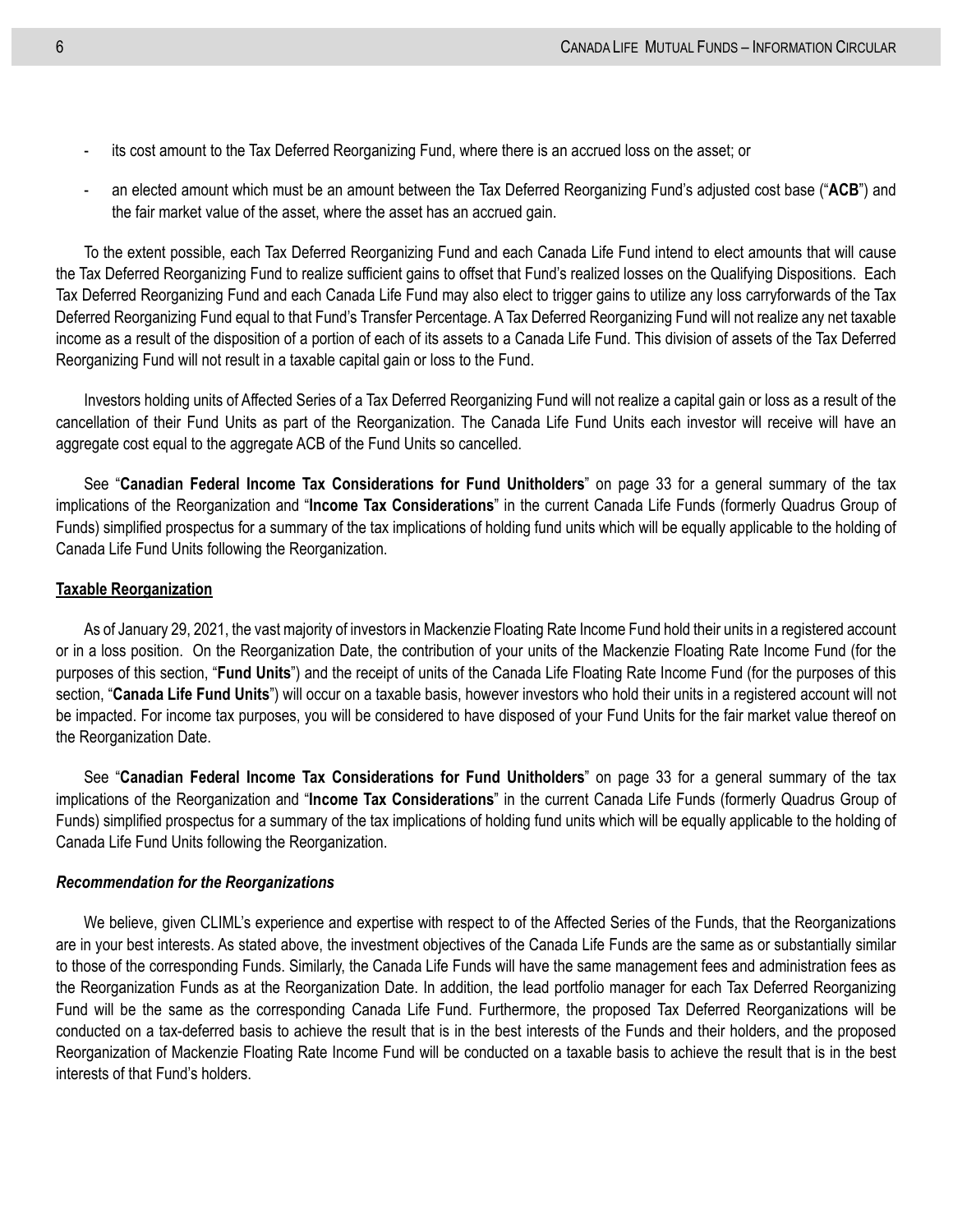### <span id="page-14-0"></span>**Tax Deferred Reorganizations**

## <span id="page-14-1"></span>**Proposed Reorganization of Mackenzie Ivy Foreign Equity Fund with Canada Life Foreign Equity Fund**

#### **Proposed Reorganization**

At the Special Meeting of Mackenzie Ivy Foreign Equity Fund (for the purposes of this section, the "**Fund**") those investors who hold units of the Affected Series will be asked to consider and vote on a Resolution approving the Reorganization.

If the proposed Reorganization receives all necessary investor and regulatory approvals and Mackenzie decides to proceed, investors who hold units of an Affected Series of the Fund will surrender those units and receive the corresponding series of units of Canada Life Foreign Equity Fund after the close of business on or about April 2, 2021 (in this section, the "**Reorganization Date**") as indicated within the table below. The implementation of the Reorganization may be postponed at the Manager's discretion until a later date or the Reorganization may not proceed if it is considered in the best interests of the Fund or Canada Life Foreign Equity Fund or their investors.

The Fund qualifies and Canada Life Foreign Equity Fund is expected to be deemed to qualify as a mutual fund trust under the Tax Act at all applicable times.

#### **Background Information**

The investment objectives of Canada Life Foreign Equity Fund and the corresponding LP Fund (described below) will be the same and their investment strategies and valuation procedures will be substantially the same as those of the Fund. The management fees and administration fees of the Canada Life Fund will be the same as those of the Fund. In order for the reorganization to be effected on a taxdeferred basis certain Fund's assets will be moved to a newly-created fund, Mackenzie CL Ivy Foreign Equity LP (in this section, the "**LP Fund**") and units of that fund will be issued to the Fund. A portion of the LP Fund units will be transferred to Canada Life Ivy Foreign Fund based on the Transfer Percentage. Over time as the LP Fund disposes of portfolio assets, in the normal course in the discretion of the portfolio managers, the proceeds will be moved to and reinvested by the Fund and Canada Life Ivy Foreign Equity Fund, and the LP Fund will ultimately be dissolved. The LP Fund will not be charged any management fees, administration fees or other expenses (other than expenses that otherwise would have been borne at the Fund level had the Reorganization not occurred).

All of these funds seek long-term capital growth consistent with the protection of capital by investing in equity securities anywhere in the world, with an emphasis on companies that operate globally. None of the Fund's, the Canada Life Foreign Equity Fund's or the LP Fund's investments are limited geographically, but generally do not include investments in emerging markets unless the portfolio manager believes it would be beneficial to the fund's investors to do so. Similarly, once an investment is made, all funds expect to be patient, longterm investors. In addition, all funds will be managed by the same lead portfolio manager and all funds fall within the Global Equity category of the Canadian Investment Funds Standards Committee. Finally, the risk rating and time horizon for each fund will be the same namely, for investors looking for a low- to medium-risk global equity fund and want a medium- to long-term investment.

#### **Procedures for the Reorganization**

See "**[Procedure for the Proposed Reorganizations](#page-10-0)**" on page [3](#page-10-0) for information on the procedures for the Reorganization.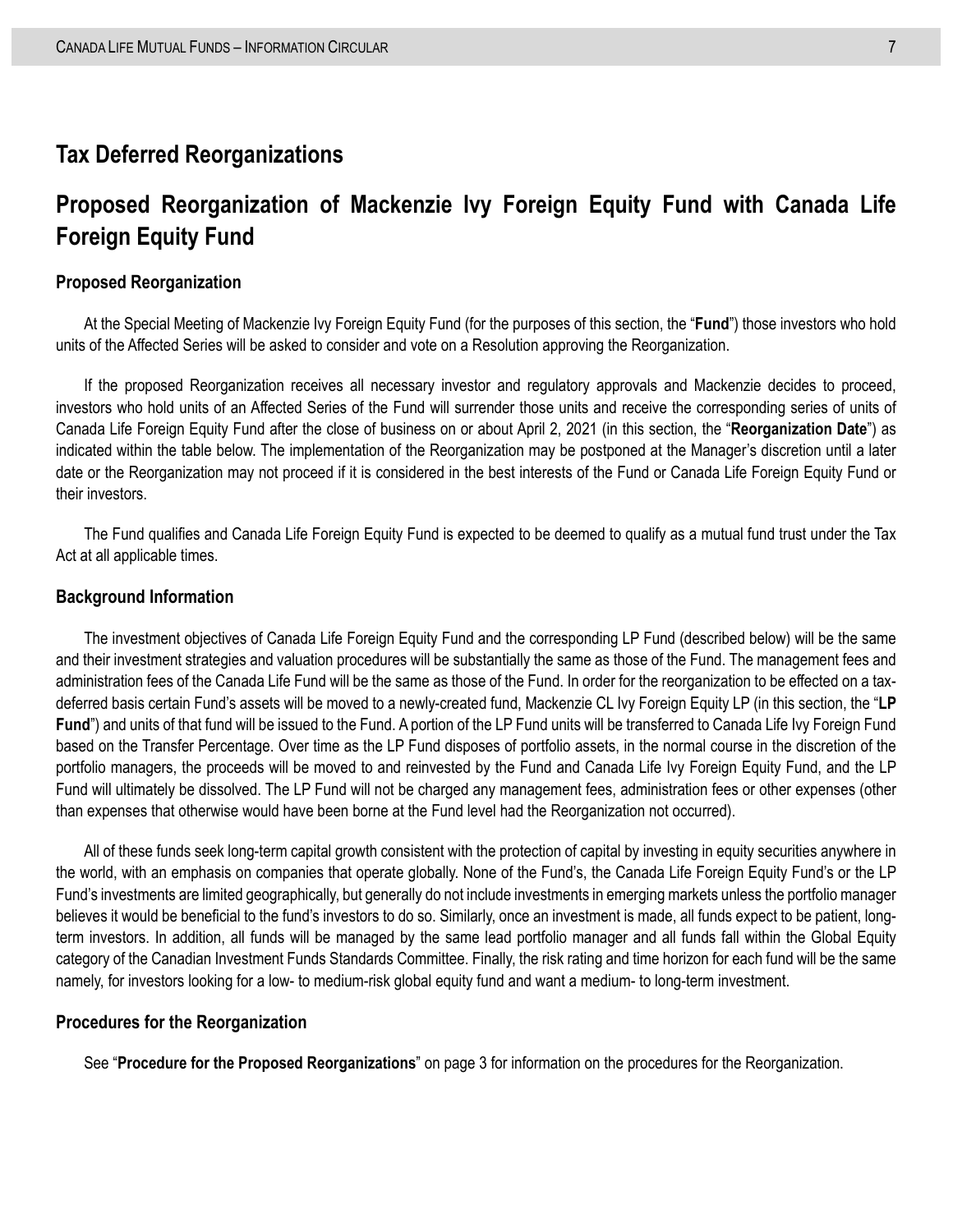#### **Tax Implications of the Reorganization for Fund Unitholders**

See "**[Canadian Federal Income Tax Considerations for Fund Unitholders](#page-40-0)**" on page [33](#page-40-0) for a general summary of the tax implications of the Reorganization and "**Income Tax Considerations**" in the current Canada Life Mutual Funds (formerly Quadrus Group of Funds) simplified prospectus for a summary of the tax implications of holding fund units which will be equally applicable to the holding of units of Canada Life Foreign Equity Fund Units following the Reorganization.

#### **Proposed Transition of Series to Implement the Reorganization**

The series of Canada Life Foreign Equity Fund Units that you will receive as a result of the Reorganization depends on the series of Fund Units that you hold, as shown in the following table.

| <b>Fund Units You Hold</b> | <b>Canada Life Foreign Equity Fund</b><br>Units You Will Receive <sup>1</sup> |
|----------------------------|-------------------------------------------------------------------------------|
| Q Series                   | Q Series                                                                      |
| D5 Series                  | D <sub>5</sub> Series                                                         |
| H Series                   | H Series                                                                      |
| <b>H5 Series</b>           | <b>H5 Series</b>                                                              |
| <b>HW Series</b>           | <b>HW Series</b>                                                              |
| <b>HW5 Series</b>          | <b>HW5 Series</b>                                                             |
| L Series                   | L Series                                                                      |
| L5 Series                  | L5 Series                                                                     |
| N Series                   | <b>N</b> Series                                                               |
| N <sub>5</sub> Series      | N <sub>5</sub> Series                                                         |
| QF Series                  | QF Series                                                                     |
| QF5 Series                 | QF5 Series                                                                    |
| <b>QFW Series</b>          | <b>QFW Series</b>                                                             |
| QFW5 Series                | <b>QFW5 Series</b>                                                            |
| Series S                   | Series S                                                                      |
| Series CL                  | Series R                                                                      |

<sup>1</sup> These series do not currently exist, but will be created prior to the Reorganization. Accordingly, we have mailed to you the fund facts for the series of the Fund that corresponds to the series of Canada Life Foreign Equity Fund you will receive on the Reorganization, as no fund facts document exists for that series at this time.

#### **Summary of Voting Units**

The Fund is authorized to issue an unlimited number of units in each series. The number of units in each Affected Series of the Fund that were issued and outstanding as of January 29, 2021 (for the purposes of this section, the "**Voting Units**") are set out in the following table.

| <b>Series</b> | <b>Number of Voting Units</b> |
|---------------|-------------------------------|
| Q Series      | 3,488,398.802                 |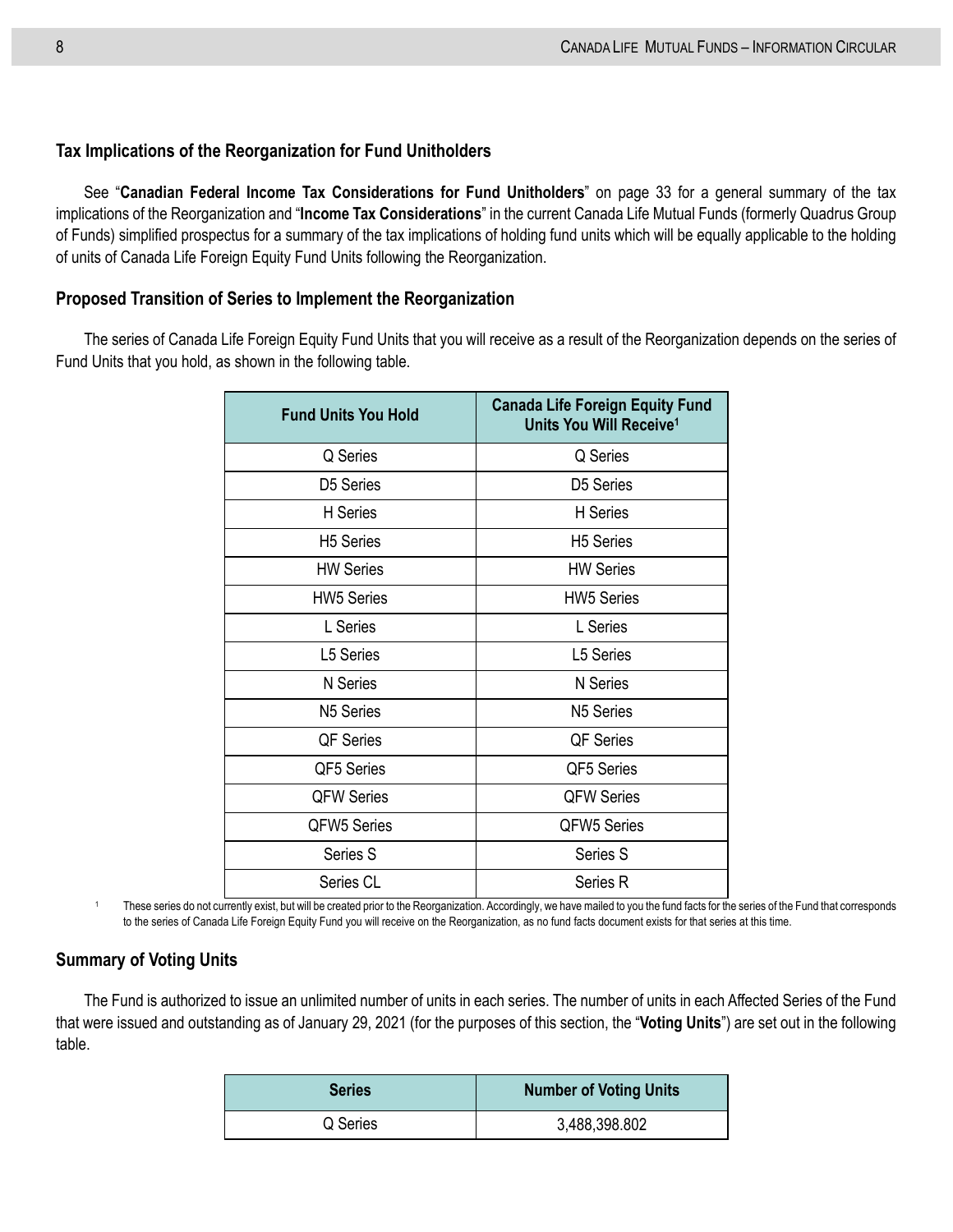| <b>Series</b>      | <b>Number of Voting Units</b> |
|--------------------|-------------------------------|
| D5 Series          | 1,927.416                     |
| H Series           | 347,595.85                    |
| <b>H5 Series</b>   | 1,371.542                     |
| <b>HW Series</b>   | 76,658.562                    |
| <b>HW5 Series</b>  | 88.038                        |
| L Series           | 1,554,793.844                 |
| L5 Series          | 9,809.779                     |
| N Series           | 3,653,996.058                 |
| N5 Series          | 12,726.294                    |
| <b>QF Series</b>   | 1,368,460.222                 |
| QF5 Series         | 9,030.284                     |
| <b>QFW Series</b>  | 213,667.773                   |
| <b>QFW5 Series</b> | 88.038                        |
| Series S           | 50,606,563.798                |
| Series CL          | 3,954,377.485                 |

#### **Principal Holders**

As of January 29, 2021, one investor held 10% or more of the Voting Units of the Fund.

| Investor                                  | <b>Number of Voting Securities Held</b> | % of Voting Securities |
|-------------------------------------------|-----------------------------------------|------------------------|
| LONDON LIFE - FOREIGN EQUITY FUND 3.02 MF | 38,907,908.872                          | 18.71%                 |

To the extent that Mackenzie or any fund managed by Mackenzie directly owns Voting Units of the Fund, it will refrain from voting in respect of those units at the Special Meeting.

As at the close of business on January 29, 2021, the directors and senior officers of Mackenzie owned less than 1% of the Voting Units of the Fund.

#### **Fees and Expenses**

If the Reorganization occurs, holders of Fund Units will pay the same management fees and administration fees on the corresponding series of Canada Life Foreign Equity Fund Units that they receive as a result of the Reorganization.

The following table sets out the management fees and administration fees paid by the Fund for the year ended March 31, 2020, and the period from April 1, 2020 to January 29, 2021.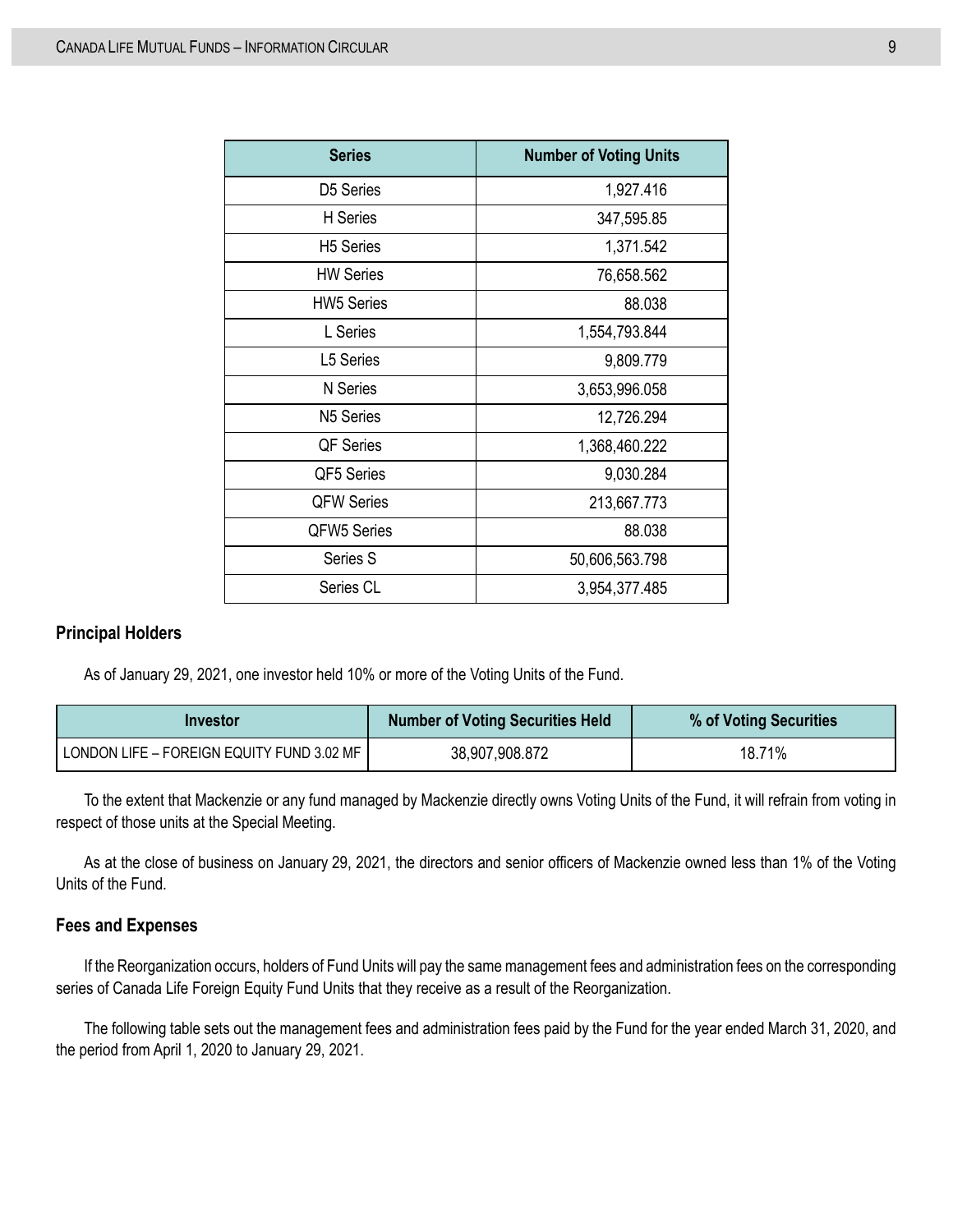| <b>Fees</b>                | Amount (\$)<br>Year End March 31, 2020 | Amount (\$)<br>Year End April 1, 2020 to<br><b>January 29, 2021</b> |
|----------------------------|----------------------------------------|---------------------------------------------------------------------|
| <b>Management Fees</b>     | \$148,049.86                           | \$493,818.02                                                        |
| <b>Administration Fees</b> | \$28,875.07                            | \$96,359.71                                                         |

### **Recommendation**

**Mackenzie recommends that you vote in favour of the proposed Reorganization as set out in the applicable Resolution attached hereto as Schedule A.**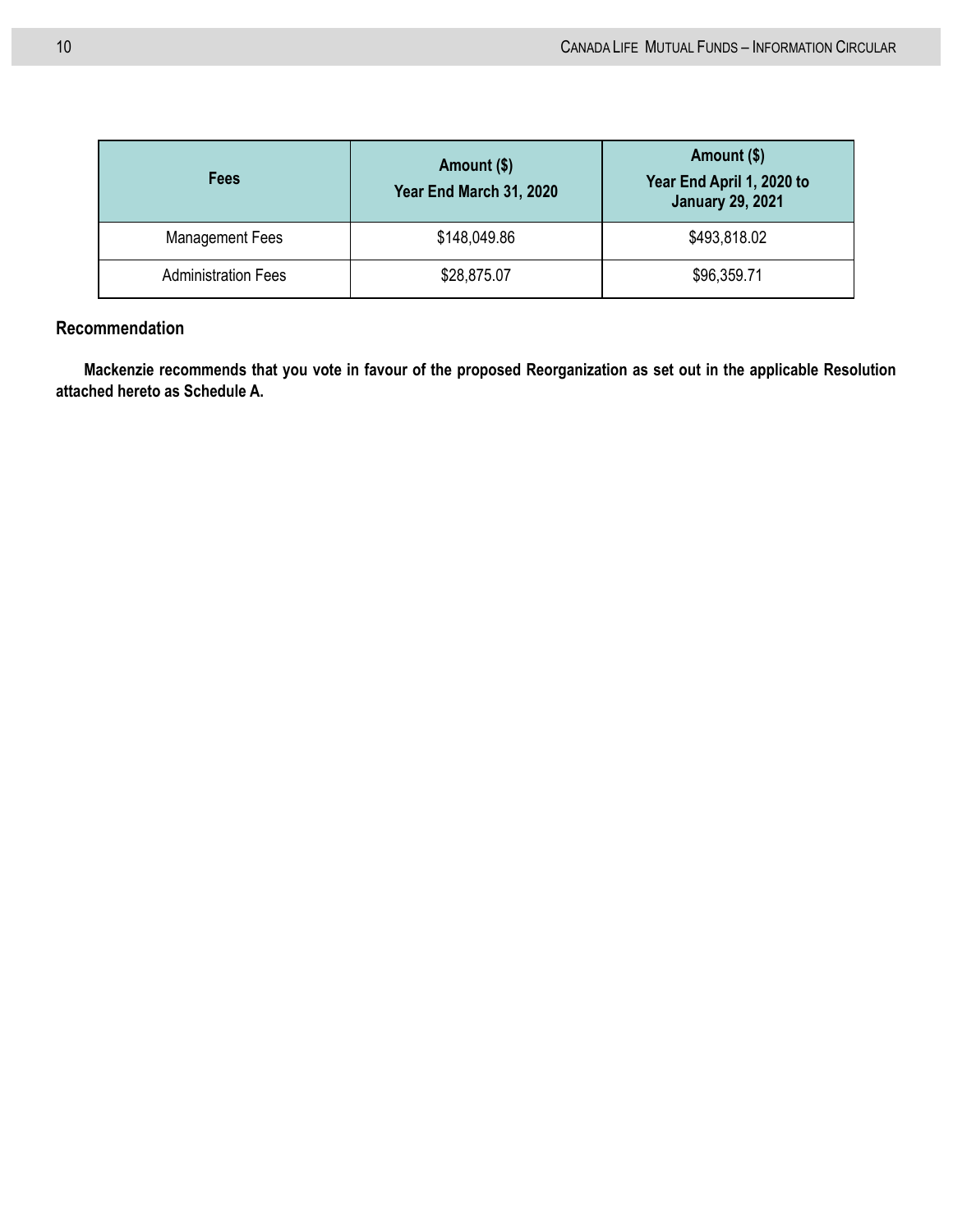## <span id="page-18-0"></span>**Proposed Reorganization of Mackenzie US All Cap Growth Fund with Canada Life US All Cap Growth Fund**

#### **Proposed Reorganization**

At the Special Meeting of Mackenzie US All Cap Growth Fund (for the purposes of this section, the "**Fund**"), those investors who hold units of the Affected Series will be asked to consider and vote on a Resolution approving the Reorganization.

If the proposed Reorganization receives all necessary investor and regulatory approvals and Mackenzie decides to proceed, investors who hold units of an Affected Series of the Fund will surrender those units and receive the corresponding series of units of Canada Life US All Cap Growth Fund after the close of business on or about April 16, 2021 (in this section, the "**Reorganization Date**"), as indicated within the table below. The implementation of the Reorganization may be postponed at Mackenzie's discretion until a later date or the Reorganization may not proceed if it is considered in the best interests of the Fund or Canada Life US All Cap Growth Fund or their investors.

The Fund qualifies and Canada Life US All Cap Growth Fund is expected to be deemed to qualify as a mutual fund trust under the Tax Act at all applicable times.

#### **Background Information**

The investment objectives of Canada Life US All Cap Growth Fund and the LP Fund (described below) will be the same as those of the Fund and their investment strategies and valuation procedures will be substantially the same as those of the Fund. The management fees and administration fees of the Canada Life Fund will be the same as those of the Fund. In order for the reorganization to be effected on a tax-deferred basis certain Fund's assets will be moved to a newly-created fund, Mackenzie CL US All Cap Growth LP (in this section, the "**LP Fund**") and units of that fund will be issued to the Fund. A portion of the LP Fund units will be transferred to Canada Life US All Cap Growth Fund based on the Transfer Percentage. Over time as the LP Fund disposes of portfolio assets, in the normal course in the discretion of the portfolio managers, the proceeds will be moved to and reinvested by the Fund and Canada Life US All Cap Growth Fund, and the LP Fund will ultimately be dissolved. The LP Fund will not be charged any management fees, administration fees or other expenses (other than expenses that otherwise would have been borne at the Reorganizing Fund level had the Reorganization not occurred)**.**

All of these funds seek to achieve long-term growth of capital by investing primarily in common shares of U.S. companies of any size, from larger, well-established companies to smaller, emerging growth companies. All of the funds follow a growth investment style and may invest up to 30% of their assets in securities of non-U.S. issuers. In addition, all of the funds will be managed by the same lead portfolio manager and all of the funds fall within the US Equity category of the Canadian Investment Funds Standards Committee. Finally, the risk rating and time horizon for each fund will be the same namely, for investors looking for a medium risk U.S. equity fund and want a medium- to long-term investment.

#### **Procedures for the Reorganization**

See "**[Procedure for the Proposed Reorganizations](#page-10-0)**" on page [3](#page-10-0) for information on the procedures for the Reorganization.

#### **Tax Implications of the Reorganization for Fund Unitholders**

See "**[Canadian Federal Income Tax Considerations for Fund Unitholders](#page-40-0)**" on page [33](#page-40-0) for a general summary of the tax implications of the Reorganization and "**Income Tax Considerations**" in the current Canada Life Mutual Funds (formerly Quadrus Group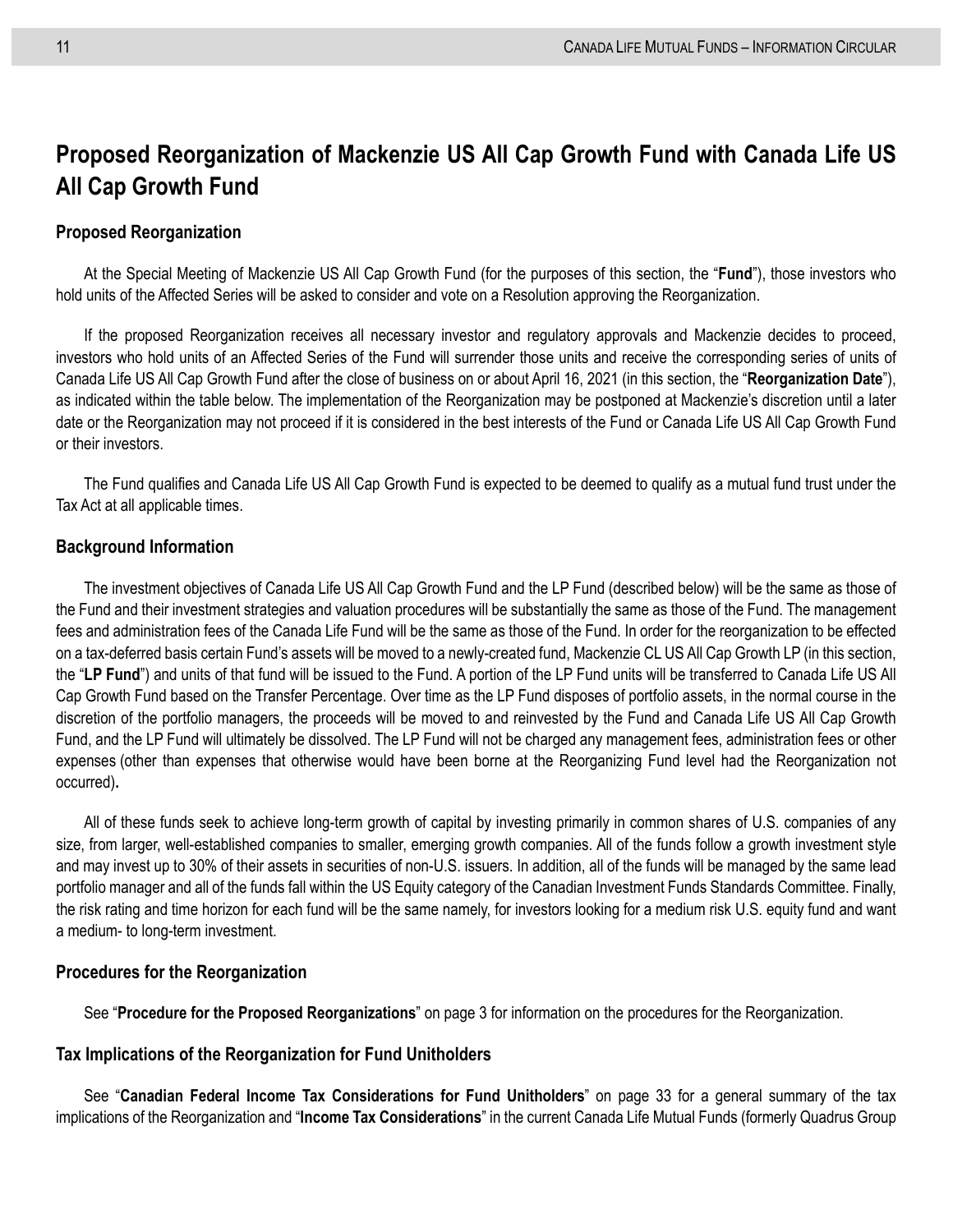of Funds) simplified prospectus for a summary of the tax implications of holding fund units which will be equally applicable to the holding of units of Canada Life US All Cap Growth Fund Units following the Reorganization.

#### **Proposed Transition of Series to Implement the Reorganization**

The series of Canada Life US All Cap Growth Fund Units that you will receive as a result of the Reorganization depends on the series of Fund Units that you hold, as shown in the following table.

| <b>Fund Units You Hold</b> | <b>Canada Life US All Cap Growth</b><br>Fund Units You Will Receive <sup>1</sup> |
|----------------------------|----------------------------------------------------------------------------------|
| Q Series                   | Q Series                                                                         |
| H Series                   | H Series                                                                         |
| <b>HW Series</b>           | <b>HW Series</b>                                                                 |
| I Series                   | I Series                                                                         |
| L Series                   | L Series                                                                         |
| <b>N</b> Series            | N Series                                                                         |
| <b>QF Series</b>           | <b>QF</b> Series                                                                 |
| <b>QFW Series</b>          | <b>QFW Series</b>                                                                |
| Series S                   | Series S                                                                         |
| Series CL                  | Series R                                                                         |

<sup>1</sup> These series do not currently exist, but will be created prior to the Reorganization. Accordingly, we have mailed to you the fund facts for the series of the Fund that corresponds to the series of Canada Life US All Cap Growth Fund you will receive on the Reorganization, as no fund facts document exists for that series at this time.

#### **Summary of Voting Units**

The Fund is authorized to issue an unlimited number of units in each series. The number of units in each Affected Series of the Fund that were issued and outstanding as of January 29, 2021 (for the purposes of this section, the "**Voting Units**") are set out in the following table.

| <b>Series</b>     | <b>Number of Voting Units</b> |
|-------------------|-------------------------------|
| Q Series          | 4,093,290.222                 |
| <b>H</b> Series   | 123,171.801                   |
| <b>HW Series</b>  | 105,632.132                   |
| I Series          | 100.000                       |
| L Series          | 971,188.128                   |
| N Series          | 690,167.687                   |
| QF Series         | 369,696.891                   |
| <b>QFW Series</b> | 151,801.701                   |
| Series S          | 15,745,594.348                |
| Series CL         | 1,414,281.748                 |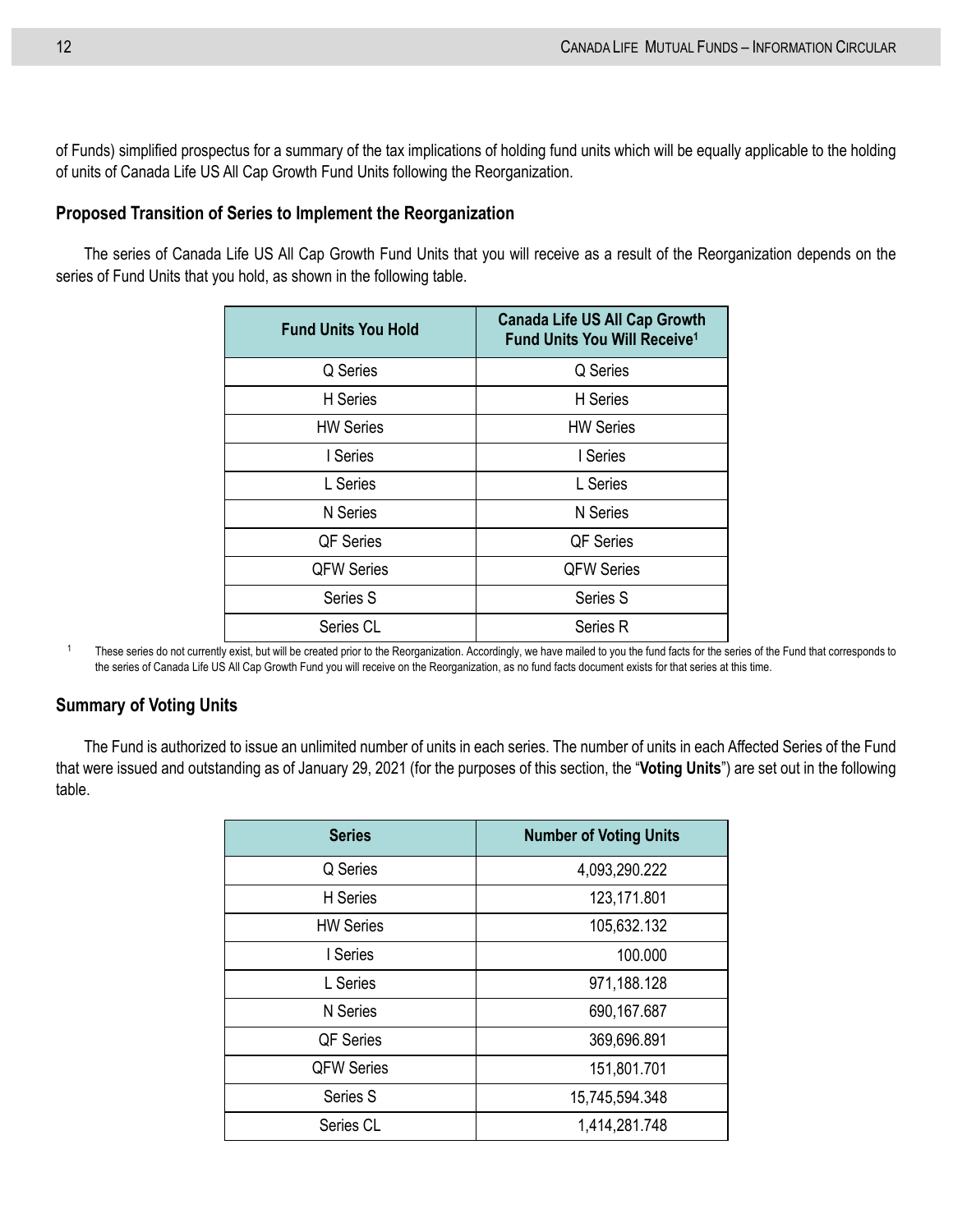#### **Principal Holders**

As of January 29, 2021, two investors held 10% or more of the Voting Units of the Fund.

| Investor                                        | <b>Number of Voting Securities Held</b> | % of Voting Securities |
|-------------------------------------------------|-----------------------------------------|------------------------|
| CANADA LIFE – US GROWTH LEADERS<br>I FUND       | 10,013,325.082                          | 30.40%                 |
| LONDON LIFE – US GROWTH LEADERS<br>FUND 2.10 MF | 5,457,884.181                           | 16.57%                 |

To the extent that Mackenzie or any fund managed by Mackenzie directly owns Voting Units of the Fund, it will refrain from voting in respect of those units at the Special Meeting.

As at the close of business on January 29, 2021, the directors and senior officers of Mackenzie owned less than 1% of the Voting Units of the Fund.

#### **Fees and Expenses**

If the Reorganization occurs, holders of Fund Units will pay the same management fees and administration fees on the corresponding series of Canada Life US All Cap Growth Fund Units that they receive as a result of the Reorganization.

The following table sets out the management fees and administration fees paid by the Fund for the year ended March 31, 2020, and the period from April 1, 2020 to January 29, 2021.

| Fees                       | Amount (\$)<br>Year End March 31, 2020 | Amount (\$)<br>Year End April 1, 2020 to<br><b>January 29, 2021</b> |
|----------------------------|----------------------------------------|---------------------------------------------------------------------|
| <b>Management Fees</b>     | \$2,901.99                             | \$19,570.02                                                         |
| <b>Administration Fees</b> | \$562.96                               | \$3,794.39                                                          |

#### **Recommendation**

**Mackenzie recommends that you vote in favour of the proposed Reorganization as set out in the applicable Resolution attached hereto as Schedule A.**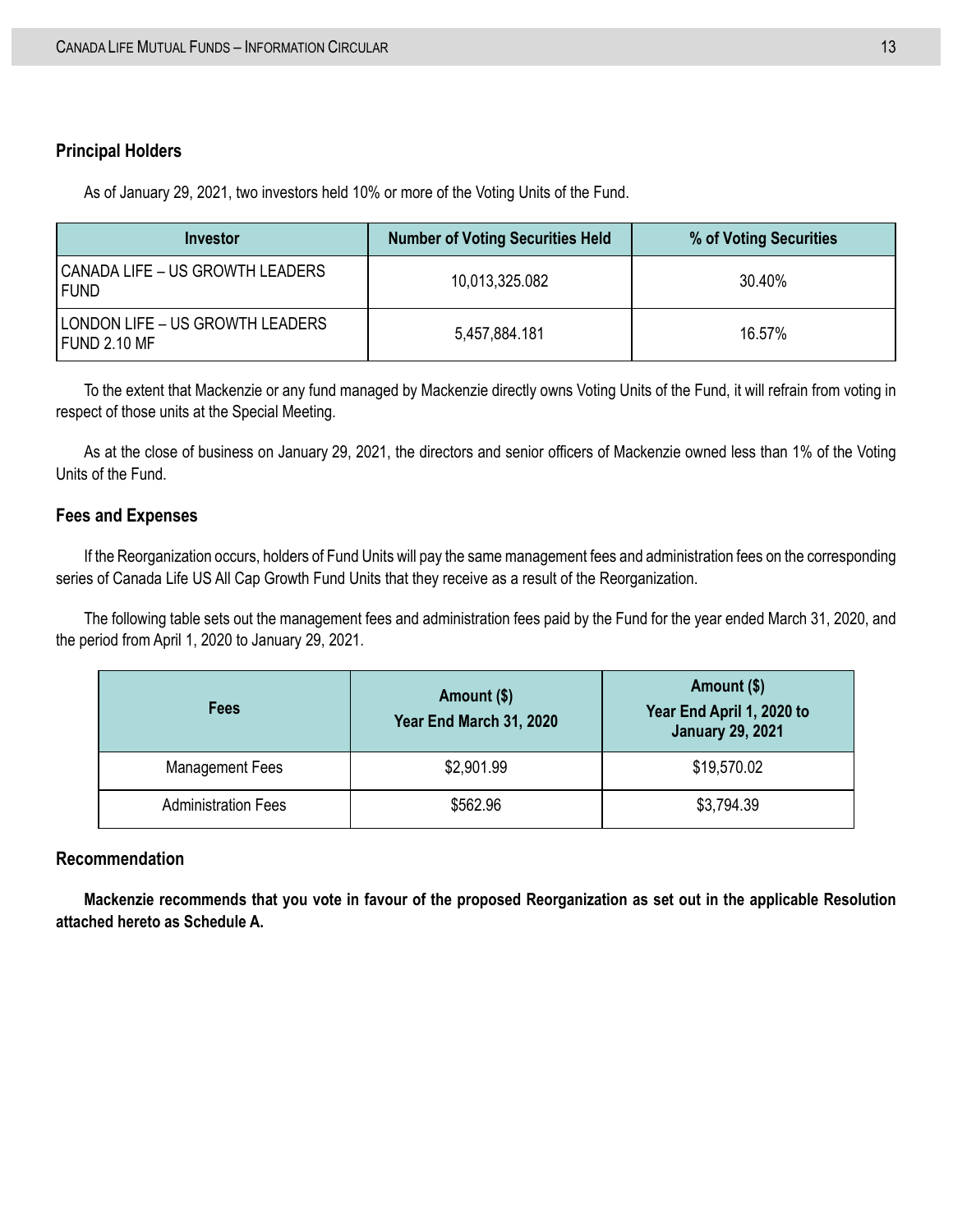## <span id="page-21-0"></span>**Proposed Reorganization of Mackenzie Canadian Dividend Fund with Canada Life Canadian Dividend Fund**

#### **Proposed Reorganization**

At the Special Meeting of Mackenzie Canadian Dividend Fund (for the purposes of this section, the "**Fund**") those investors who hold units of the Affected Series will be asked to consider and vote on a Resolution approving the Reorganization.

If the proposed Reorganization receives all necessary investor and regulatory approvals and Mackenzie decides to proceed, investors who hold units of an Affected Series of the Fund will surrender those units and receive units of the corresponding series of units of Canada Life Canadian Dividend Fund after the close of business on or about April 2, 2021 (in this section, the "**Reorganization Date**") as indicated within the table below. The implementation of the Reorganization may be postponed at Mackenzie's discretion until a later date or the Reorganization may not proceed if it is considered in the best interests of the Fund or Canada Life Canadian Dividend Fund or their investors.

The Fund qualifies and Canada Life Canadian Dividend Fund is expected to be deemed to qualify as a mutual fund trust under the Tax Act at all applicable times.

#### **Background Information**

The investment objectives of Canada Life Canadian Dividend Fund and the LP Fund (described below) will be the same and their investment strategies and valuation procedures will be substantially the same as those of the Fund. The management fees and administration fees of the Canada Life Fund will be the same as those of the Fund. In order for the reorganization to be effected on a taxdeferred basis certain Fund's assets will be moved to a newly-created fund, Mackenzie CL Canadian Dividend LP (in this section, the "**LP Fund**") and units of that fund will be issued to the Fund. A portion of the LP Fund units will be transferred to Canada Life Canadian Dividend Fund based on the Transfer Percentage. Over time as the LP Fund disposes of portfolio assets, in the normal course in the discretion of the portfolio managers, the proceeds will be moved to and reinvested by the Fund and Canada Life Canadian Dividend Fund, and the LP Fund will ultimately be dissolved. The LP Fund will not be charged any management fees, administration fees or other expenses (other than expenses that otherwise would have been borne at the Reorganizing Fund level had the Reorganization not occurred)**.**

All of these funds seek to achieve superior long-term investment returns through capital growth and dividend yield with below average risk by investing primarily in common and preferred shares of Canadian corporations. In addition, the portfolio manager seeks to manage the portfolios so that its yield exceeds the yield of the S&P/TSX Composite Dividend Index. Furthermore, none of these funds will invest more than 30% of their assets in foreign securities. In addition, all of these funds will be managed by the same lead portfolio manager and all of the funds fall within the Canadian Dividend and Income category of the Canadian Investment Funds Standards Committee. Finally, the risk rating and time horizon for each fund will be the same namely, for investors looking for a low- to medium-risk Canadian income-oriented fund and want a medium- to long-term investment.

#### **Procedures for the Reorganization**

See "**[Procedure for the Proposed Reorganizations](#page-10-0)**" on page [3](#page-10-0) for information on the procedures for the Reorganization.

#### **Tax Implications of the Reorganization for Fund Unitholders**

See "**[Canadian Federal Income Tax Considerations for Fund Unitholders](#page-40-0)**" on page [33](#page-40-0) for a general summary of the tax implications of the Reorganization and "**Income Tax Considerations**" in the current Canada Life Mutual Funds (formerly Quadrus Group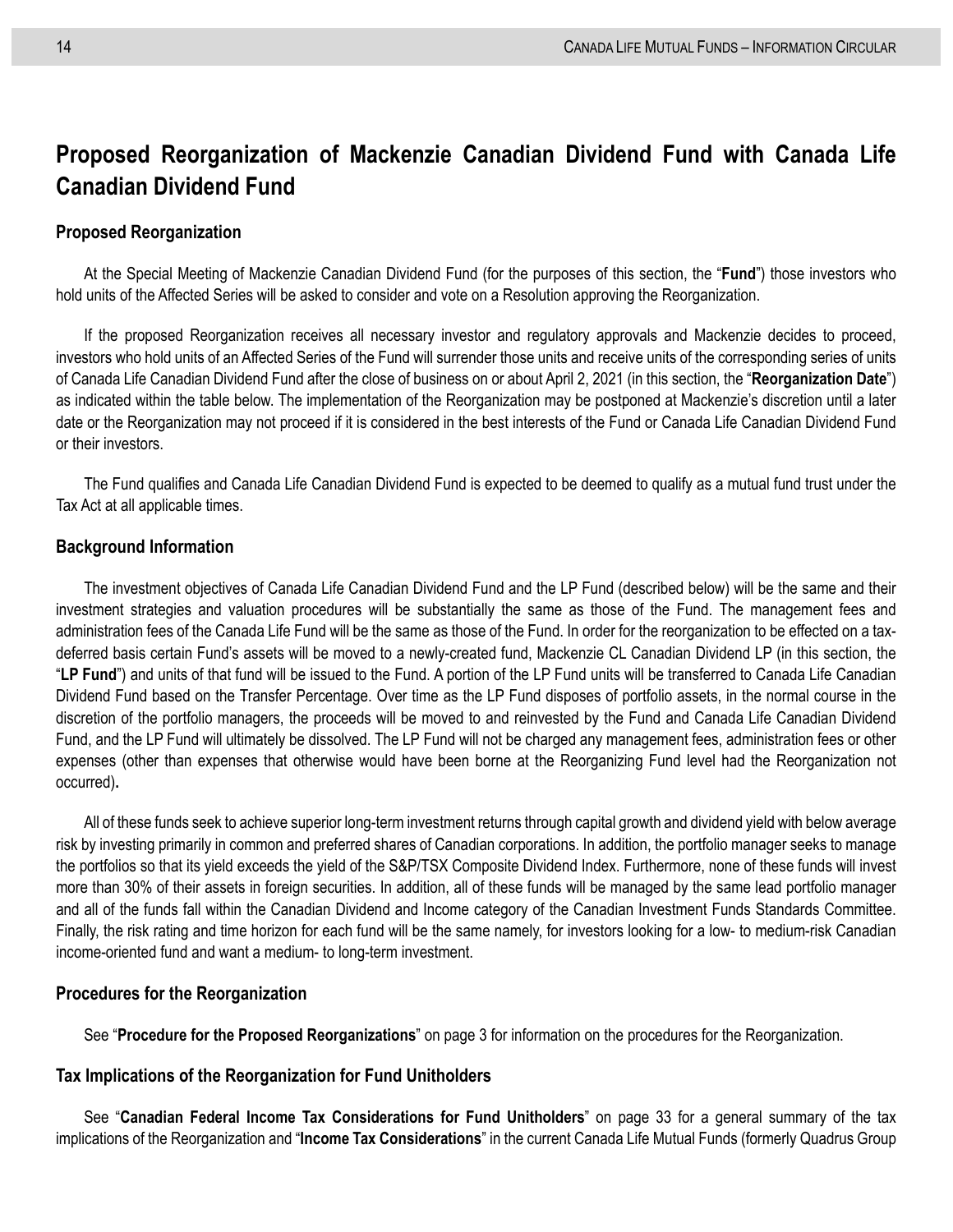of Funds) simplified prospectus for a summary of the tax implications of holding fund units which will be equally applicable to the holding of units of Canada Life Canadian Dividend Fund Units following the Reorganization.

#### **Proposed Transition of Series to Implement the Reorganization**

The series of Canada Life Canadian Dividend Fund Units that you will receive as a result of the Reorganization depends on the series of Fund Units that you hold, as shown in the following table.

| <b>Fund Units You Hold</b> | <b>Canada Life Canadian Dividend</b><br><b>Fund Units You Will Receive<sup>1</sup></b> |
|----------------------------|----------------------------------------------------------------------------------------|
| Q Series                   | Q Series                                                                               |
| D <sub>5</sub> Series      | D5 Series                                                                              |
| D <sub>8</sub> Series      | D8 Series                                                                              |
| H Series                   | H Series                                                                               |
| <b>H5</b> Series           | <b>H5 Series</b>                                                                       |
| <b>HW Series</b>           | <b>HW Series</b>                                                                       |
| <b>HW5 Series</b>          | <b>HW5 Series</b>                                                                      |
| L Series                   | L Series                                                                               |
| L5 Series                  | L5 Series                                                                              |
| L8 Series                  | L8 Series                                                                              |
| N Series                   | N Series                                                                               |
| N <sub>5</sub> Series      | N <sub>5</sub> Series                                                                  |
| QF Series                  | <b>QF Series</b>                                                                       |
| QF5 Series                 | QF5 Series                                                                             |
| <b>QFW Series</b>          | <b>QFW Series</b>                                                                      |
| <b>QFW5 Series</b>         | <b>QFW5 Series</b>                                                                     |
| Series S                   | Series S                                                                               |
| Series CL                  | Series R                                                                               |

<sup>1</sup> These series do not currently exist, but will be created prior to the Reorganization. Accordingly, we have mailed to you the fund facts for the series of the Fund that corresponds to the series of Canada Life Canadian Dividend Fund you will receive on the Reorganization, as no fund facts document exists for that series at this time.

#### **Summary of Voting Units**

The Fund is authorized to issue an unlimited number of units in each series. The number of units in each Affected Series of the Fund that were issued and outstanding as of January 29, 2021 (for the purposes of this section, the "**Voting Units**") are set out in the following table.

| <b>Series</b> | <b>Number of Voting Units</b> |
|---------------|-------------------------------|
| Q Series      | 5,885,375.078                 |
| D5 Series     | 12,977.824                    |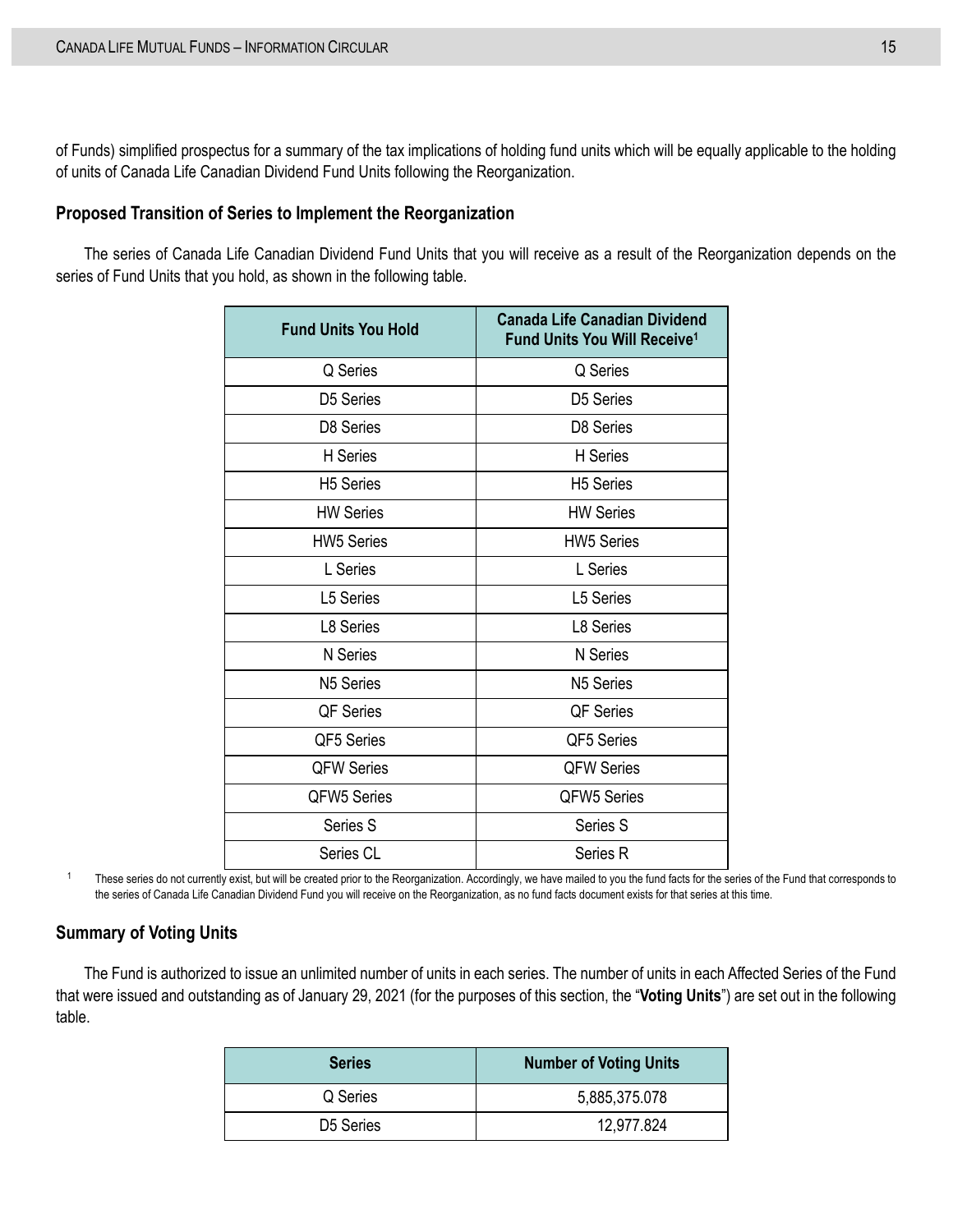| <b>Series</b>      | <b>Number of Voting Units</b> |
|--------------------|-------------------------------|
| D8 Series          | 76,245.039                    |
| H Series           | 197,205.425                   |
| <b>H5 Series</b>   | 2,404.192                     |
| <b>HW Series</b>   | 187,285.253                   |
| <b>HW5 Series</b>  | 1,948.719                     |
| L Series           | 2,627,796.88                  |
| L5 Series          | 16,985.827                    |
| L8 Series          | 11,854.201                    |
| N Series           | 694,645.99                    |
| N5 Series          | 24,508.137                    |
| QF Series          | 226,769.186                   |
| QF5 Series         | 1,937.701                     |
| <b>QFW Series</b>  | 48,911.097                    |
| <b>QFW5 Series</b> | 78.207                        |
| Series S           | 13,060,220.865                |
| Series CL          | 26,243.934                    |

### **Principal Holders**

As of January 29, 2021, four investors held 10% or more of the Voting Units of the Fund.

| Investor                                           | <b>Number of Voting Securities Held</b> | % of Voting Securities |
|----------------------------------------------------|-----------------------------------------|------------------------|
| IG MANAGED RISK PORTFOLIO -<br><b>BALANCED</b>     | 38,308,976.957                          | 15.62%                 |
| IG MANAGED RISK PORTFOLIO - GROWTH<br><b>FOCUS</b> | 27,441,755.755                          | 11.19%                 |
| IG MANAGED RISK PORTFOLIO - INCOME<br>BALANCED     | 26,540,018.550                          | 10.82%                 |
| LONDON LIFE - DIVIDEND FUND 2.09 MX                | 11,646,083.136                          | 11.26%                 |

To the extent that Mackenzie or any fund managed by Mackenzie directly owns Voting Units of the Fund, it will refrain from voting in respect of those units at the Special Meeting.

As at the close of business on January 29, 2021, the directors and senior officers of Mackenzie owned less than 1% of the Voting Units of the Fund.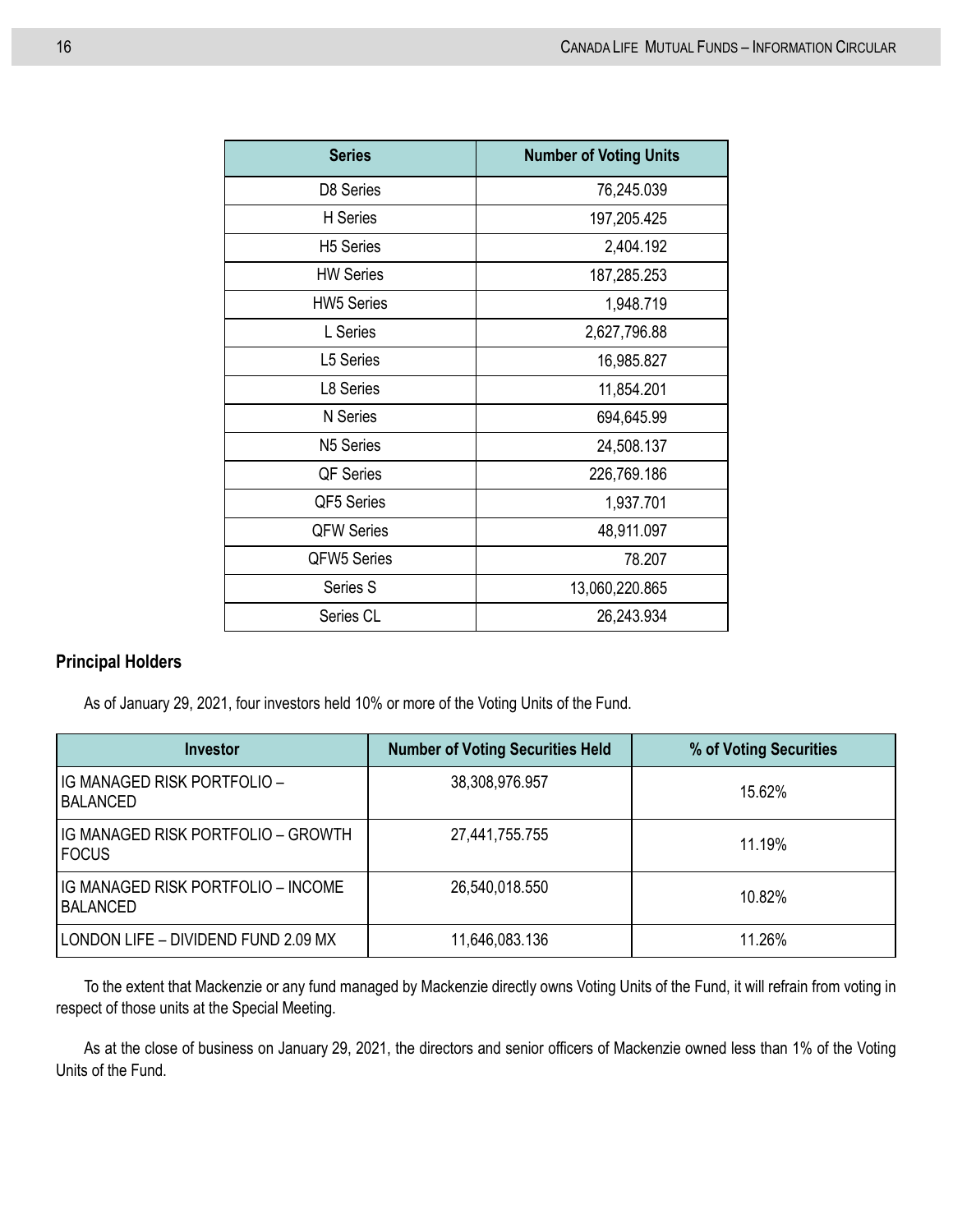#### **Fees and Expenses**

If the proposed Reorganization occurs, holders of Fund Units will pay the same management fees and administration fees on the corresponding series of Canada Life Canadian Dividend Fund Units that they receive as a result of the Reorganization.

The following table sets out the management fees and administration fees paid by the Fund for the year ended March 31, 2020, and the period from April 1, 2020 to January 29, 2021.

| <b>Fees</b>                | Amount (\$)<br>Year End March 31, 2020 | Amount (\$)<br>Year End April 1, 2020 to<br><b>January 29, 2021</b> |
|----------------------------|----------------------------------------|---------------------------------------------------------------------|
| <b>Management Fees</b>     | \$38,260.66                            | \$119,302.70                                                        |
| <b>Administration Fees</b> | \$8,217.67                             | \$25,453.16                                                         |

#### **Recommendation**

**Mackenzie recommends that you vote in favour of the proposed Reorganization as set out in the applicable Resolution attached hereto as Schedule A.**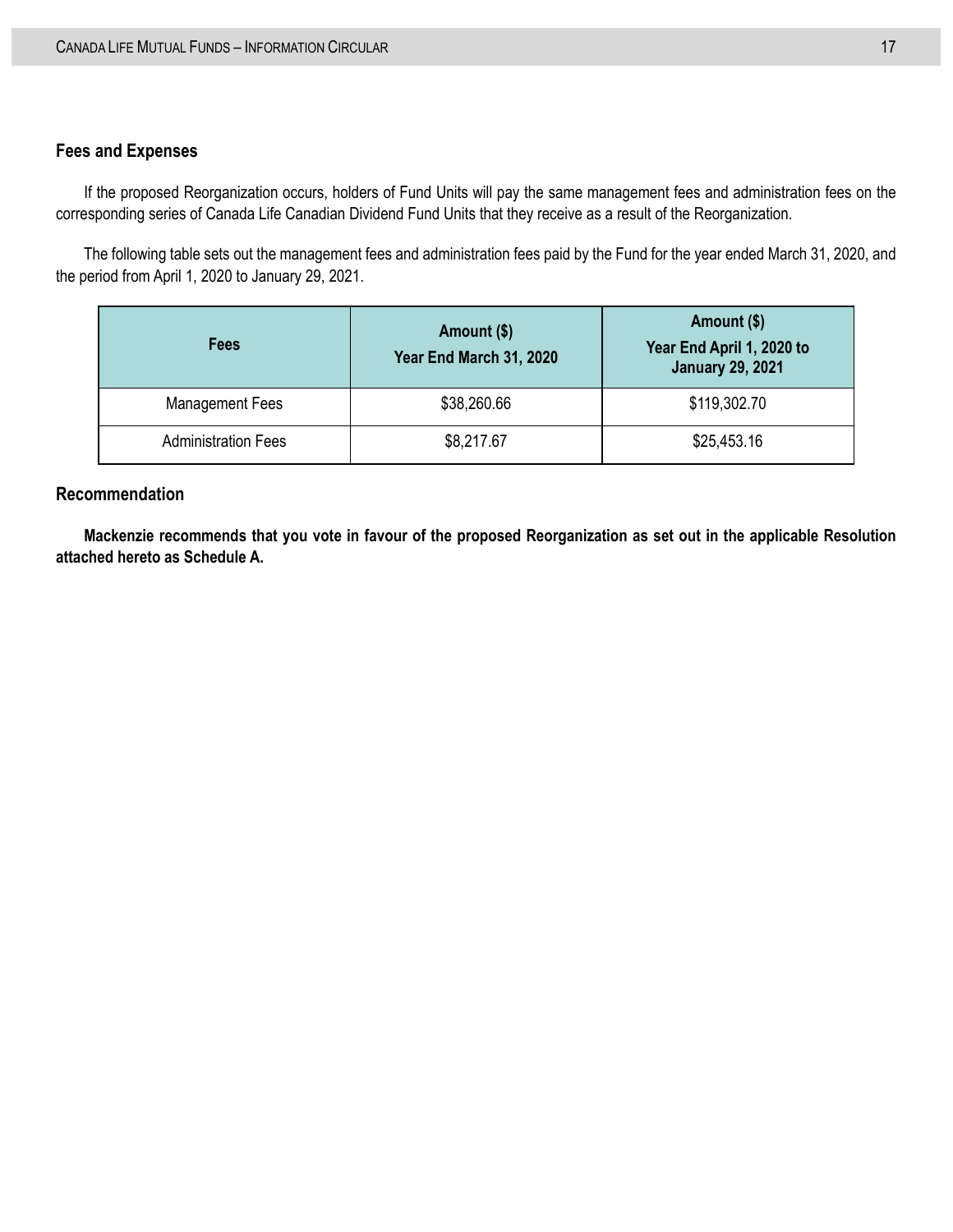## <span id="page-25-0"></span>**Proposed Reorganization of Mackenzie Canadian Growth Fund with Canada Life Canadian Focused Growth Fund**

#### **Proposed Reorganization**

At the Special Meeting of Mackenzie Canadian Growth Fund (for the purposes of this section, the "**Fund**"), those investors who hold units of the Affected Series will be asked to consider and vote on a Resolution approving the Reorganization.

If the proposed Reorganization receives all necessary investor and regulatory approvals and Mackenzie decides to proceed, investors who hold units of an Affected Series of the Fund will surrender those units and receive the corresponding series of units of Canada Life Canadian Focused Growth Fund after the close of business on or about April 16, 2021 (in this section, the "**Reorganization Date**"), as indicated within the table below. The implementation of the Reorganization may be postponed at Mackenzie's discretion until a later date or the Reorganization may not proceed if it is considered in the best interests of the Fund or Canada Life Canadian Focused Growth Fund or their investors.

The Fund qualifies and Canada Life Canadian Focused Growth Fund is expected to be deemed to qualify as a mutual fund trust under the Tax Act at all applicable times.

#### **Background Information**

The investment objectives of Canada Life Canadian Focused Growth Fund and the LP Fund (described below) will be the same and their investment strategies and valuation procedures will be substantially the same as those of the Fund. The management fees and administration fees of the Canada Life Fund will be the same as those of the Fund. In order for the reorganization to be effected on a taxdeferred basis certain Fund's assets will be moved to a newly-created fund, Mackenzie CL Canadian Growth LP (in this section, the "**LP Fund**") and units of that fund will be issued to the Fund. A portion of the LP Fund units will be transferred to Canada Life Canadian Focused Growth Fund based on the Transfer Percentage. Over time as the LP Fund disposes of portfolio assets, in the normal course in the discretion of the portfolio managers, the proceeds will be moved to and reinvested by the Fund and Canada Life Canadian Focused Growth Fund, and the LP Fund will ultimately be dissolved. The LP Fund will not be charged any management fees, administration fees or other expenses (other than expenses that otherwise would have been borne at the Reorganizing Fund level had the Reorganization not occurred).

All of these funds invest mainly in Canadian corporate equity securities to achieve long-term capital growth and provide a reasonable rate of return. None of the funds will invest more than 49% of its assets in foreign securities. In addition, all of these funds will be managed by the same lead portfolio manager and all of the funds fall within the Canadian Focused Equity category of the Canadian Investment Funds Standards Committee. Finally, the risk rating and time horizon for each fund will be the same namely, for investors looking for a low- to medium-risk Canadian equity fund and want a medium- to long-term investment.

#### **Procedures for the Reorganization**

See "**[Procedure for the Proposed Reorganizations](#page-10-0)**" on page [3](#page-10-0) for information on the procedures for the Reorganization.

#### **Tax Implications of the Reorganization for Fund Unitholders**

See "**[Canadian Federal Income Tax Considerations for Fund Unitholders](#page-40-0)**" on page [33](#page-40-0) for a general summary of the tax implications of the Reorganization and "**Income Tax Considerations**" in the current Canada Life Mutual Funds (formerly Quadrus Group of Funds) simplified prospectus for a summary of the tax implications of holding fund units which is equally applicable to the holding of units of Canada Life Canadian Focused Growth Fund Units following the Reorganization.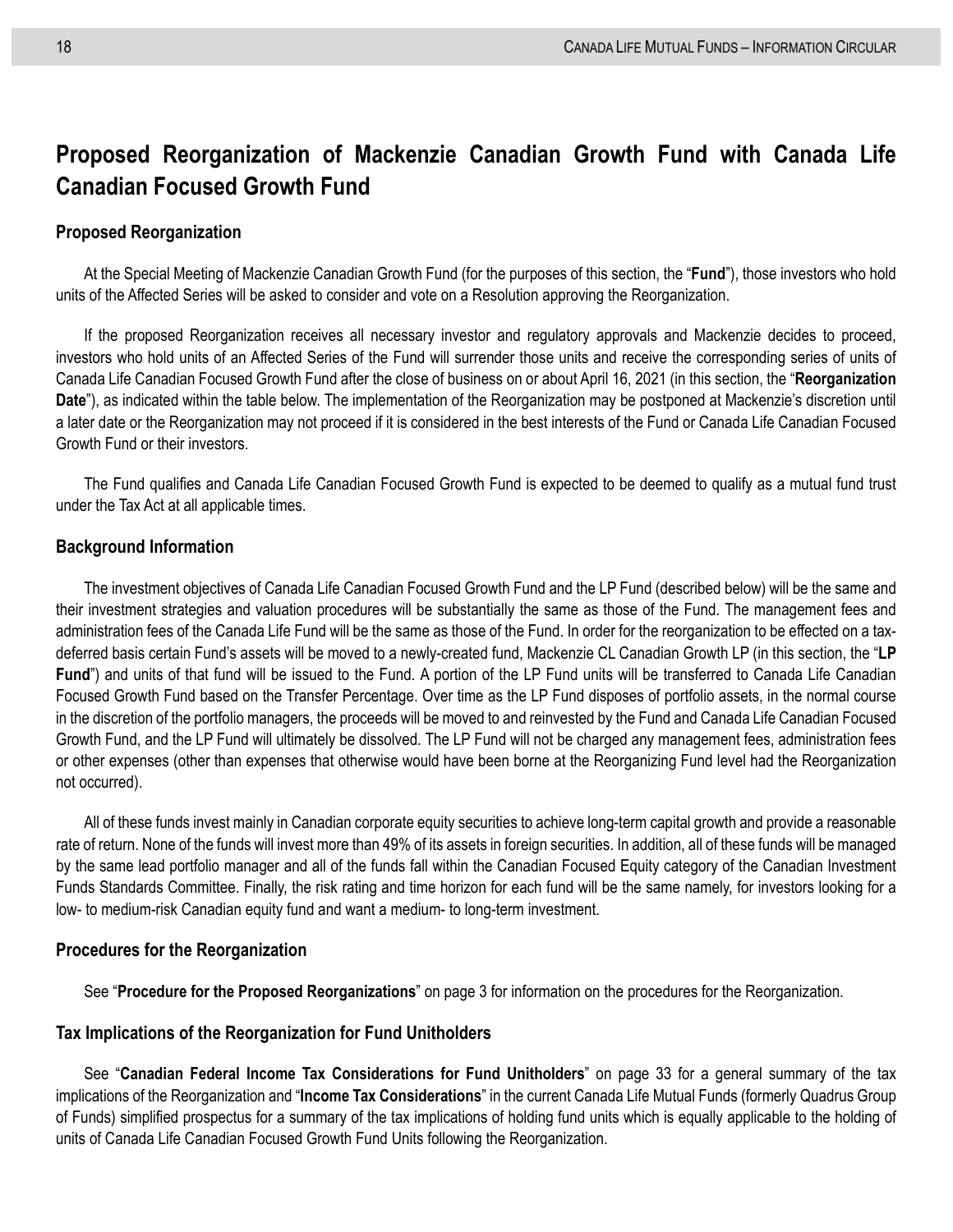#### **Proposed Transition of Series to Implement the Reorganization**

The series of Canada Life Canadian Focused Growth Fund Units that you will receive as a result of the Reorganization depends on the series of Fund Units that you hold, as shown in the following table.

| <b>Fund Units You Hold</b> | <b>Canada Life Canadian Focused</b><br><b>Growth Fund Units You Will</b><br>Receive <sup>1</sup> |
|----------------------------|--------------------------------------------------------------------------------------------------|
| Q Series                   | Q Series                                                                                         |
| D5 Series                  | D5 Series                                                                                        |
| D8 Series                  | D8 Series                                                                                        |
| H Series                   | <b>H</b> Series                                                                                  |
| <b>H5</b> Series           | <b>H5</b> Series                                                                                 |
| <b>HW Series</b>           | <b>HW Series</b>                                                                                 |
| <b>HW5 Series</b>          | <b>HW5 Series</b>                                                                                |
| L Series                   | L Series                                                                                         |
| <b>L5 Series</b>           | L5 Series                                                                                        |
| L8 Series                  | L8 Series                                                                                        |
| N Series                   | <b>N</b> Series                                                                                  |
| N <sub>5</sub> Series      | N <sub>5</sub> Series                                                                            |
| QF Series                  | <b>QF Series</b>                                                                                 |
| QF5 Series                 | QF5 Series                                                                                       |
| <b>QFW Series</b>          | <b>QFW Series</b>                                                                                |
| <b>QFW5 Series</b>         | <b>QFW5 Series</b>                                                                               |
| Series S                   | Series S                                                                                         |

<sup>1</sup> These series do not currently exist, but will be created prior to the Reorganization. Accordingly, we have mailed to you the fund facts for the series of the Fund that corresponds to the series of Canada Life Canadian Focused Growth Fund you will receive on the Reorganization, as no fund facts document exists for that series at this time.

#### **Summary of Voting Units**

The Fund is authorized to issue an unlimited number of units in each series. The number of units in each Affected Series of the Fund that were issued and outstanding as of January 29, 2021 (for the purposes of this section, the "**Voting Units**") are set out in the following table.

| <b>Series</b> | <b>Number of Voting Units</b> |
|---------------|-------------------------------|
| Q Series      | 8,216,672.054                 |
| D5 Series     | 14,578.529                    |
| D8 Series     | 15,817.894                    |
| H Series      | 235,766.628                   |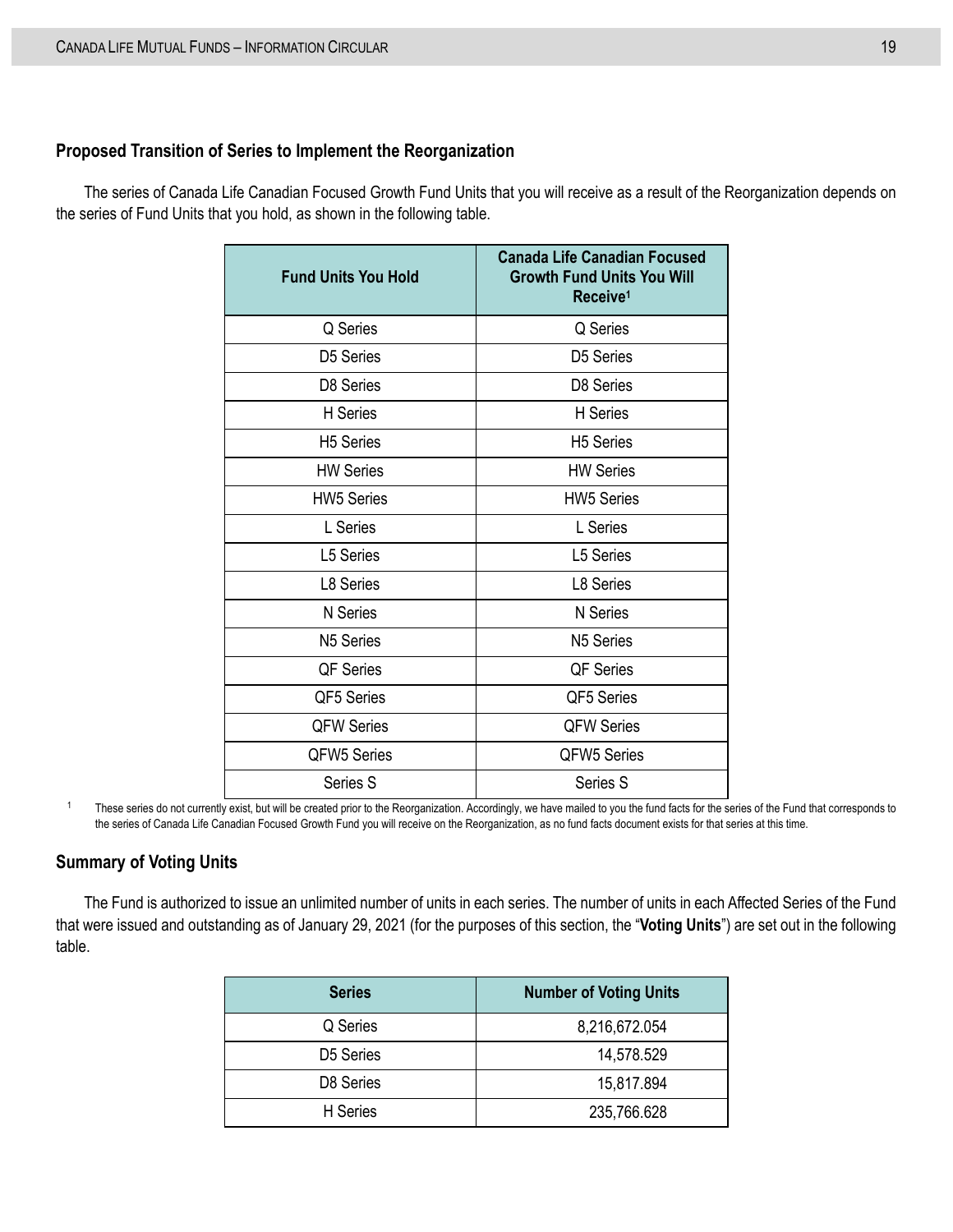| <b>Series</b>      | <b>Number of Voting Units</b> |
|--------------------|-------------------------------|
| <b>H5</b> Series   | 3,101.040                     |
| <b>HW Series</b>   | 166,641.767                   |
| <b>HW5 Series</b>  | 80.645                        |
| L Series           | 2,340,068.885                 |
| L5 Series          | 7,898.146                     |
| L8 Series          | 30,752.334                    |
| N Series           | 1,954,683.294                 |
| N5 Series          | 32,073.267                    |
| QF Series          | 835,289.985                   |
| QF5 Series         | 10,148.215                    |
| <b>QFW Series</b>  | 181,509.250                   |
| <b>QFW5 Series</b> | 81.050                        |
| Series S           | 13,016,220.629                |

#### **Principal Holders**

As of January 29, 2021, no investor held 10% or more of the Voting Units of the Fund.

To the extent that Mackenzie or any fund managed by Mackenzie directly owns Voting Units of the Fund, it will refrain from voting in respect of those units at the Special Meeting.

As at the close of business on January 29, 2021, the directors and senior officers of Mackenzie owned less than 1% of the Voting Units of the Fund.

#### **Fees and Expenses**

If the Reorganization occurs, holders of Fund Units will pay the same management fees and administration fees on the corresponding series of Canada Life Canadian Focused Growth Fund Units that they receive as a result of the Reorganization.

The following table sets out the management fees and administration fees paid by the Fund for the year ended March 31, 2020, and the period from April 1, 2020 to January 29, 2021.

| Fees                       | Amount (\$)<br>Year End March 31, 2020 | Amount (\$)<br>Year End April 1, 2020 to<br><b>January 29, 2021</b> |
|----------------------------|----------------------------------------|---------------------------------------------------------------------|
| <b>Management Fees</b>     | \$103,692.86                           | \$343,217.54                                                        |
| <b>Administration Fees</b> | \$21,762.04                            | \$71,384.71                                                         |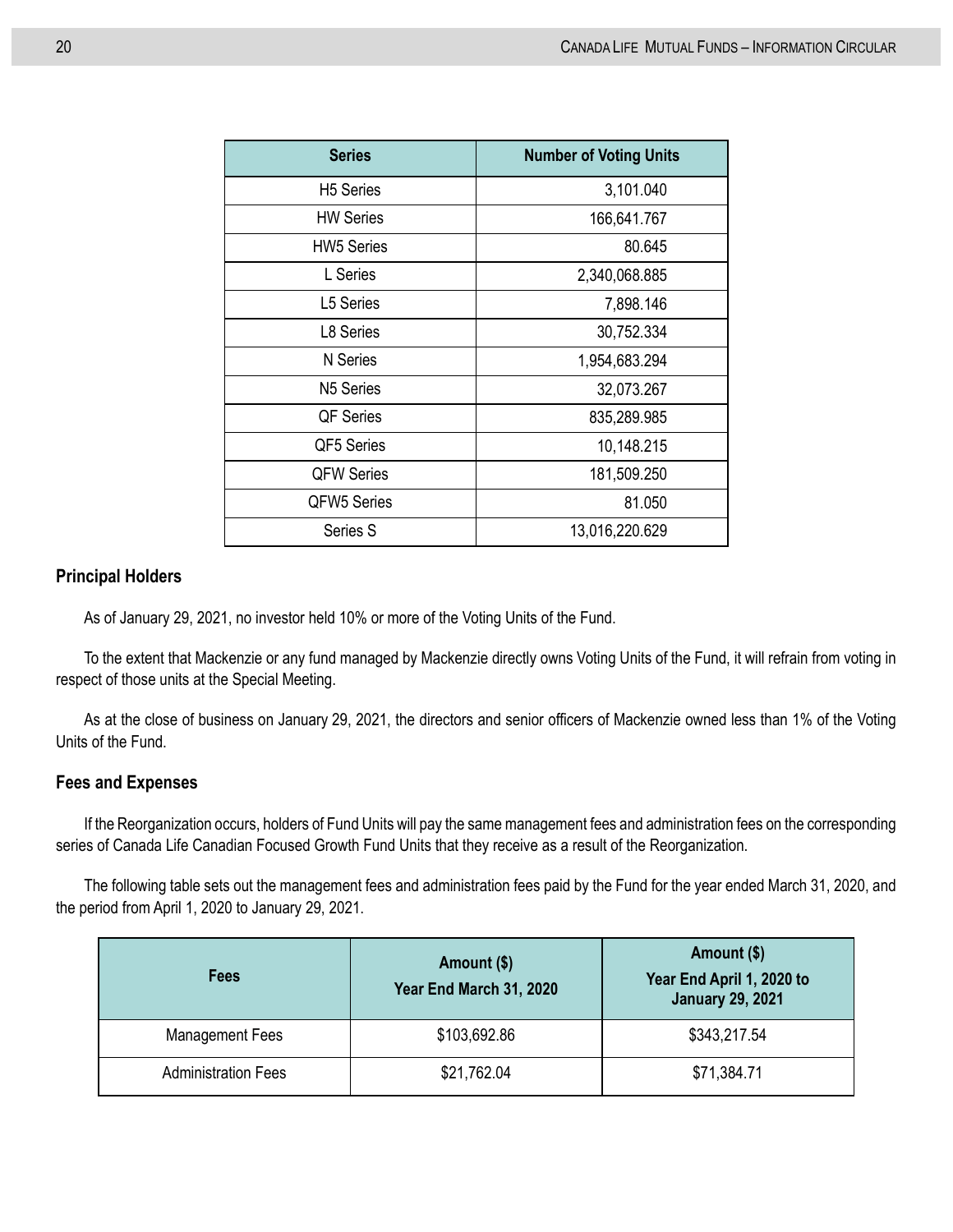#### **Recommendation**

**Mackenzie recommends that you vote in favour of the proposed Reorganization as set out in the applicable Resolution attached hereto as Schedule A.**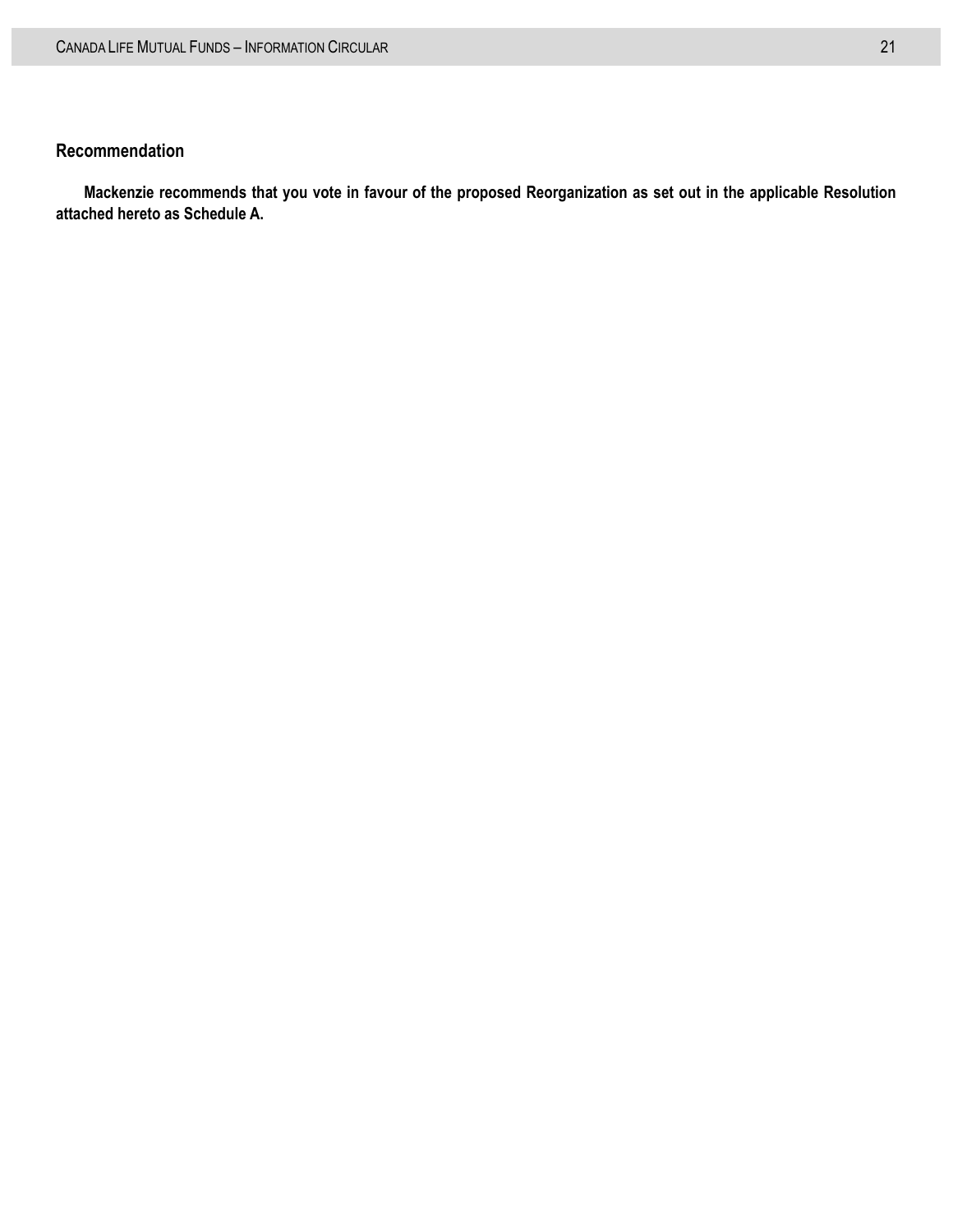## <span id="page-29-0"></span>**Proposed Reorganization of Mackenzie Ivy Global Balanced Fund with Canada Life Global Balanced Fund**

#### **Proposed Reorganization**

At the Special Meeting of Mackenzie Ivy Global Balanced Fund (for the purposes of this section, the "**Fund**"), those investors who hold units of the Affected Series will be asked to consider and vote on a Resolution approving the Reorganization.

If the proposed Reorganization receives all necessary investor and regulatory approvals and Mackenzie decides to proceed, investors who hold units of an Affected Series of the Fund will surrender those units and receive the corresponding series of units of Canada Life Global Balanced Fund after the close of business on or about April 16, 2021 (in this section, the "**Reorganization Date**") as indicated within the table below. The implementation of the Reorganization may be postponed at Mackenzie's discretion until a later date or the Reorganization may not proceed if it is considered in the best interests of the Fund or Canada Life Global Balanced Fund or their investors.

The Fund qualifies and the Canada Life Global Balanced Fund is expected to be deemed to qualify as a mutual fund trust under the Tax Act at all applicable times.

#### **Background Information**

The investment objectives of Canada Life Global Balanced Fund will be the same, and combination of the investment objectives and strategies of the LP Funds (described below) will be substantially the same, as those of the Fund. Their investment strategies and valuation procedures will also be substantially the same as those of the Fund. The management fees and administration fees of the Canada Life Fund will be the same as those of the Fund. In order for the reorganization to be effected on a tax-deferred basis certain Fund's assets will be moved to one of two newly-created funds; Mackenzie CL Ivy Global Balanced LP and Mackenzie CL Ivy Global Balanced (Fixed Income) LP (in this section, each a "**LP Fund**" and, collectively, the "**LP Funds**") and units of these funds will be issued to the Fund. A portion of the LP Fund units will be transferred to Canada Life Global Balanced Fund based on the Transfer Percentage. The investment objective of Mackenzie CL Ivy Global Balanced Fund LP is to seek capital growth and current income by investing primarily in a combination of equity and fixed income securities of assets located anywhere in the world. The investment objective of Mackenzie CL Ivy Balanced (Fixed Income) LP is to seek capital growth and current income by investing primarily in a combination of fixed income securities of issuers located anywhere in the world and/or other similar instruments. Over time as each LP Fund disposes of portfolio assets, in the normal course in the discretion of the portfolio managers, the proceeds will be moved to and reinvested by the Fund and Canada Life Global Balanced Fund, and the LP Funds will ultimately be dissolved. The LP Funds will not be charged any management fees, administration fees or other expenses (other than expenses that otherwise would have been borne at the Reorganizing Fund level had the Reorganization not occurred).

Canada Life Global Balanced Fund will seek capital growth and current income by investing primarily in a combination of equity and fixed-income securities of issuers located anywhere in the world as the Fund does. The Canada Life Fund's asset mix will generally be kept within the following ranges: (i) 60-90% equity securities; and (ii) 10-40% fixed-income securities, including cash and cash equivalents similar to the Fund's asset mix. In addition, all of these funds will be managed by the same lead portfolio manager and the Mackenzie Ivy Global Balanced Fund and Canada Life Global Balanced Fund fall within the Global Equity Balanced category of the Canadian Investment Funds Standards Committee. Finally, the risk rating and time horizon for each fund will be the same namely, for investors looking for a low- to medium-risk global balanced fund and want a medium-term investment.

#### **Procedures for the Reorganization**

See "**[Procedure for the Proposed Reorganizations](#page-10-0)**" on page [3](#page-10-0) for information on the procedures for the Reorganization.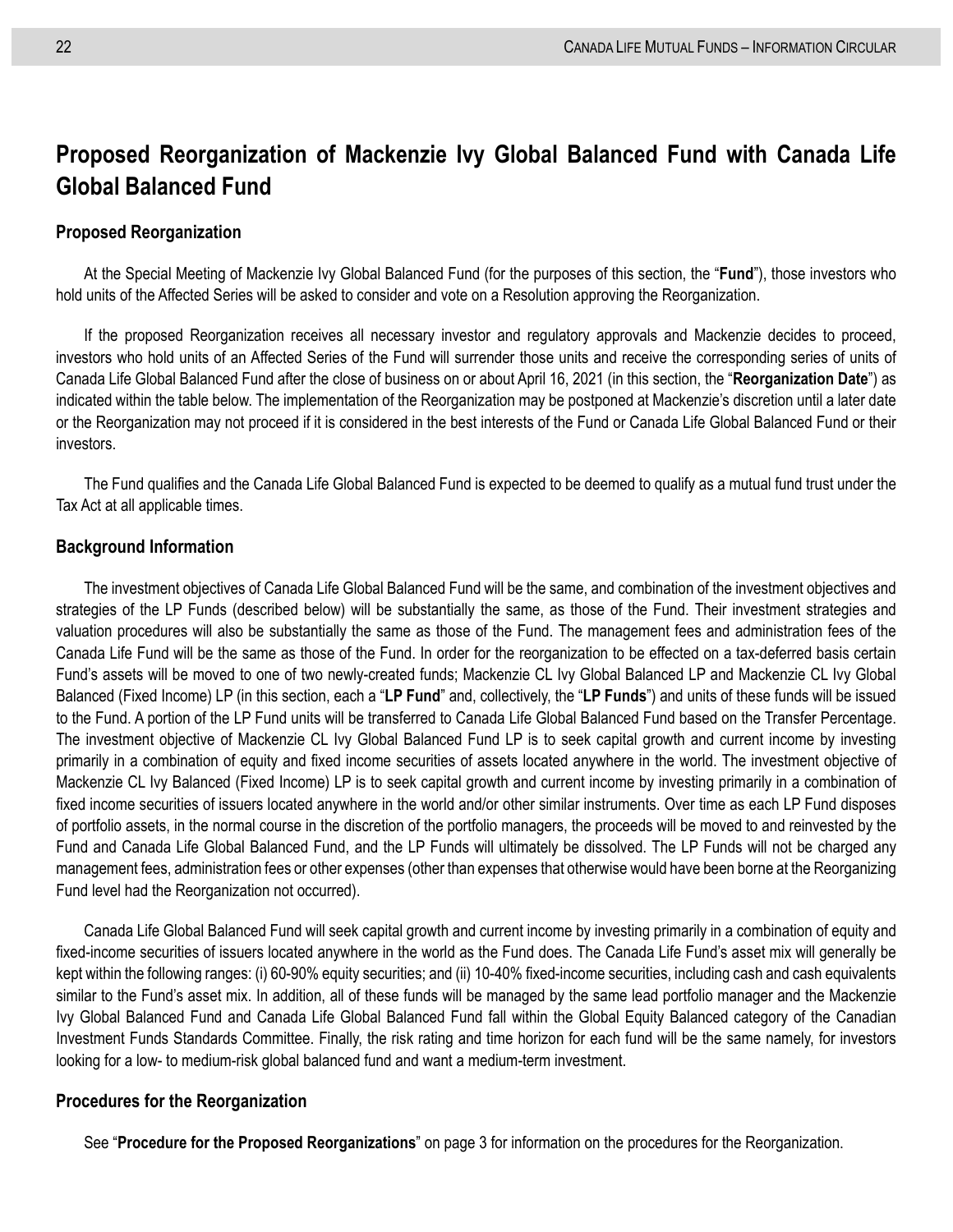#### **Tax Implications of the Reorganization for Fund Unitholders**

See "**[Canadian Federal Income Tax Considerations for Fund Unitholders](#page-40-0)**" on page [33](#page-40-0) for a general summary of the tax implications of the Reorganization and "**Income Tax Considerations**" in the current Canada Life Mutual Funds (formerly Quadrus Group of Funds) simplified prospectus for a summary of the tax implications of holding fund units which is equally applicable to the holding of units of Canada Life Global Balanced Fund Units following the Reorganization.

#### **Proposed Transition of Series to Implement the Reorganization**

The series of Canada Life Global Balanced Fund Units that you will receive as a result of the Reorganization depends on the series of Fund Units that you hold, as shown in the following table.

| <b>Fund Units You Hold</b> | <b>Canada Life Global Balanced Fund</b><br>Units You Will Receive <sup>1</sup> |
|----------------------------|--------------------------------------------------------------------------------|
| Q Series                   | Q Series                                                                       |
| D5 Series                  | D5 Series                                                                      |
| H Series                   | H Series                                                                       |
| <b>H5</b> Series           | H <sub>5</sub> Series                                                          |
| <b>HW Series</b>           | <b>HW Series</b>                                                               |
| <b>HW5 Series</b>          | <b>HW5 Series</b>                                                              |
| L Series                   | L Series                                                                       |
| L5 Series                  | L5 Series                                                                      |
| N Series                   | N Series                                                                       |
| N <sub>5</sub> Series      | N <sub>5</sub> Series                                                          |
| QF Series                  | QF Series                                                                      |
| QF5 Series                 | QF5 Series                                                                     |
| <b>QFW Series</b>          | <b>QFW Series</b>                                                              |
| <b>QFW5 Series</b>         | QFW5 Series                                                                    |
| Series S                   | Series S                                                                       |

<sup>1</sup> These series do not currently exist, but will be created prior to the Reorganization. Accordingly, we have mailed to you the fund facts for the series of the Fund that corresponds to the series of Canada Life Global Balanced Fund you will receive on the Reorganization, as no fund facts document exists for that series at this time.

#### **Summary of Voting Units**

The Fund is authorized to issue an unlimited number of units in each series. The number of units in each Affected Series of the Fund that were issued and outstanding as of January 29, 2021 (for the purposes of this section, the "**Voting Units**") are set out in the following table.

| <b>Series</b> | <b>Number of Voting Units</b> |
|---------------|-------------------------------|
| Q Series      | 4,798,591.723                 |
| D5 Series     | 24,394.001                    |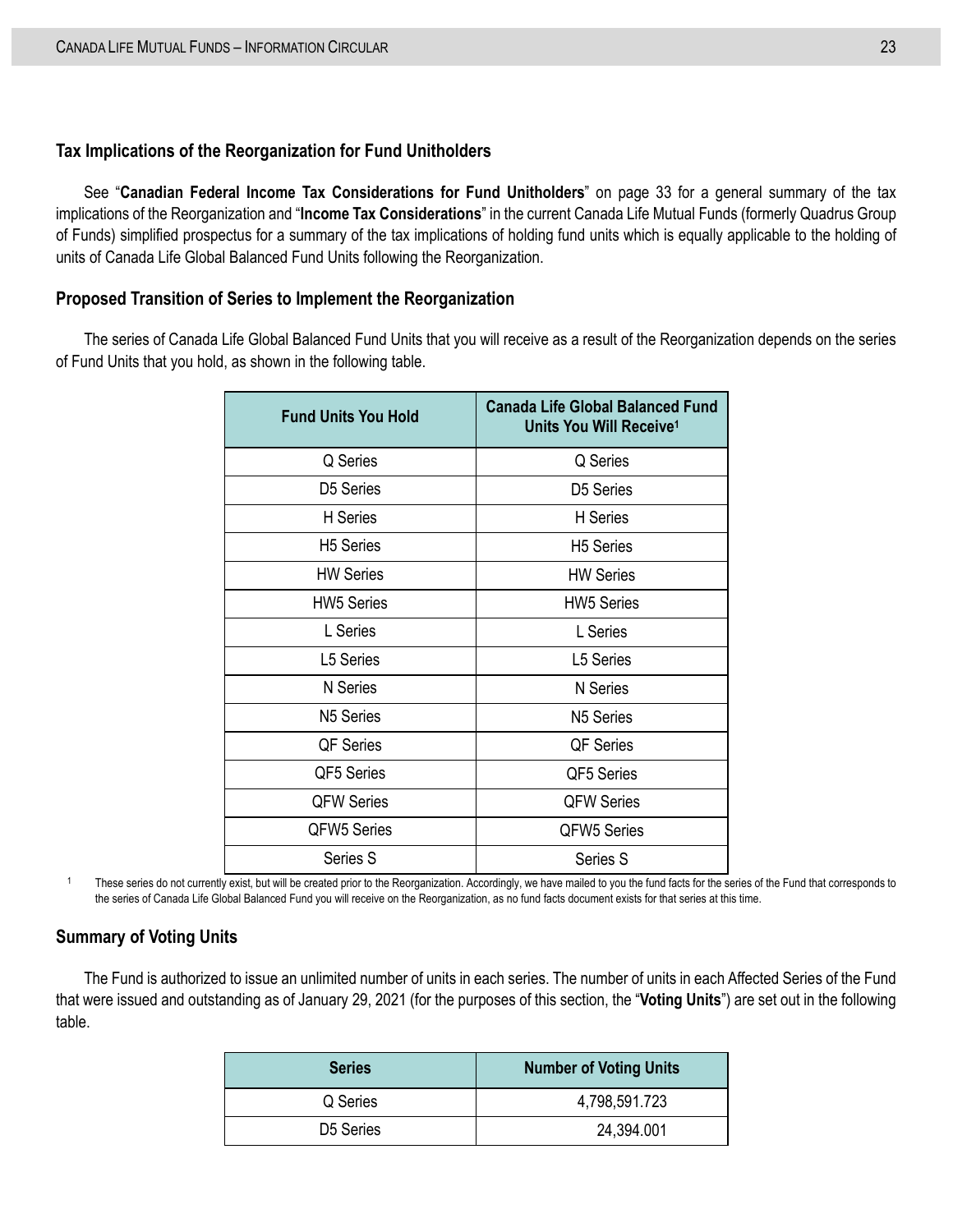| <b>Series</b>      | <b>Number of Voting Units</b> |
|--------------------|-------------------------------|
| H Series           | 100,569.416                   |
| <b>H5</b> Series   | 2,671.595                     |
| <b>HW Series</b>   | 73,660.228                    |
| <b>HW5 Series</b>  | 81.384                        |
| L Series           | 1,579,362.299                 |
| L5 Series          | 13,866.378                    |
| N Series           | 725,809.118                   |
| N5 Series          | 12,653.055                    |
| QF Series          | 390,713.416                   |
| QF5 Series         | 10,713.275                    |
| <b>QFW Series</b>  | 138,585.049                   |
| <b>QFW5 Series</b> | 2,979.556                     |
| Series S           | 21,724,279.093                |

#### **Principal Holders**

As of January 29, 2021, two investors held 10% or more of the Voting Units of the Fund.

| Investor                                                   | <b>Number of Voting Securities Held</b> | % of Voting Securities |
|------------------------------------------------------------|-----------------------------------------|------------------------|
| l CANADA LIFE – IVY GLOBAL BALANCED<br><b>FUND CLASS S</b> | 10,176,202.256                          | 11.02%                 |
| l LONDON LIFE – IVY GLOBAL BALANCED<br><b>FUND CLASS S</b> | 10,259,450.647                          | 11 11%                 |

To the extent that Mackenzie or any fund managed by Mackenzie directly owns Voting Units of the Fund, it will refrain from voting in respect of those units at the Special Meeting.

As at the close of business on January 29, 2021, the directors and senior officers of Mackenzie owned less than 1% of the Voting Units of the Fund.

#### **Fees and Expenses**

If the Reorganization occurs, holders of Fund Units will pay the same management fees and administration fees on the corresponding series of Canada Life Global Balanced Fund Units that they receive as a result of the Reorganization.

The following table sets out the management fees and administration fees paid by the Fund for the year ended March 31, 2020, and the period from April 1, 2020 to January 29, 2021.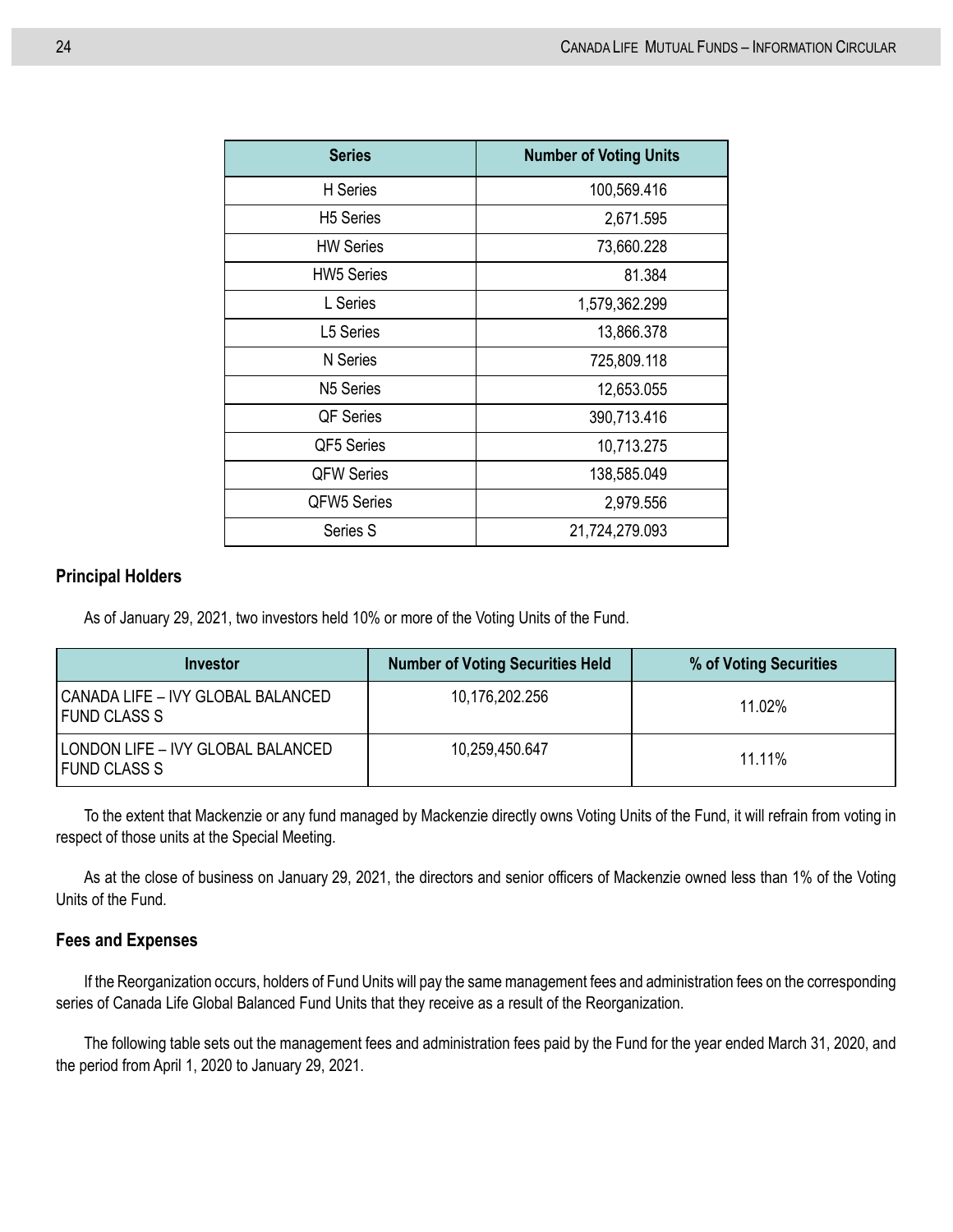| <b>Fees</b>                | Amount (\$)<br>Year End March 31, 2020 | Amount (\$)<br>Year End April 1 to January 29,<br>2021 |
|----------------------------|----------------------------------------|--------------------------------------------------------|
| <b>Management Fees</b>     | \$37,957.86                            | \$115,597.12                                           |
| <b>Administration Fees</b> | \$7,840.46                             | \$23,843.67                                            |

### **Recommendation**

**Mackenzie recommends that you vote in favour of the proposed Reorganization as set out in the applicable Resolution attached hereto as Schedule A.**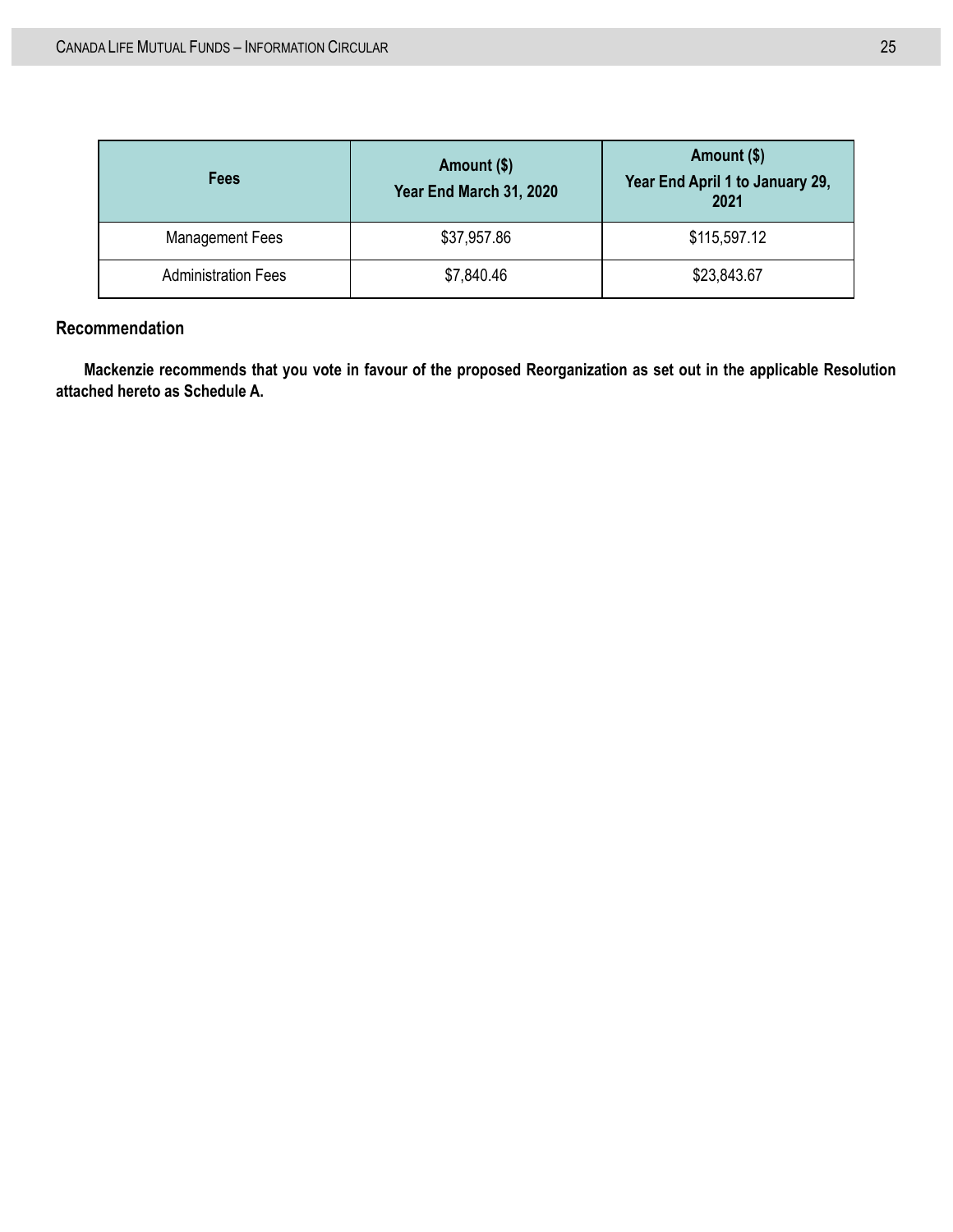## <span id="page-33-0"></span>**Proposed Reorganization of Mackenzie Strategic Income Fund with Canada Life Strategic Income Fund**

#### **Proposed Reorganization**

At the Special Meeting of Mackenzie Strategic Income Fund (for the purposes of this section, the "**Fund**") those investors who hold units of the Affected Series will be asked to consider and vote on a Resolution approving the Reorganization.

If the proposed Reorganization receives all necessary investor and regulatory approvals and Mackenzie decides to proceed, investors who hold units of an Affected Series of the Fund will surrender those units and receive the corresponding series of units of Canada Life Strategic Income Fund after the close of business on or about April 16, 2021 (in this section, the "**Reorganization Date**"), as indicated within the table below. The implementation of the Reorganization may be postponed at Mackenzie's discretion until a later date or the Reorganization may not proceed if it is considered in the best interests of the Fund or Canada Life Strategic Income Fund, or their investors.

The Fund qualifies and Canada Life Strategic Income Fund is expected to be deemed to qualify as a mutual fund trust under the Tax Act at all applicable times.

#### **Background Information**

The investment objectives of Canada Life Strategic Income Fund will be the same, and a combination of the investment objectives and strategies of the two LP Funds (described below) will be substantially the same, as those of the Fund. Their investment strategies and valuation procedures will also be substantially the same as those of the Fund. The management fees and administration fees of the Canada Life Fund will be the same as those of the Fund. In order for the reorganization to be effected on a tax-deferred basis, certain assets will be moved to one of two newly-created funds: Mackenzie CL Strategic Income LP and Mackenzie CL Strategic Income (Fixed Income) LP (in this section, each, a "**LP Fund**" and collectively, the "**LP Funds**") and units of those funds will be issued to the Fund. A portion of the LP Fund units will be transferred to CL Strategic Income Fund based on the Transfer Percentage. The investment objective of Mackenzie CL Strategic Income Fund LP is to seek income with the potential for long-term capital growth by investing primarily in fixed income and/or income-oriented equity securities. The investment objective of Mackenzie CL Strategic Income (Fixed Income) LP is to seek income with the potential for long-term capital growth by investing primarily in fixed income securities and/or other similar instruments. Over time as the LP Fund disposes of portfolio assets, in the normal course in the discretion of the portfolio managers, the proceeds will be moved to and reinvested by the Fund and Canada Life Strategic Income Fund, and the LP Funds will ultimately be dissolved. The LP Funds will not charge any management fees, fixed administration fees or other expenses (other than expenses that otherwise would have been borne at the Reorganizing Fund level had the Reorganization not occurred).

Canada Life Strategic Income Fund will seek income with the potential for long-term capital growth by investing primarily in fixed income and/or income-oriented equity securities as the Fund does. The Canada Life Fund will invest primarily in North America and will generally invest 30-70% of its assets in any one asset class, but may invest 0-100% of its assets in any one asset class as is the case with the Fund. In addition, all of these funds will be managed by the same lead portfolio manager and the Mackenzie Strategic Income Fund and Canada Life Strategic Income Fund fall within the Canadian Neutral Balanced category of the Canadian Investment Funds Standards Committee. Finally, the risk rating and time horizon for each fund will be the same namely, for investors looking for a low- to medium-risk global balanced fund and want a medium-term investment.

#### **Procedures for the Reorganization**

See "**[Procedure for the Proposed Reorganizations](#page-10-0)**" on page [3](#page-10-0) for information on the procedures for the Reorganization.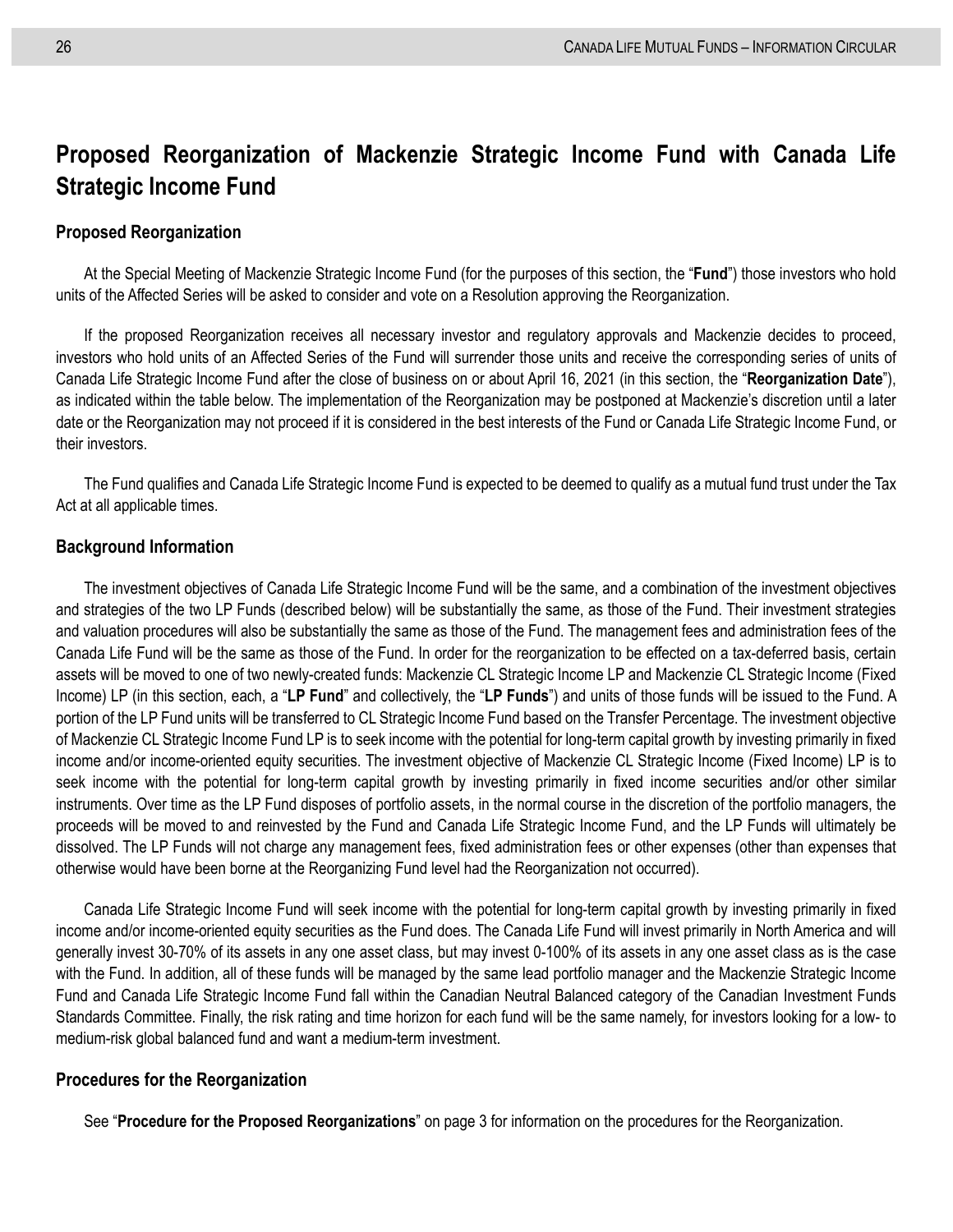#### **Tax Implications of the Reorganization for Fund Unitholders**

See "**[Canadian Federal Income Tax Considerations for Fund Unitholders](#page-40-0)**" on page [33](#page-40-0) for a general summary of the tax implications of the Reorganization and "**Income Tax Considerations**" in the different Canada Life Mutual Funds (formerly Quadrus Group of Funds) simplified prospectus for a summary of the tax implications of holding fund units which is equally applicable to the holding of units of Canada Life Strategic Income Fund Units following the Reorganization.

#### **Proposed Transition of Series to Implement the Reorganization**

The series of Canada Life Strategic Income Fund Units that you will receive as a result of the Reorganization depends on the series of Fund Units that you hold, as shown in the following table.

| <b>Fund Units You Hold</b> | <b>Canada Life Strategic Income Fund</b><br>Units You Will Receive <sup>1</sup> |
|----------------------------|---------------------------------------------------------------------------------|
| Q Series                   | Q Series                                                                        |
| D5 Series                  | D5 Series                                                                       |
| D8 Series                  | D8 Series                                                                       |
| <b>H</b> Series            | H Series                                                                        |
| <b>H5 Series</b>           | <b>H5 Series</b>                                                                |
| H <sub>8</sub> Series      | H8 Series                                                                       |
| <b>HW Series</b>           | <b>HW Series</b>                                                                |
| <b>HW5 Series</b>          | <b>HW5 Series</b>                                                               |
| <b>HW8 Series</b>          | <b>HW8 Series</b>                                                               |
| L Series                   | L Series                                                                        |
| <b>L5 Series</b>           | <b>L5 Series</b>                                                                |
| L8 Series                  | L8 Series                                                                       |
| N Series                   | N Series                                                                        |
| N <sub>5</sub> Series      | N5 Series                                                                       |
| N8 Series                  | N8 Series                                                                       |
| <b>QF Series</b>           | <b>QF Series</b>                                                                |
| QF5 Series                 | QF5 Series                                                                      |
| <b>QFW Series</b>          | <b>QFW Series</b>                                                               |
| QFW5 Series                | QFW5 Series                                                                     |
| Series S                   | Series S                                                                        |

<sup>1</sup> These series do not currently exist, but will be created prior to the Reorganization. Accordingly, we have mailed to you the fund facts for the series of the Fund that corresponds to the series of Canada Life Strategic Income Fund you will receive on the Reorganization, as no fund facts document exists for that series at this time.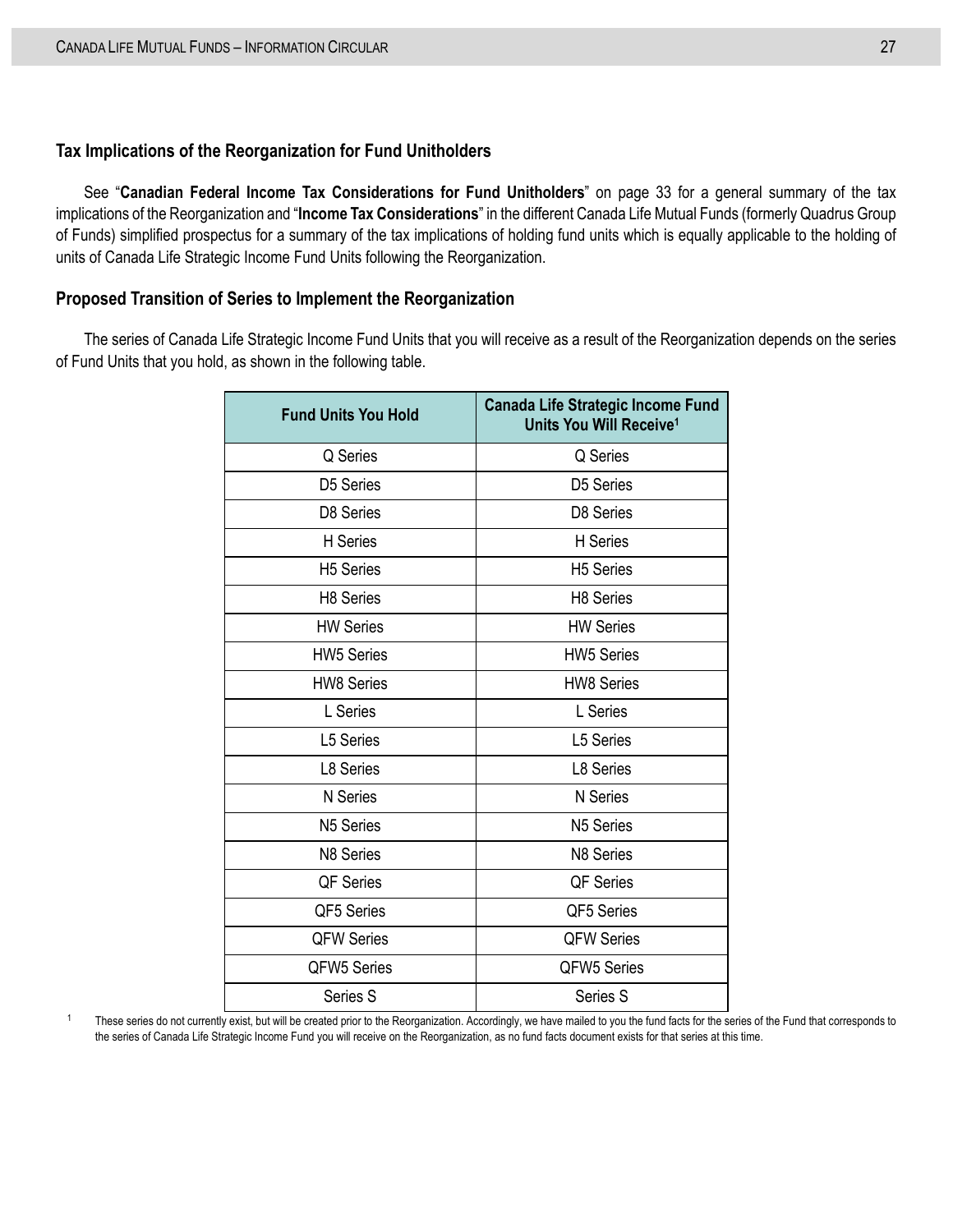#### **Summary of Voting Units**

The Fund is authorized to issue an unlimited number of units in each series. The number of units in each Affected Series of the Fund that were issued and outstanding as of January 29, 2021 (for the purposes of this section, the "**Voting Units**") are set out in the following table.

| <b>Series</b>      | <b>Number of Voting Units</b> |
|--------------------|-------------------------------|
| Q Series           | 17,264,448.72                 |
| D5 Series          | 102,085.064                   |
| D8 Series          | 120,312.526                   |
| H Series           | 748,633.986                   |
| <b>H5 Series</b>   | 9,802.322                     |
| H8 Series          | 91.863                        |
| <b>HW Series</b>   | 565,049.059                   |
| <b>HW5 Series</b>  | 19,522.886                    |
| <b>HW8 Series</b>  | 74.561                        |
| L Series           | 6,093,881.277                 |
| L5 Series          | 247,271.004                   |
| L8 Series          | 74,567.482                    |
| N Series           | 3,365,461.552                 |
| N5 Series          | 81,723.932                    |
| N8 Series          | 13,722.007                    |
| QF Series          | 778,355.608                   |
| QF5 Series         | 19,968.461                    |
| <b>QFW Series</b>  | 338,094.466                   |
| <b>QFW5 Series</b> | 149.620                       |
| Series S           | 13,481,275.539                |

#### **Principal Holders**

As of January 29, 2021, no investor held 10% or more of the Voting Units of the Fund.

To the extent that Mackenzie or any fund managed by Mackenzie directly owns Voting Units of the Fund, it will refrain from voting in respect of those units at the Special Meeting.

As at the close of business on January 29, 2021, the directors and senior officers of Mackenzie owned less than 1% of the Voting Units of the Fund.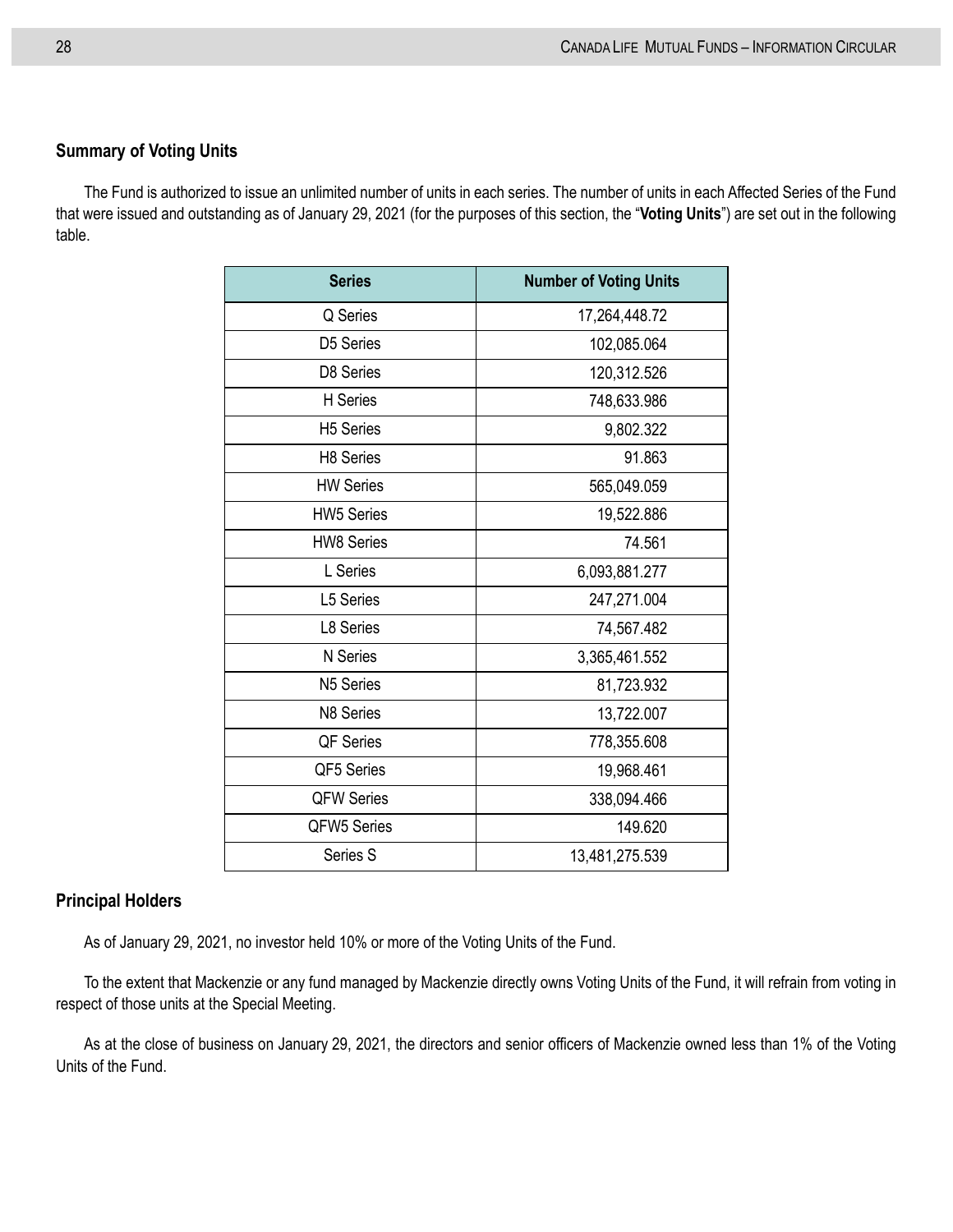#### **Fees and Expenses**

If the Reorganization occurs, holders of Fund Units will pay the same management fees and administration fees on the corresponding series of Canada Life Strategic Income Fund Units that they receive as a result of the Reorganization.

The following table sets out the management fees and administration fees paid by the Fund for the year ended March 31, 2020, and the period from April 1, 2020 to January 29, 2021.

| <b>Fees</b>                | Amount (\$)<br>Year End March 31, 2020 | Amount (\$)<br>Year End April 1 to January 29,<br>2021 |
|----------------------------|----------------------------------------|--------------------------------------------------------|
| <b>Management Fees</b>     | \$55,265.34                            | \$160,108.64                                           |
| <b>Administration Fees</b> | \$12,697.32                            | \$36,819.74                                            |

#### **Recommendation**

**Mackenzie recommends that you vote in favour of the proposed Reorganization as set out in the applicable Resolution attached hereto as Schedule A.**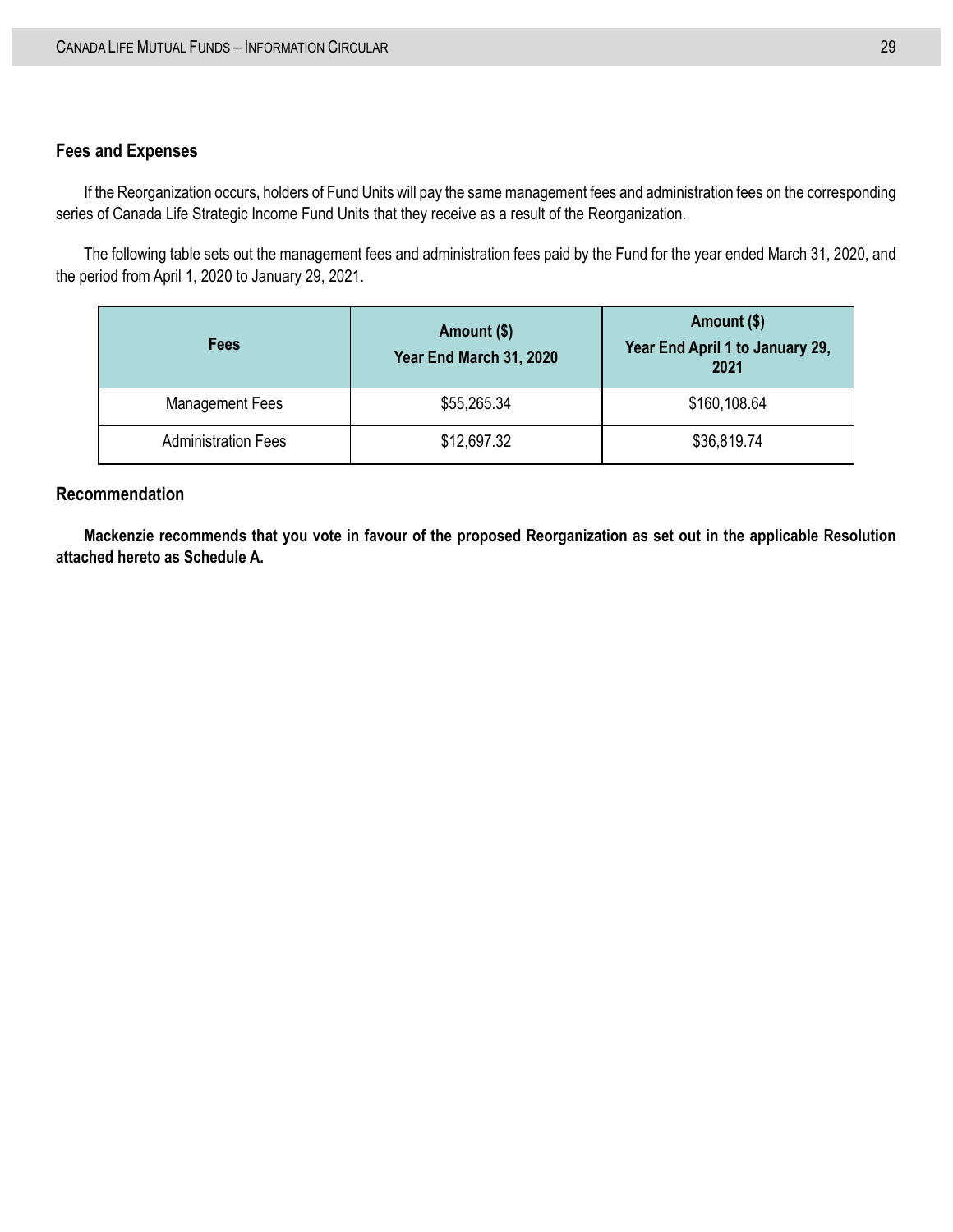### <span id="page-37-0"></span>**Taxable Reorganization**

## <span id="page-37-1"></span>**Proposed Reorganization of Mackenzie Floating Rate Income Fund with Canada Life Floating Rate Income Fund**

#### **Proposed Reorganization**

At the Special Meeting of Mackenzie Floating Rate Income Fund (for the purposes of this section, the "**Fund**"), those investors who hold units of the Affected Series will be asked to consider and vote on a Resolution approving the Reorganization.

If the proposed Reorganization receives all necessary investor and regulatory approvals and Mackenzie decides to proceed, investors who hold units of an Affected Series of the Fund will contribute those units to the Canada Life Floating Rate Income Fund for the corresponding series of units of the Canada Life Floating Rate Income Fund after the close of business on or about April 2, 2021 (in this section, the "**Reorganization Date**"), as indicated within the table below. The implementation of the Reorganization may be postponed at Mackenzie's discretion until a later date or the Reorganization may not proceed if it is considered in the best interests of the Fund or Canada Life Floating Rate Income Fund or their investors.

The Fund qualifies and Canada Life Floating Rate Income Fund is expected to be deemed to qualify as a mutual fund trust under the Tax Act at all applicable times.

#### **Background Information**

The investment objectives and management fees and administration fees of Canada Life Floating Rate Income Fund will be the same or substantially the same and its investment strategies and valuation procedures substantially the same as those of the Fund. Both funds seek to generate current income by investing primarily in floating rate debt obligations and other floating rate debt instruments of issuers anywhere in the world. Initially, Canada Life Floating Rate Income Fund will achieve its investment objective by investing substantially all of its assets in the Fund, to be complemented with an approximate 5% allocation to an investment fund managed by a non-affiliated manager. In addition, both funds fall within the Floating Rate Loan category of the Canadian Investment Funds Standards Committee. Finally, the risk rating and time horizon for both funds will be the same namely, for investors looking for a low to medium-risk fixed income fund and want a short to medium-term investment.

#### **Reorganization on a Taxable Basis**

In order to provide investors that hold their units of Mackenzie Floating Rate Income Fund outside of a registered account the ability to continue to indirectly benefit from the significant capital losses, of the Mackenzie Floating Rate Income Fund after the Reorganization, Mackenzie has decided to conduct the Reorganization on a taxable basis. As a result, on the Reorganization Date, the exchange of an investor's units in the Affected Series for units of Canada Life Floating Rate Income Fund will occur on a taxable basis. See "**[Canadian](#page-40-0)  Federal Income Tax [Considerations for Fund Unitholders](#page-40-0)**" on page [33](#page-40-0) for a general summary of the tax implications of the Reorganization.

#### <span id="page-37-2"></span>**Deductible Net Capital Losses Projection, as of January 29, 2021**

As of January 29, 2021, Mackenzie estimates that the Fund will, on or about the Reorganization Date, have deductible net capital losses of approximately \$1,118,398. The amount of the net capital losses of the Fund could change significantly between the time of sending out this Circular and the Reorganization Date. The holders of the Affected Series will continue to have the benefit of the utilizations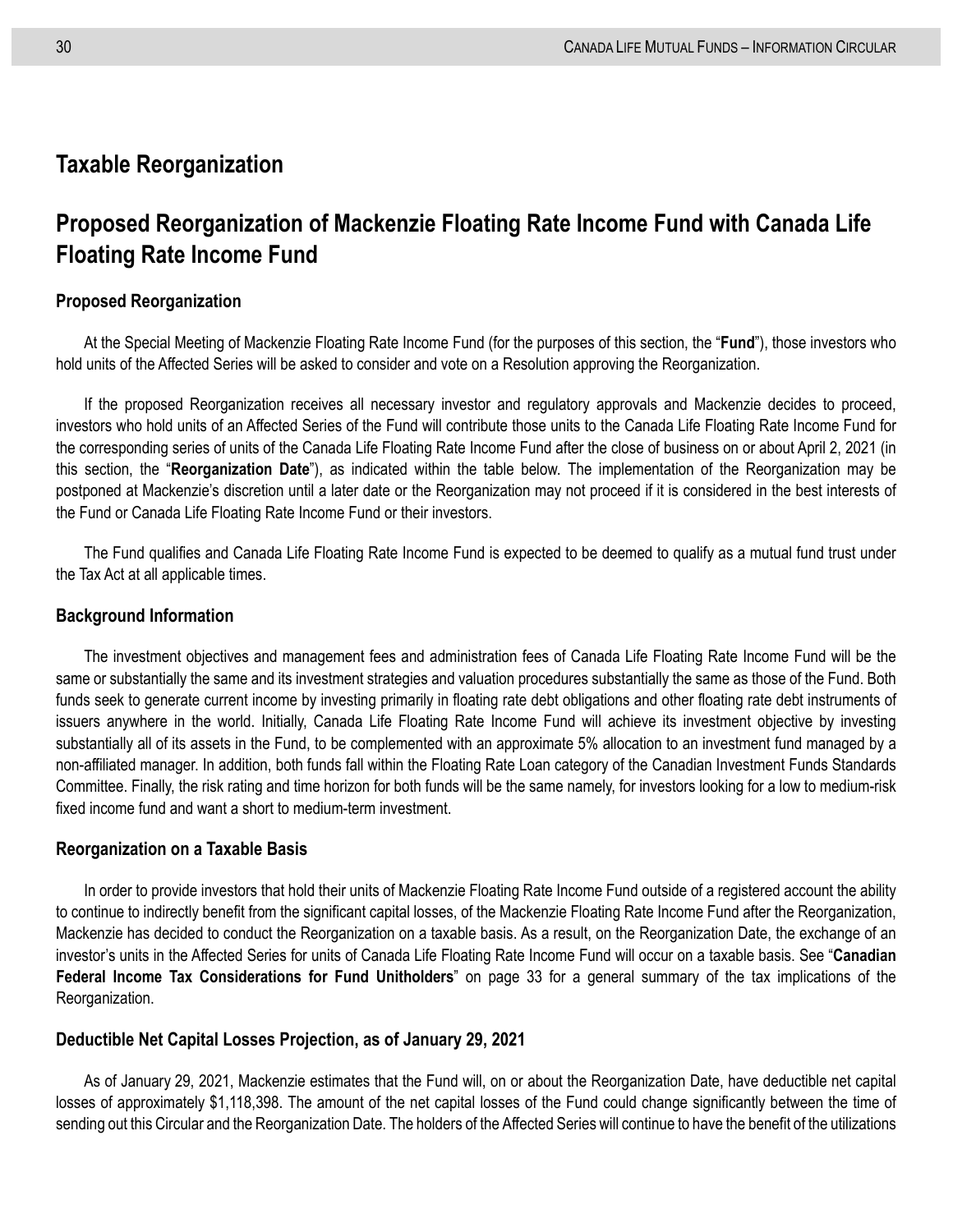of the loss carryforwards by virtue of the Canada Life Fund's investment in the Fund. Mackenzie believes that effecting the Reorganization on this basis is in the best interest of investors.

#### **Procedures for the Proposed Reorganization**

See "**[Procedure for the Proposed Reorganizations](#page-10-0)**" on page [3](#page-10-0) for information on the procedures for the Reorganization.

#### **Tax Implications of the Reorganization for Fund Unitholders**

See "**[Canadian Federal Income Tax Considerations for Fund Unitholders](#page-40-0)**" on page [33](#page-40-0) for a general summary of the tax implications of the Reorganization and "**Income Tax Considerations**" in the current Canada Life Mutual Funds (formerly Quadrus Group of Funds) simplified prospectus for a summary of the tax implications of holding fund units which is equally applicable to the holding of units of Canada Life Floating Rate Income Fund Units following the Reorganization.

#### **Proposed Transition of Series to Implement the Reorganization**

The series of Canada Life Floating Rate Income Fund Units that you will receive as a result of the Reorganization depends on the series of Fund Units that you hold, as shown in the following table.

| <b>Fund Units You Hold</b> | <b>Canada Life Floating Rate Income</b><br>Fund Units You Will Receive <sup>1</sup> |
|----------------------------|-------------------------------------------------------------------------------------|
| Q Series                   | Q Series                                                                            |
| H Series                   | H Series                                                                            |
| <b>HW Series</b>           | <b>HW Series</b>                                                                    |
| L Series                   | L Series                                                                            |
| N Series                   | <b>N</b> Series                                                                     |
| <b>QF Series</b>           | <b>QF Series</b>                                                                    |
| <b>QFW Series</b>          | <b>QFW Series</b>                                                                   |
| Series S                   | Series S                                                                            |
| Series CL                  | Series R                                                                            |

<sup>1</sup> These series do not currently exist but will be created prior to the Reorganization. Accordingly, we have mailed to you the fund facts for the series of the Fund that corresponds to the series of Canada Life Floating Rate Income Fund you will receive on the Reorganization, as no fund facts document exists for that series at this time.

#### **Summary of Voting Units**

The Fund is authorized to issue an unlimited number of units in each series. The number of units in each Affected Series of the Fund that were issued and outstanding as of January 29, 2021 (for the purposes of this section, the "**Voting Units**") are set out in the following table.

| <b>Series</b>    | <b>Number of Voting Units</b> |
|------------------|-------------------------------|
| Q Series         | 2,563,240.978                 |
| H Series         | 333,391.595                   |
| <b>HW Series</b> | 37,707.951                    |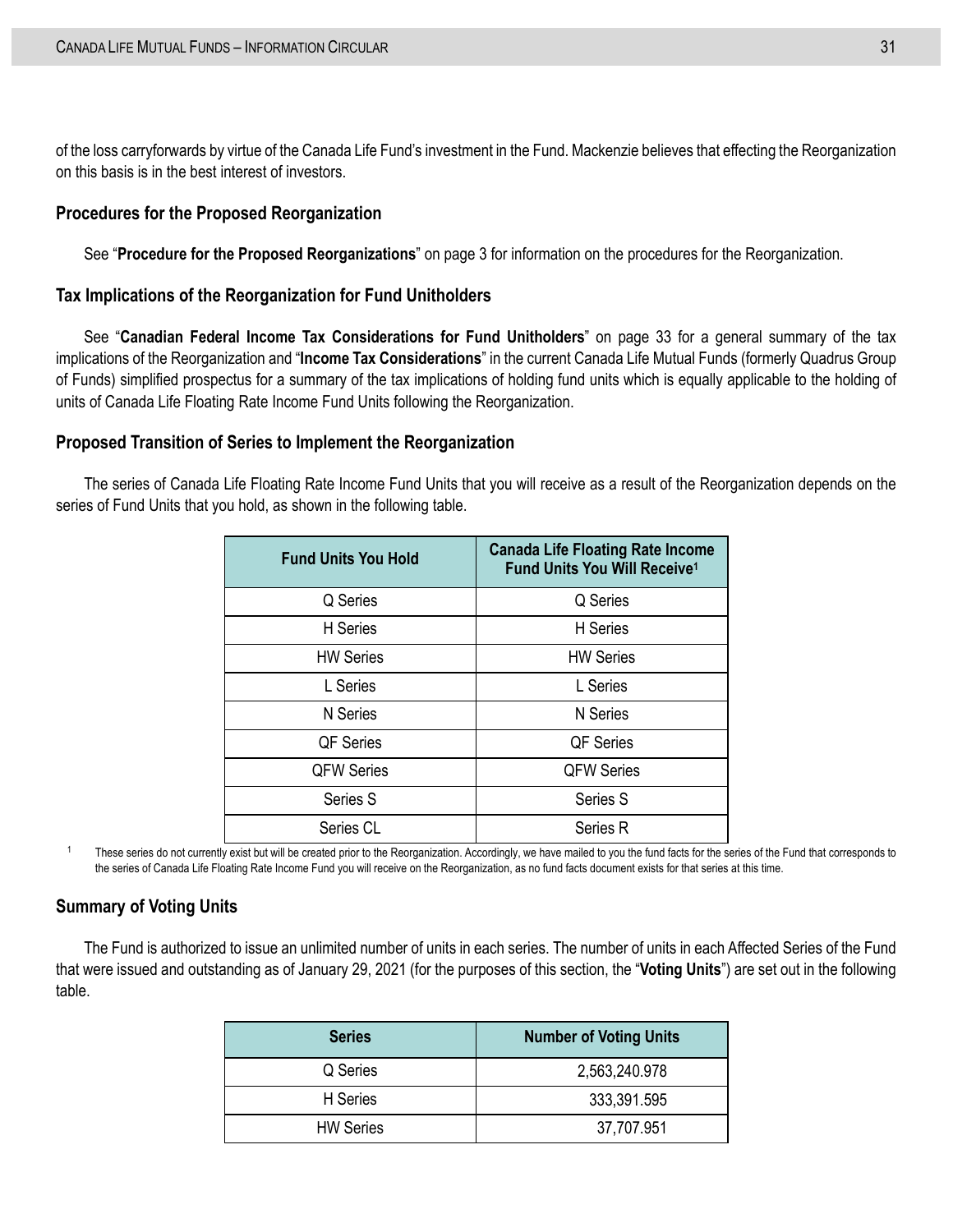| <b>Series</b>     | <b>Number of Voting Units</b> |
|-------------------|-------------------------------|
| L Series          | 1,099,481.183                 |
| N Series          | 1,287,623.793                 |
| QF Series         | 268,557.947                   |
| <b>QFW Series</b> | 32,923.920                    |
| Series S          | 17,808,204.179                |
| Series CL         | 236,947.095                   |

#### **Principal Holders**

As of January 29, 2021, one investor held 10% or more of the Voting Units of the Fund.

| <b>Investor</b>                                    | <b>Number of Voting Securities Held</b> | % of Voting Securities |
|----------------------------------------------------|-----------------------------------------|------------------------|
| LONDON LIFE – FLOATING RATE INCOME<br>FUND 8.23 MF | 11,588,553.629                          | 18.31%                 |

To the extent that Mackenzie or any fund managed by Mackenzie directly owns Voting Units of the Fund, it will refrain from voting in respect of those units at the Special Meeting.

As at the close of business on January 29, 2021, the directors and senior officers of Mackenzie owned less than 1% of the Voting Units of the Fund.

#### **Fees and Expenses**

If the Reorganization occurs, holders of Fund Units will pay the same management fees and administration fees on the corresponding series of Canada Life Floating Rate Income Fund Units that they receive as a result of the Reorganization.

The following table sets out the management fees and administration fees paid by the Fund for the year ended March 31, 2020, and the period from April 1, 2020 to January 29, 2021.

| Fees                       | Amount (\$)<br>Year End March 31, 2020 | Amount (\$)<br>Year End April 1, 2020 to<br><b>January 29, 2021</b> |
|----------------------------|----------------------------------------|---------------------------------------------------------------------|
| <b>Management Fees</b>     | \$12,107.25                            | \$35,048.83                                                         |
| <b>Administration Fees</b> | \$2,935.48                             | \$8,321.24                                                          |

#### **Recommendation**

**Mackenzie recommends that you vote in favour of the proposed Reorganization as set out in the applicable Resolution attached hereto as Schedule A.**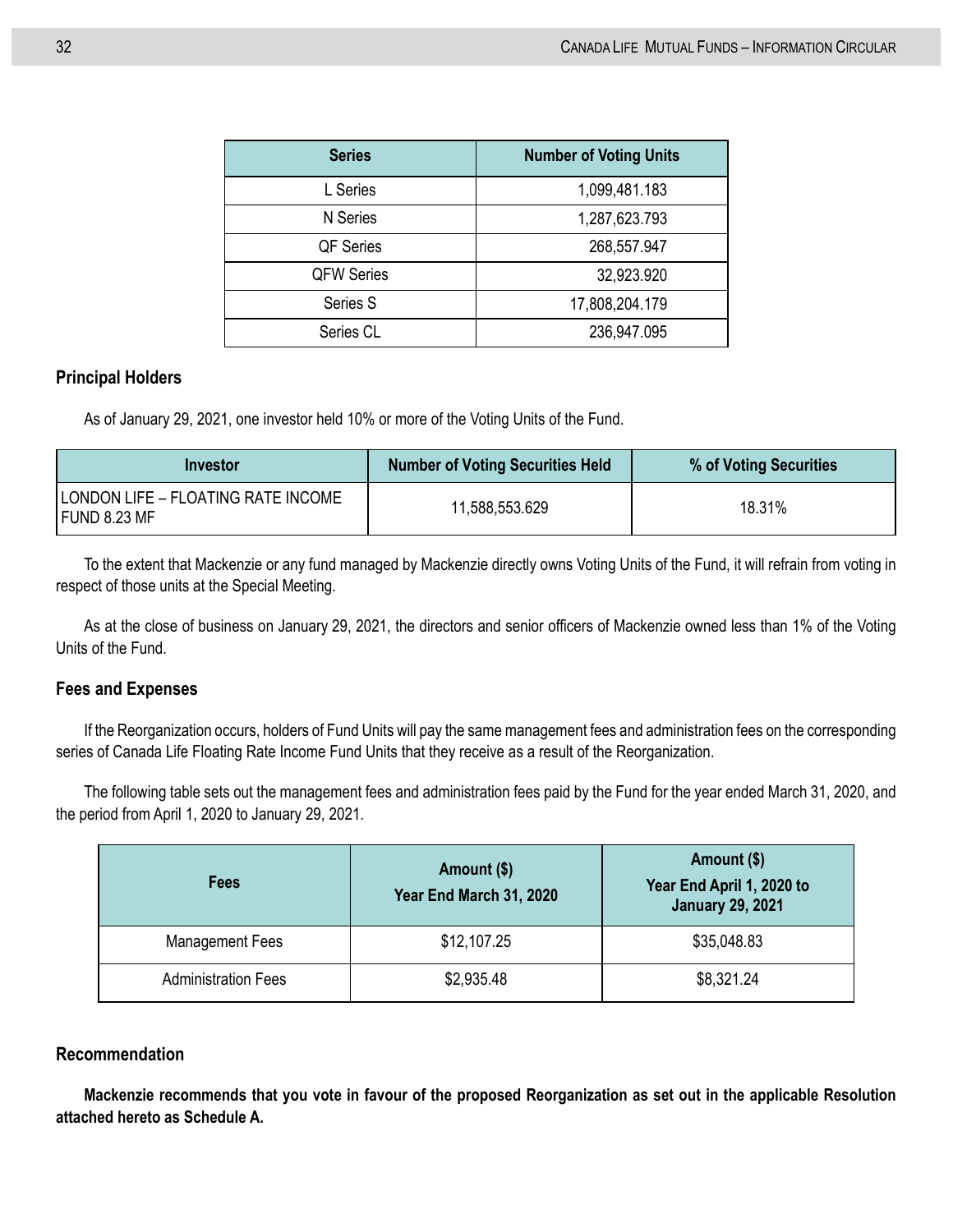## <span id="page-40-0"></span>**Canadian Federal Income Tax Considerations for Fund Unitholders**

This is a general summary of certain Canadian federal income tax considerations applicable to you as a unitholder. It is based on the current provisions of the Tax Act. This summary assumes that you are an individual (other than a trust) and for the purposes of the Tax Act you are resident in Canada and that you hold Fund Units as capital property. **This summary is not intended to be legal advice or tax advice and it is not exhaustive of all possible tax consequences. Accordingly, you should consult your own tax advisor, having regard to your own particular circumstances.**

The tax consequences of a Reorganization depend on whether you hold Fund Units inside or outside of an account that is one of the following (each a "**Registered Plan**"):

- a registered retirement savings plan;
- a registered retirement income fund;
- a registered education savings plan;
- a deferred profit-sharing plan;
- a life income fund:
- a locked-in retirement account;
- a locked-in retirement income fund:
- a locked-in retirement savings plan;
- a prescribed retirement income fund;
- a restricted life income fund:
- a restricted locked-in savings plan;
- a registered disability savings plan; or
- a tax-free savings account.

#### **If you hold Fund Units inside a Registered Plan**

Generally, you will not pay tax on distributions paid by a Fund or a Canada Life Fund, and you will not be subject to tax on capital gains from redeeming or switching Fund Units or Canada Life Fund Units.

All Canada Life Fund Units are expected to be qualified investments for Registered Plans.

#### **If you hold Fund Units outside of a Registered Plan**

#### **Tax Consequences to Unitholders of the Tax Deferred Reorganizations**

As stated above, the Tax Deferred Reorganizing Funds may make a distribution of net income and/or net realized capital gains on or prior to the Reorganization Date. Unitholders will be subject to the same tax consequences on such distributions as on other ordinary year-end distributions made by the Tax Deferred Reorganizing Funds. The distribution, if applicable, will be reinvested in additional units of the Tax Deferred Reorganizing Fund and will increase the ACB of the unitholder's units of the Tax Deferred Reorganizing Fund.

Unitholders of the Affected Series of a Tax Deferred Reorganizing Fund will receive Canada Life Fund Units as consideration for the cancellation of their Fund Units as part of the Reorganization on a tax-deferred basis. Pursuant to section 107.4 of the Tax Act, a unitholder of a Tax Deferred Reorganizing Fund will be deemed to have disposed of units of the Tax Deferred Reorganizing Fund for an amount equal to their ACB immediately before the Reorganization and to have acquired Canada Life Fund Units at a cost equal to that same amount. Accordingly, the cancellation of Fund Units for Canada Life Fund Units will not affect the aggregate ACB of the unitholder's investment.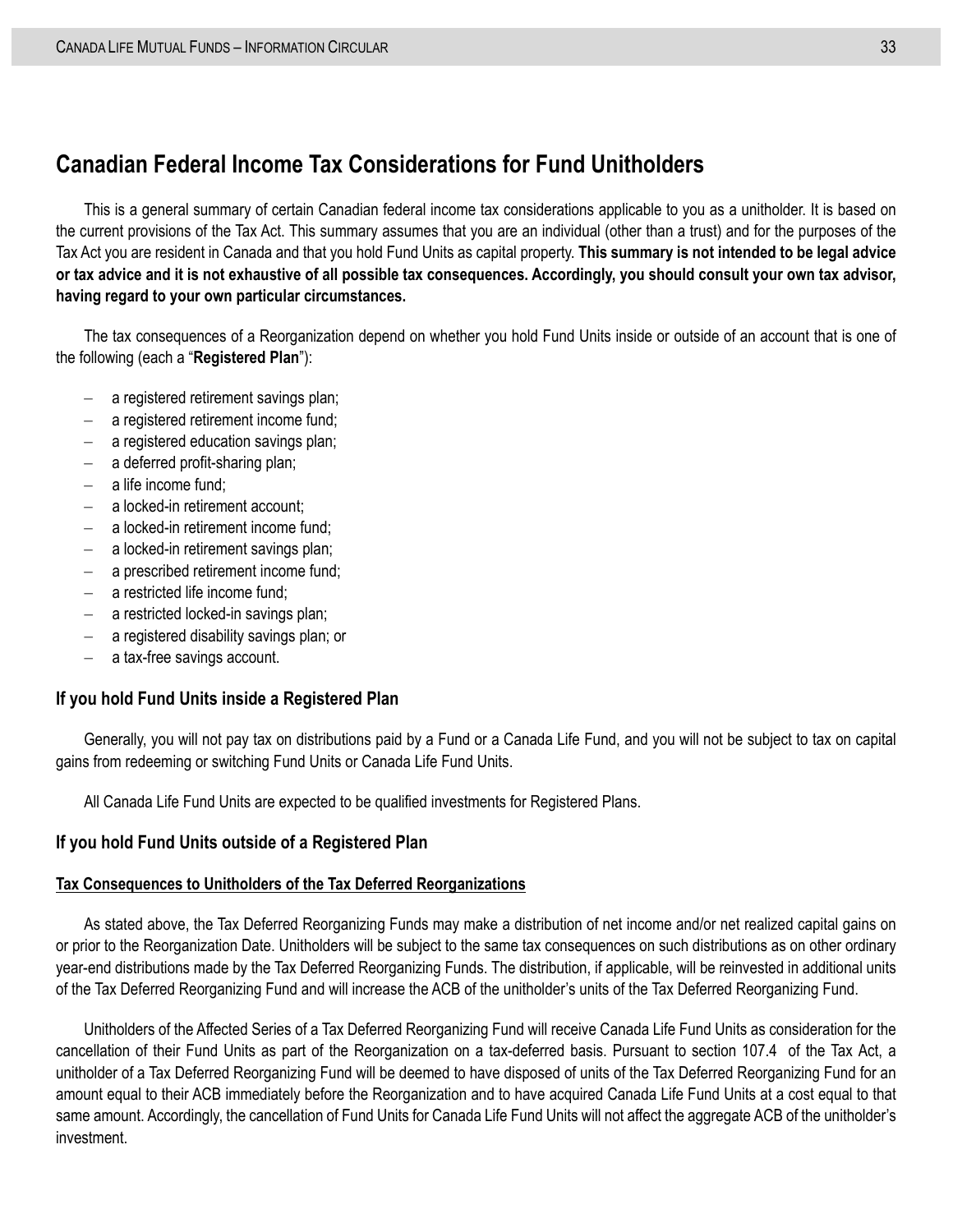#### **Tax Consequences to Unitholders of the Taxable Reorganization**

The contribution of Fund Units by unitholders of the Mackenzie Floating Rate Income Fund for Canada Life Fund Units of the corresponding Canada Life Floating Rate Income Fund will be a disposition of those Funds Units for their fair market value on the Reorganization Date. As a result, unitholders of the Affected Series of the Mackenzie Floating Rate Income Fund will realize a capital gain (or a capital loss) if the fair market value of the Canada Life Units received on the disposition, exceeds (or is less than) the ACB of the Fund Units held by the unitholder on the Reorganization Date (subject to the possible application of the superficial loss rules). Generally, one-half of the amount of any capital gain (a "taxable capital gain") realized by a unitholder will be included in income and onehalf of a capital loss (an "allowable capital loss") realized by a unitholder in a year will be deducted against taxable capital gains realized by a unitholder in that year. Allowable capital losses in excess of taxable capital gains realized in any year may, subject to certain limitations under the Tax Act, be carried back three years or forward indefinitely for deduction against taxable capital gains realized in those years. An individual may have all or a portion of any capital loss on the disposition of their Fund Units denied if the "superficial loss" rules in the Tax Act apply. If they apply, the individual's loss will be deemed to be nil and the amount of the loss will instead be added to the ACB of the units which are "substituted property". Unitholders are urged to consult their own tax advisors with respect to the "superficial loss" rules.

#### **Other Tax Consequences to Unitholders**

The tax consequences of redeeming or switching Fund Units before the Reorganization Date are described in the current Mackenzie simplified prospectus for the Tax Deferred Reorganizing Funds under "**Income Tax Considerations**". Holding Canada Life Fund Units after the Reorganization Date (in the event a Reorganization proceeds) has similar tax consequences to those described in respect of the holding of Fund Units under "**Income Tax Considerations**" in that simplified prospectus, and similar disclosure relating to the holding of Canada Life Funds will be disclosed in their simplified prospectus once it is publicly available.

## <span id="page-41-0"></span>**Fees and Expenses Payable by a Fund**

Each Fund pays management fees, administration fees and fund costs. The management fees and administration fees are paid to Mackenzie as manager of each of the Funds. A portion of the management fee paid in respect of certain series of units of the Funds is paid by Mackenzie to Quadrus as the principal distributor of those series of units.

The annual management fees and administration fees for each Fund vary by series. The management and administration fees for certain series of the Funds – N, N5 and N8 series, as well as the management fees for Series S– are negotiable by the investor and payable directly to Mackenzie.

Other fund costs to which a Fund may be subject include interest and borrowing costs, brokerage commissions and related transaction fees, taxes (including, but not limited to G.S.T./H.S.T. and income tax), all fees and expenses of the IRC, costs of complying with the regulatory requirement to produce fund facts, fees paid to external service providers associated with tax reclaims, refunds or the preparation of foreign tax reports on behalf of each Fund, new fees related to external services that were not commonly charged in the Canadian mutual fund industry and introduced after January 4, 2021 (the date of the most recent Mackenzie Canada Life Mutual Funds simplified prospectus), and the costs of complying with any new regulatory requirements, including, without limitation, any new fees introduced after January 4, 2021. Interest and borrowing costs and taxes will be charged to each series directly based on usage. Costs of complying with new regulatory requirements will be assessed based on the extent and nature of these requirements. The remaining fund costs will be allocated to each series of each Fund based on their net assets relative to the net assets of all series of the Funds. Mackenzie may allocate fund costs among each series of a Fund based on such other method of allocation as we consider fair and reasonable to each Fund.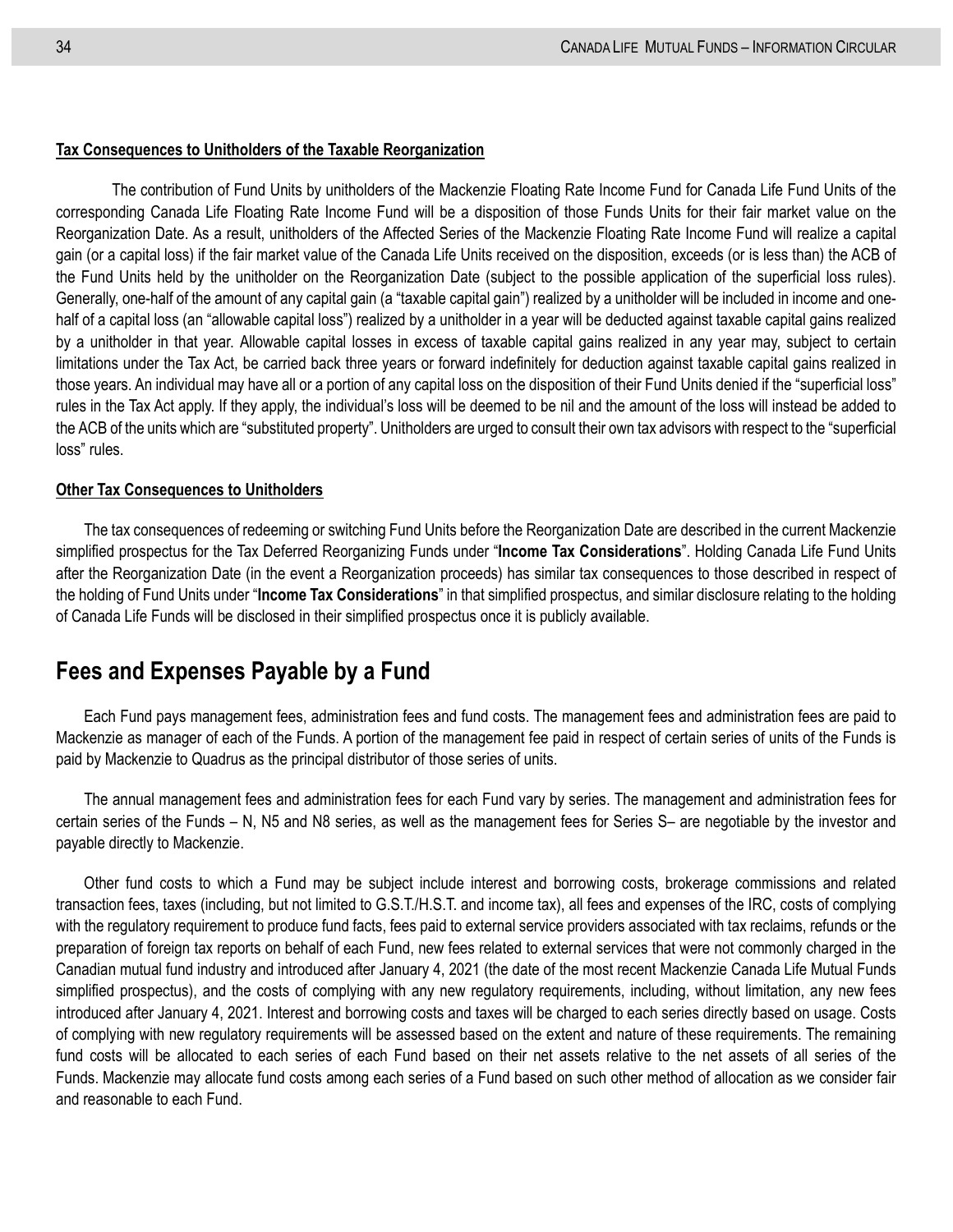The fees and expenses applicable to the Funds are described in the simplified prospectus for the Funds or, in the case of N, N5, N8 series and Series S in your agreement with Mackenzie and/or Quadrus.

## <span id="page-42-0"></span>**Approval of a Resolution**

At each Special Meeting, investors in the Affected Series of each Fund will vote on the Resolution applicable to that Fund. A Resolution will only be effective if approved by the majority of the votes cast in respect of the Resolution. Because the proposed Reorganization affects all of the investors in the Affected Series of a Fund in the same way, the result of the vote will be determined by aggregating the votes of all Affected Series and, not at the series level.

Investors of record in the Affected Series of a Fund as at February 5, 2021, will be entitled to vote at the applicable Special Meeting. As an investor in an Affected Series of a Fund, you are entitled to one vote for each whole unit of that Affected Series of the Fund that you hold. If you hold fractional units of the Fund, you are entitled to vote in the proportion that such fractional units bear to a whole unit of that series.

At the Special Meetings, two or more of the applicable Fund's investors, present by internet, phone or represented by proxy, will constitute a quorum. There is no requirement for a minimum number of units to be represented at a Special Meeting in order to comprise a quorum.

Mackenzie believes that a quorum will be present for each Special Meeting. However, if a quorum is not present within a reasonable time after the Meeting Time, each applicable Special Meeting will be adjourned to the Adjournment Time, at the same location. At an adjourned meeting, the investors present by internet, phone or represented by proxy will constitute a quorum.

After the conclusion of the Special Meetings, a notice will be posted on the Mackenzie website at www.mackenzieinvestments.com, and at www.canadalife.com, to indicate whether the relevant Resolutions were approved. This notice will also appear on the SEDAR website at www.sedar.com.

**Notwithstanding the receipt of all required approvals, Mackenzie may, in its sole discretion, decide not to proceed with, or to delay, the implementation of any or all of the proposed Reorganizations.**

## <span id="page-42-1"></span>**Voting Procedures**

#### **Voting by proxy**

**As an alternative to voting on a proposed Reorganization virtually at a Special Meeting, you have the right to appoint a person to attend a Special Meeting and act on your behalf. To do this, you must**

- **access www.secureonlinevote.com, enter the 12-digit control number that is located on your form of proxy, and follow the simple instructions on that website;**
- **fax your completed form of proxy to Doxim at 1-888-496-1548 (toll free); or**
- **sign and date the form of proxy and return it using the postage-paid return envelope enclosed with this package.**

**The persons named in the forms of proxy are officers of Mackenzie. If you wish to appoint as your proxy a person other than the persons specified in the forms of proxy, you must write that person's name in the blank space provided for this purpose before you sign and return the form of proxy.**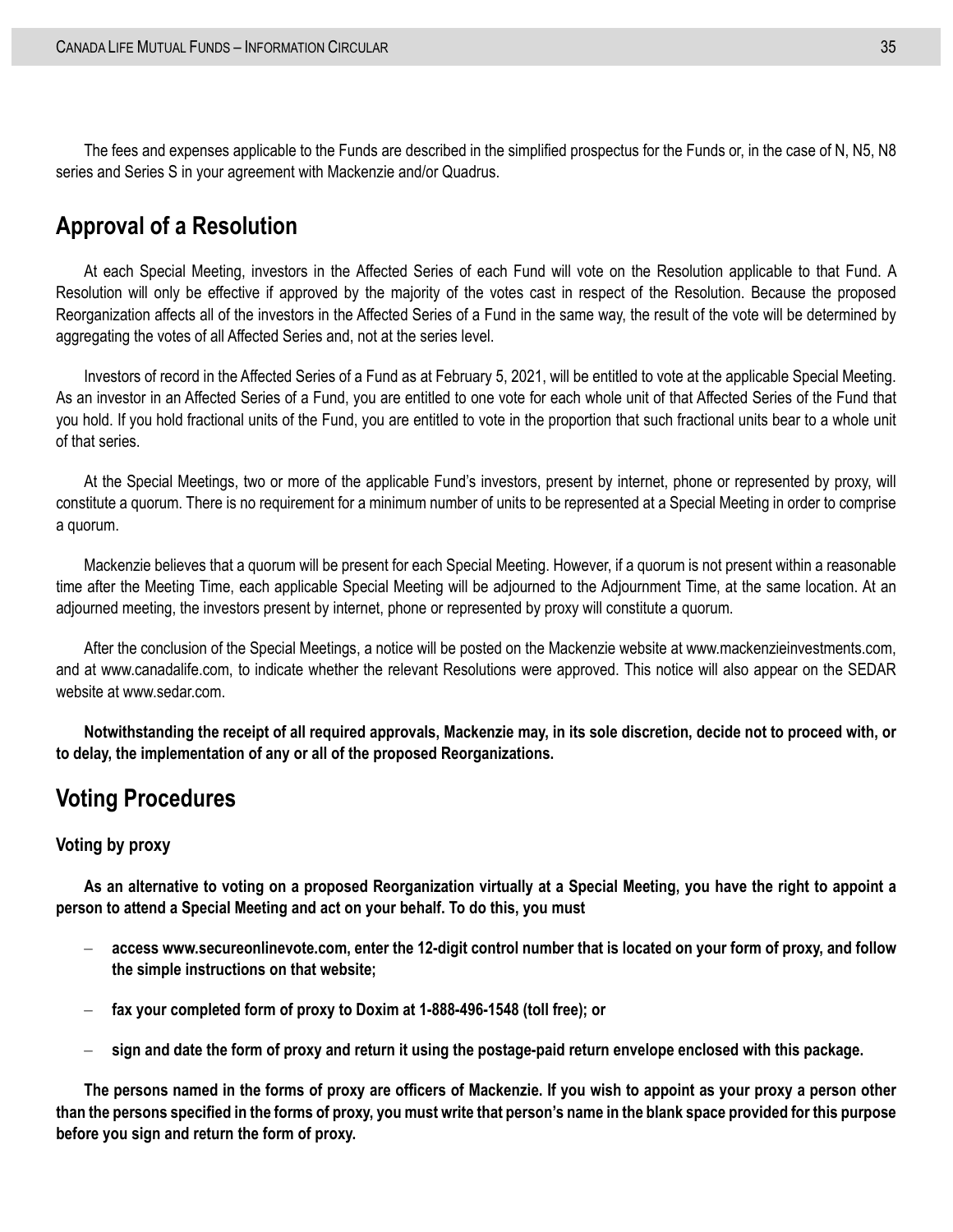#### **To be valid at a Special Meeting, your form of proxy must be received by 5:00 p.m. (Toronto Time) on March 19, 2021.**

You may use the form of proxy to specify whether the units registered in your name shall be voted **FOR** or **AGAINST** a Resolution. On any ballot, your units will then be voted for or against the Resolution, in accordance with the instructions you have provided. If you return the form of proxy without specifying how your proxy nominee is required to vote, then your units will be voted **FOR** a Resolution.

The form of proxy confers discretionary authority on the designated individuals relating to amendments to, or variations of matters identified in, the Notice attached to this Information Circular and relating to other matters that may properly come before the Special Meetings. As of the date of this Information Circular, Mackenzie is not aware of any such amendments, variations or other matters to come before the Special Meetings.

#### **Revocation of proxies**

If you have given a proxy for use at a Special Meeting, you may revoke it at any time prior to its use. In addition to revocation in any other manner permitted by law, you or your duly authorized attorney may revoke your proxy by delivering written notice to

- the head office of Mackenzie, which is located at 180 Queen Street West, Toronto, Ontario M5V 3K1, at any time up to and including the last business day preceding the day of the Special Meeting or adjournment thereof; or
- the Chair of the Special Meeting, on the day of the Special Meeting or the adjournment thereof.

## <span id="page-43-0"></span>**Interest of Mackenzie Financial Corporation in the Reorganizations**

Under the terms of the management agreement entered into with each Fund, Mackenzie has been appointed the manager of each Fund. Mackenzie is responsible for all general management and administrative services required by each Fund for day-to-day operations and providing, or causing to be provided by a sub-adviser, investment advisory services, including the following: managing the investment portfolio, providing investment analysis, providing investment recommendations, making investment decisions, and making brokerage arrangements relating to the purchase and sale of the investment portfolio units. Mackenzie also makes arrangements with dealers for the purchase of all units of each Fund. The management agreement continues in force from year to year unless terminated in accordance with the terms of that agreement.

As compensation for the investment management advice and other management services that it provides to each Fund, Mackenzie receives an annual management fee calculated in accordance with the terms of the management agreement. As compensation for Mackenzie directly providing the vast majority of the services required for each Fund to operate, other than certain fund costs and costs incurred by each Fund related to portfolio transactions, Mackenzie receives a fixed-rate administration fee calculated in accordance with the terms of the management agreement.

The management fees and administration fees paid by each Fund to Mackenzie for the year ended March 31, 2020, and the period from April 1, 2020 to January 29, 2021, including G.S.T. / H.S.T., are set out within this Information Circular under the subheadings "**Fees and Expenses**".

Additional details concerning the management fees and other expenses paid by each Fund in prior years are contained in its audited annual financial statements. You can obtain copies of these documents in any of the following ways:

- by calling Mackenzie, toll free, at 1-800-387-0614;
- by e-mailing Mackenzie at service@mackenzieinvestments.com;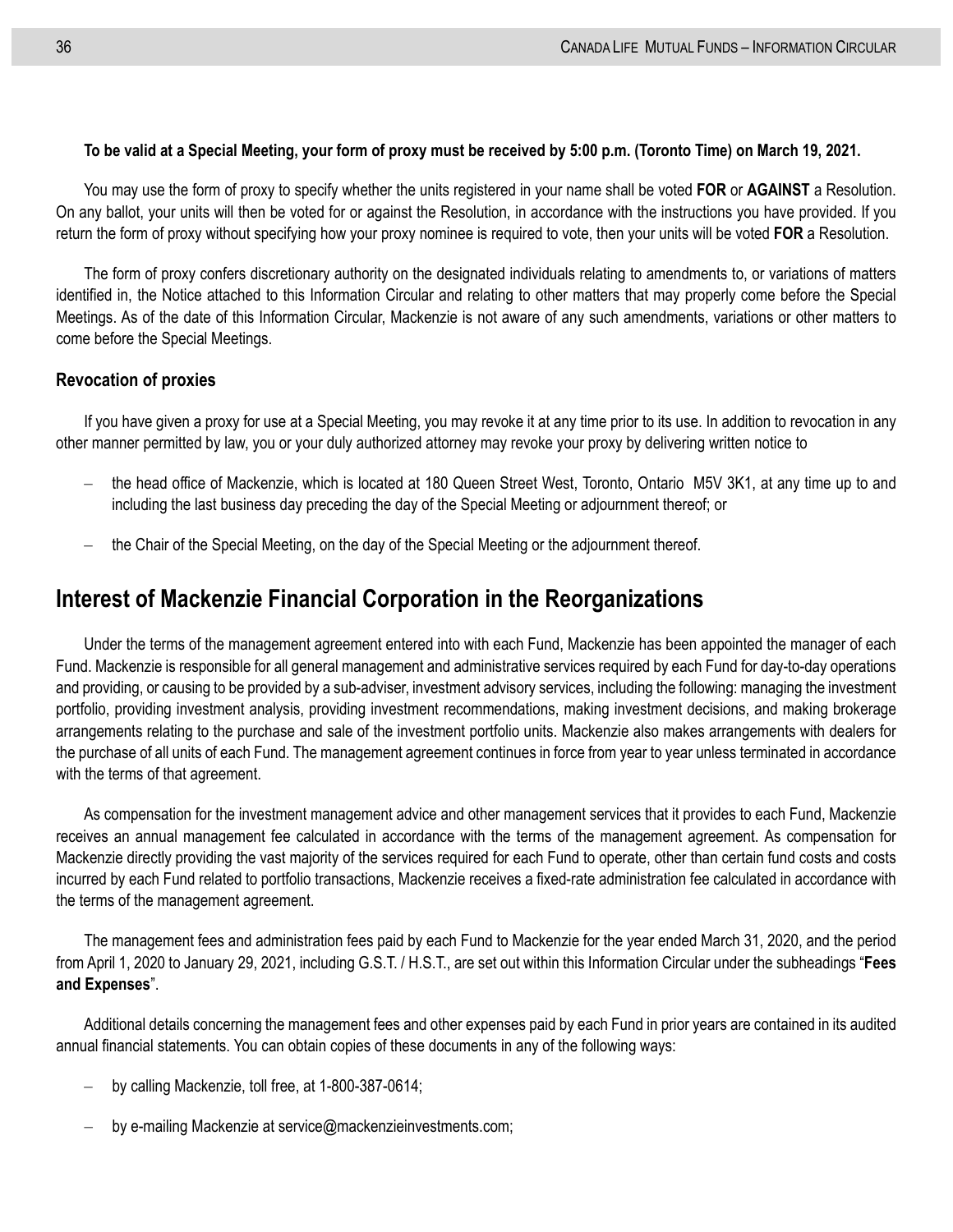- by accessing the Mackenzie website at www.mackenzieinvestments.com, or at www.canadalife.com;
- by accessing the SEDAR website at www.sedar.com; or
- through your investment representative.

Mackenzie and its affiliate, Canada Life, believe that it is appropriate to move the portion of each Fund represented by the Affected Series into a corresponding newly created Canada Life Fund.

#### **Insiders of Mackenzie**

The name, municipality of residence and position of each of the directors and executive officers of Mackenzie are set out in the following tables.

#### **Directors of Mackenzie**

| <b>Name and Municipality of Residence</b> | <b>Position</b>                                                                                                                                                                         |
|-------------------------------------------|-----------------------------------------------------------------------------------------------------------------------------------------------------------------------------------------|
| Barry S. McInerney<br>Toronto, Ontario    | Director; Ultimate Designated Person; Chairman, President and Chief Executive Officer<br>of Mackenzie;                                                                                  |
|                                           | previously Director, President and Chief Executive Officer of BMO Asset Management<br>Corp.                                                                                             |
| Earl Bederman<br>Toronto, Ontario         | Director of Mackenzie; retired Founder & Chief Executive Officer, Investor Economics<br>Inc.                                                                                            |
| Brian M. Flood<br>Toronto, Ontario        | Director of Mackenzie; retired Partner of Torys LLP                                                                                                                                     |
| Karen L. Gavan<br>Toronto, Ontario        | Director of Mackenzie; retired Director, President and Chief Executive Officer of<br><b>Economical Mutual Insurance Company</b>                                                         |
| Robert E. Lord<br>Toronto, Ontario        | Director of Mackenzie; retired Partner of Ernst & Young LLP                                                                                                                             |
| Paul G. Oliver<br>Markham, Ontario        | Director of Mackenzie; retired Partner of PricewaterhouseCoopers LLP                                                                                                                    |
| Mary L. Turner<br>Beamsville, Ontario     | Director of Mackenzie; retired President, Chief Executive Officer and Director of<br>Canadian Tire Bank; retired Chief Operating Officer of Canadian Tire Financial<br>Services Limited |

#### **Executive Officers of Mackenzie**

| Name and Municipality of Residence | <b>Position</b>                                                                  |
|------------------------------------|----------------------------------------------------------------------------------|
| Kristi Ashcroft                    | Senior Vice-President, Head of Product, Mackenzie                                |
| Toronto, Ontario                   | previously, Vice-President, Senior Investment Director - Fixed Income, Mackenzie |
| Chris Boyle                        | Senior Vice-President, Institutional of Mackenzie;                               |
| Toronto, Ontario                   | previously, Senior Vice-President Institutional of AGF Management                |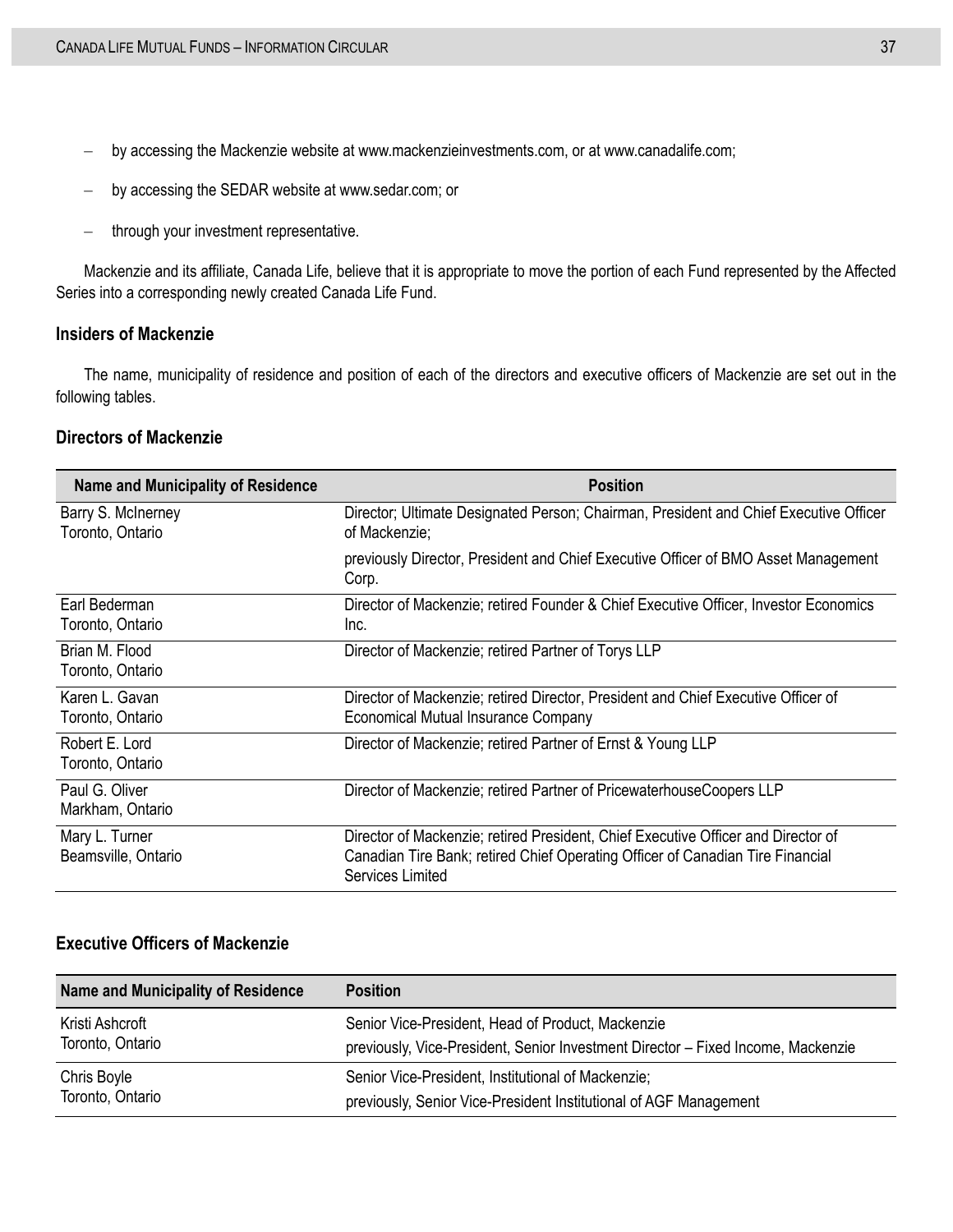| <b>Name and Municipality of Residence</b>   | <b>Position</b>                                                                                                                                                                                                                                                                     |
|---------------------------------------------|-------------------------------------------------------------------------------------------------------------------------------------------------------------------------------------------------------------------------------------------------------------------------------------|
| Gary Chateram<br>Toronto, Ontario           | Senior Vice-President, Co-Head of Retail, Mackenzie                                                                                                                                                                                                                                 |
|                                             | previously, Regional Vice-President, Retail, Mackenzie                                                                                                                                                                                                                              |
| <b>Michael Cooke</b>                        | Senior Vice-President, Head of Exchange Traded Funds of Mackenzie;                                                                                                                                                                                                                  |
| Toronto, Ontario                            | previously, Head of Distribution - Power of Invesco                                                                                                                                                                                                                                 |
| Cynthia Currie<br>Toronto, Ontario          | Executive Vice-President and Chief Human Resources Officer of IGM Financial Inc. <sup>1</sup>                                                                                                                                                                                       |
|                                             | previously, Vice-President, Corporate Services & Investments, Sun Life Financial Inc.                                                                                                                                                                                               |
| Michael Dibden<br>Toronto, Ontario          | Executive Vice-President, Chief Operating Officer of IGM Financial Inc. <sup>1</sup> , Mackenzie<br>and Investors Group Inc. <sup>2</sup> ;                                                                                                                                         |
|                                             | previously, Senior Vice-President, Technology, CIBC                                                                                                                                                                                                                                 |
| <b>Ryan Dickey</b><br>Toronto, Ontario      | Senior Vice-President, Co-Head of Retail, Mackenzie                                                                                                                                                                                                                                 |
|                                             | previously, Regional Vice-President, Retail, Mackenzie                                                                                                                                                                                                                              |
| Rhonda Goldberg                             | Executive Vice-President, and General Counsel, IGM Financial Inc. <sup>1</sup> and Mackenzie;                                                                                                                                                                                       |
| Toronto, Ontario                            | previously, Senior Vice-President and General Counsel of IGM Financial Inc., Senior<br>Vice-President, Client Regulatory Affairs of IGM Financial Inc. and Mackenzie;                                                                                                               |
|                                             | prior thereto Senior Vice-President, Regulatory Affairs of Mackenzie; and Director,<br>Investment Funds and Structured Products Division of the Ontario Securities<br>Commission                                                                                                    |
| Luke Gould<br>Winnipeg, Manitoba            | Executive Vice-President, Finance and Chief Financial Officer of IGM Financial Inc. <sup>1</sup> ,<br>Mackenzie and Investors Group Inc. <sup>2</sup> ; Director of Investors Group Financial Services<br>Inc. <sup>2</sup> and Investors Group Securities Inc.;                    |
|                                             | previously, Senior Vice-President and Chief Financial Officer of Mackenzie and<br>Investors Group Inc. <sup>2</sup>                                                                                                                                                                 |
| Steven Locke<br>Toronto, Ontario            | Senior Vice-President and Chief Investment Officer, Fixed-Income and Multi-Asset<br><b>Strategies</b>                                                                                                                                                                               |
|                                             | previously, Senior Vice-President, Investment Management of Mackenzie                                                                                                                                                                                                               |
| Lesley Marks<br>Toronto, Ontario            | <b>Chief Investment Officer, Equities</b>                                                                                                                                                                                                                                           |
|                                             | Previously, Chief Investment Officer and Head of Investment Management of BMO<br>Private Wealth (Canada), prior thereto Chief Investment Strategist, BMO Private<br>Investment Counsel, prior thereto Chief Investment Officer and Portfolio Manager BMO<br>Global Asset Management |
| Barry S. McInerney<br>Toronto, Ontario      | Director of Mackenzie; Chairman, President and Chief Executive Officer of Mackenzie,<br>and Ultimate Designated Person;                                                                                                                                                             |
|                                             | previously Director, President and Chief Executive Officer of BMO Asset Management<br>Corp.                                                                                                                                                                                         |
| Douglas Milne<br>Toronto, Ontario           | Executive Vice-President, Chief Marketing Officer of IGM Financial Inc. <sup>1</sup> , Mackenzie<br>and Investors Group Inc. <sup>2</sup> ;                                                                                                                                         |
|                                             | previously, Vice-President, Marketing, TD Bank Group; and Vice-President, Marketing,<br>Cara Operations                                                                                                                                                                             |
| <b>Terry Rountes</b><br>Woodbridge, Ontario | Vice-President, Fund Services & Chief Financial Officer, Mackenzie Funds                                                                                                                                                                                                            |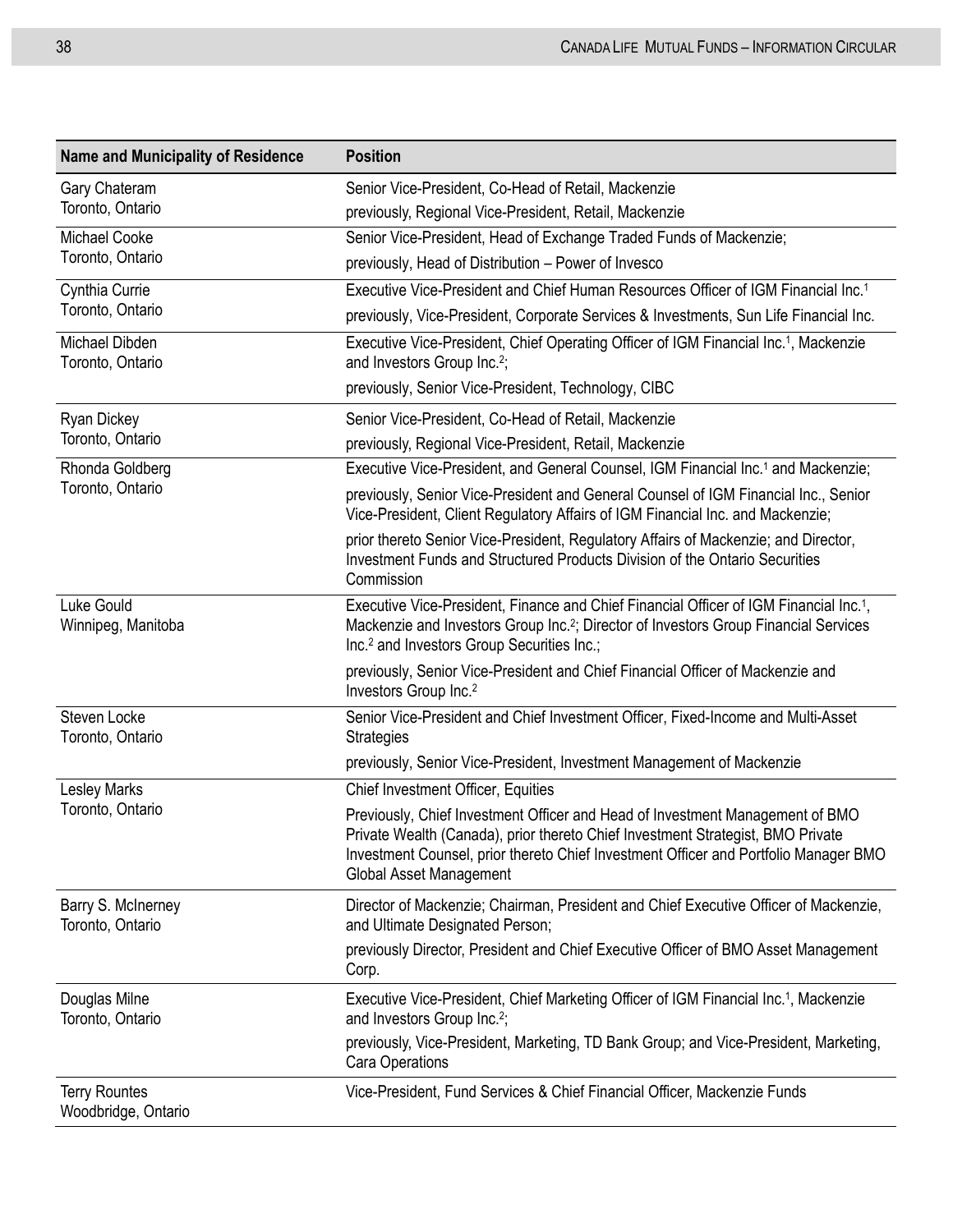| Name and Municipality of Residence  | <b>Position</b>                                                       |
|-------------------------------------|-----------------------------------------------------------------------|
| Gillian Seidler<br>Toronto, Ontario | Vice-President, Compliance and Chief Compliance Officer of Mackenzie; |
|                                     | previously, Vice-President, Compliance, Mackenzie; and                |
|                                     | prior thereto Assistant Vice-President, Compliance, Mackenzie         |

#### **Notes**

1. Mackenzie parent company.<br>2 An affiliate of Mackenzie

An affiliate of Mackenzie

#### **Interest of insiders in each proposed Reorganization**

None of the insiders of Mackenzie are paid or otherwise compensated or reimbursed for expenses by a Fund. Other than ownership of units of a Fund, none of the above individuals was indebted to, or had any transaction or arrangement with, a Fund during the most recently completed and publicly disclosed financial year of a Fund. No Fund has paid, or is obligated to pay, any remuneration to any director or officer of Mackenzie.

### <span id="page-46-0"></span>**Recommendation**

#### **Management's recommendation**

**The Board of Directors of Mackenzie, the manager of each Fund, recommends that you vote in favour of each applicable Resolution.**

#### **Recommendation of the IRC**

The governance of the Funds involves the Funds' IRC, which was formed to review, among other things, conflict-of-interest matters referred to it by Mackenzie, as manager of the Funds.

The IRC has reviewed each Reorganization and the process to be followed in connection with the Reorganization, and has advised Mackenzie that, in the opinion of the IRC, each Reorganization achieves a fair and reasonable result for the Fund and its corresponding Canada Life Fund.

**While the IRC has considered each Reorganization from a conflict-of-interest perspective, it is not the role of the IRC to recommend that investors of any Fund vote in favour of any Reorganization. Investors should review each Reorganization independently and make their own decision.**

### <span id="page-46-1"></span>**Auditor**

The auditor of each Fund is Deloitte LLP.

### <span id="page-46-2"></span>**If You Do Not Wish to Participate in a Proposed Reorganization**

If you do not wish to participate in a proposed Reorganization, you may instead redeem your units or switch to any other mutual fund offered under the applicable Fund's simplified prospectus at any time up to the close of business on the effective date of each proposed Reorganization. In this case, you may be subject to redemption charges as outlined in the applicable simplified prospectus. Please refer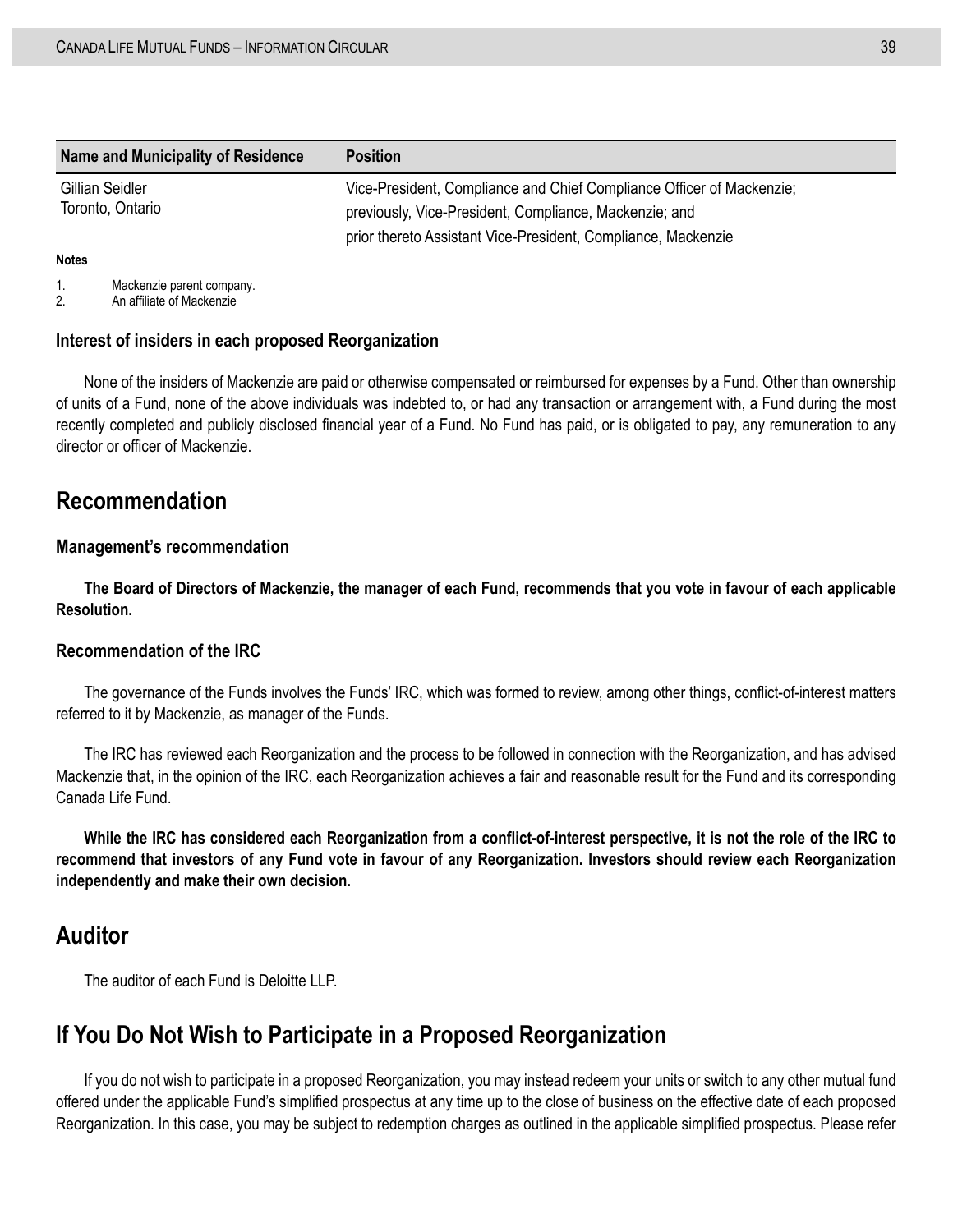to the details in that simplified prospectus. The tax consequences of any such redemption or switch will be as described in the applicable Fund's simplified prospectus.

## <span id="page-47-0"></span>**For More Information**

More information about each Fund and Canada Life Fund (when available) is contained in the relevant simplified prospectus, annual information form, most recently filed fund facts, most recent annual and interim financial statements and most recent management reports of fund performance. You can obtain copies of these documents in any of the following ways:

- by accessing the Mackenzie website at www.mackenzieinvestments.com, or at www.canadalife.com
- by accessing the SEDAR website at www.sedar.com;
- by emailing Mackenzie at service@mackenzieinvestments.com;
- by calling Mackenzie, toll free, during normal business hours at 1-800-387-0614 (outside of Greater Toronto), 416-922-3217 (inside Greater Toronto), 1-800-387-0615 (Bilingual) or 1-888-465-1668 (Asian investor services);
- by faxing a request to Mackenzie at 416-922-5660 or, toll free, at 1-866-766-6623; or
- by mailing a request to Mackenzie at 180 Queen Street West, Toronto, Ontario M5V 3K1.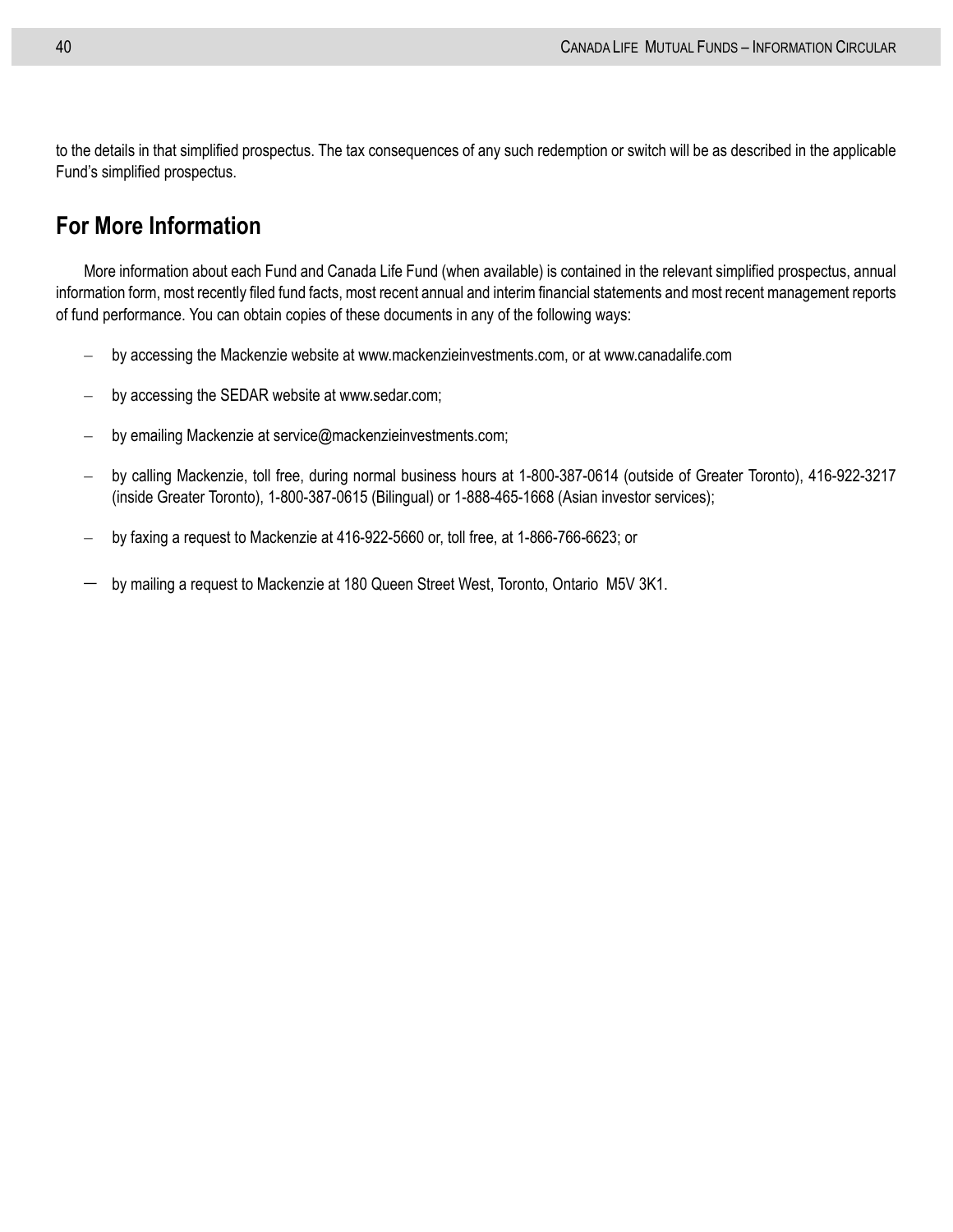## <span id="page-48-0"></span>**Certificates**

The contents of this Information Circular and its distribution have been approved by the Board of Directors of Mackenzie Financial Corporation as manager of each Fund.

By order of the Board of Directors of Mackenzie Financial Corporation, as manager of the Funds

By:

Nick Westlind **Secretary** 

February 19, 2021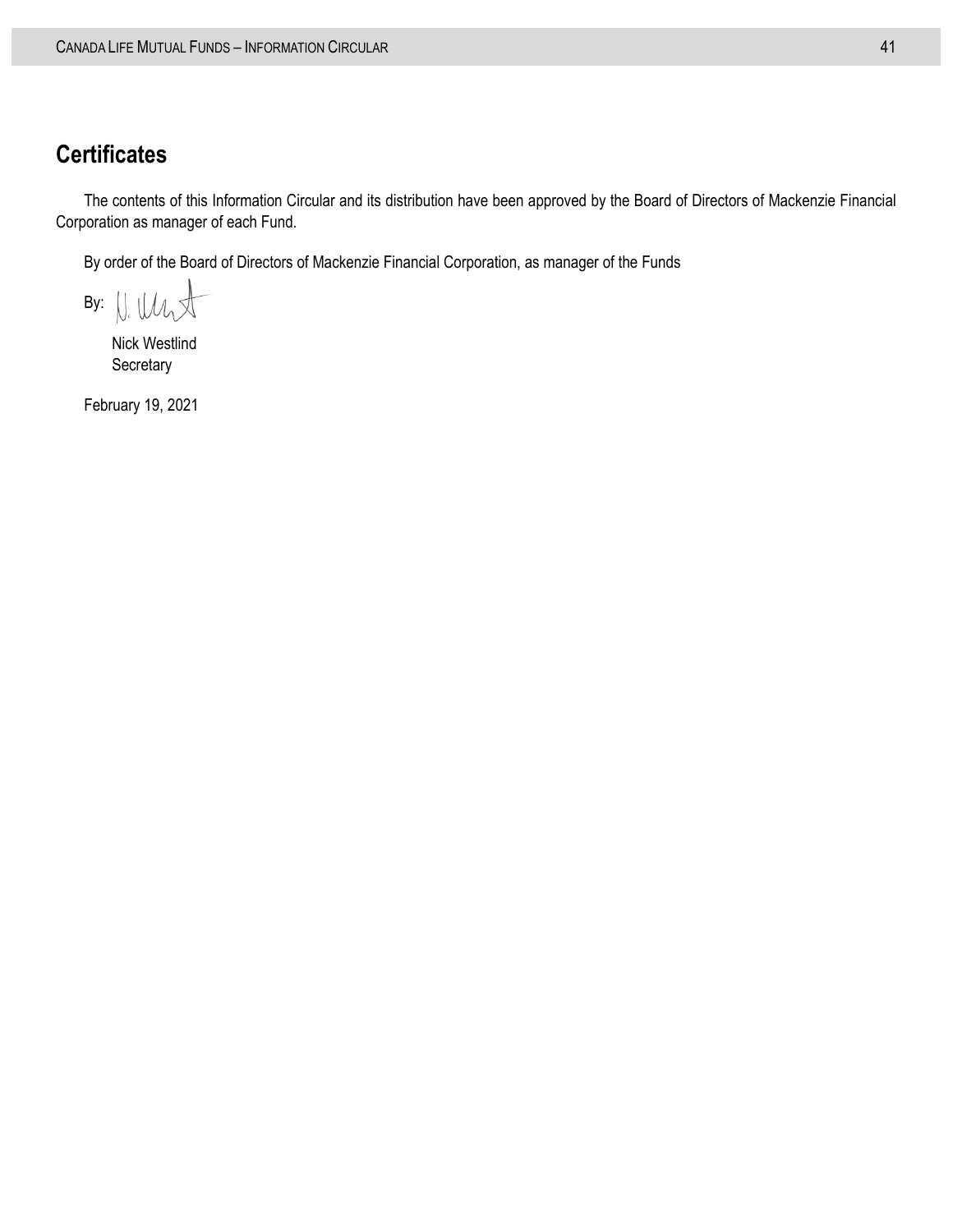## **SCHEDULE A – RESOLUTIONS**

### <span id="page-49-0"></span>**Reorganization of Mackenzie Ivy Foreign Equity Fund with Canada Life Foreign Equity Fund**

#### Resolution of Mackenzie Ivy Foreign Equity Fund

**WHEREAS** the investors of Mackenzie Ivy Foreign Equity Fund (the "**Fund**") who are affected by the proposed qualifying disposition reorganization of the Fund with Canada Life Foreign Equity Fund (the "**Canada Life Fund**") wish to pass a resolution approving the reorganization;

#### **BE IT RESOLVED THAT:**

- the reorganization of the Fund with the Canada Life Fund, as described in the information circular dated February 19, 2021, is approved;
- Mackenzie Financial Corporation shall have the discretion, without the further approval of investors of the Fund, to delay the implementation of this change or to elect not to proceed with this change, if it considers such course of action to be in the best interests of investors; and
- any officer or director of Mackenzie Financial Corporation is hereby authorized to execute all such documents and do all such other things as are necessary or desirable for the implementation of the foregoing.

## **Reorganization of Mackenzie US All Cap Growth Fund with Canada Life US All Cap Growth Fund**

### Resolution of Mackenzie US All Cap Growth Fund

**WHEREAS** the investors of Mackenzie US All Cap Growth Fund (the "**Fund**") who are affected by the proposed qualifying disposition reorganization of the Fund with Canada Life US All Cap Growth Fund (the "**Canada Life Fund**") wish to pass a resolution approving the reorganization;

#### **BE IT RESOLVED THAT:**

- the reorganization of the Fund with the Canada Life Fund, as described in the information circular dated February 19, 2021, is approved;
- Mackenzie Financial Corporation shall have the discretion, without the further approval of investors of the Fund, to delay the implementation of this change or to elect not to proceed with this change, if it considers such course of action to be in the best interests of investors; and
- any officer or director of Mackenzie Financial Corporation is hereby authorized to execute all such documents and do all such other things as are necessary or desirable for the implementation of the foregoing.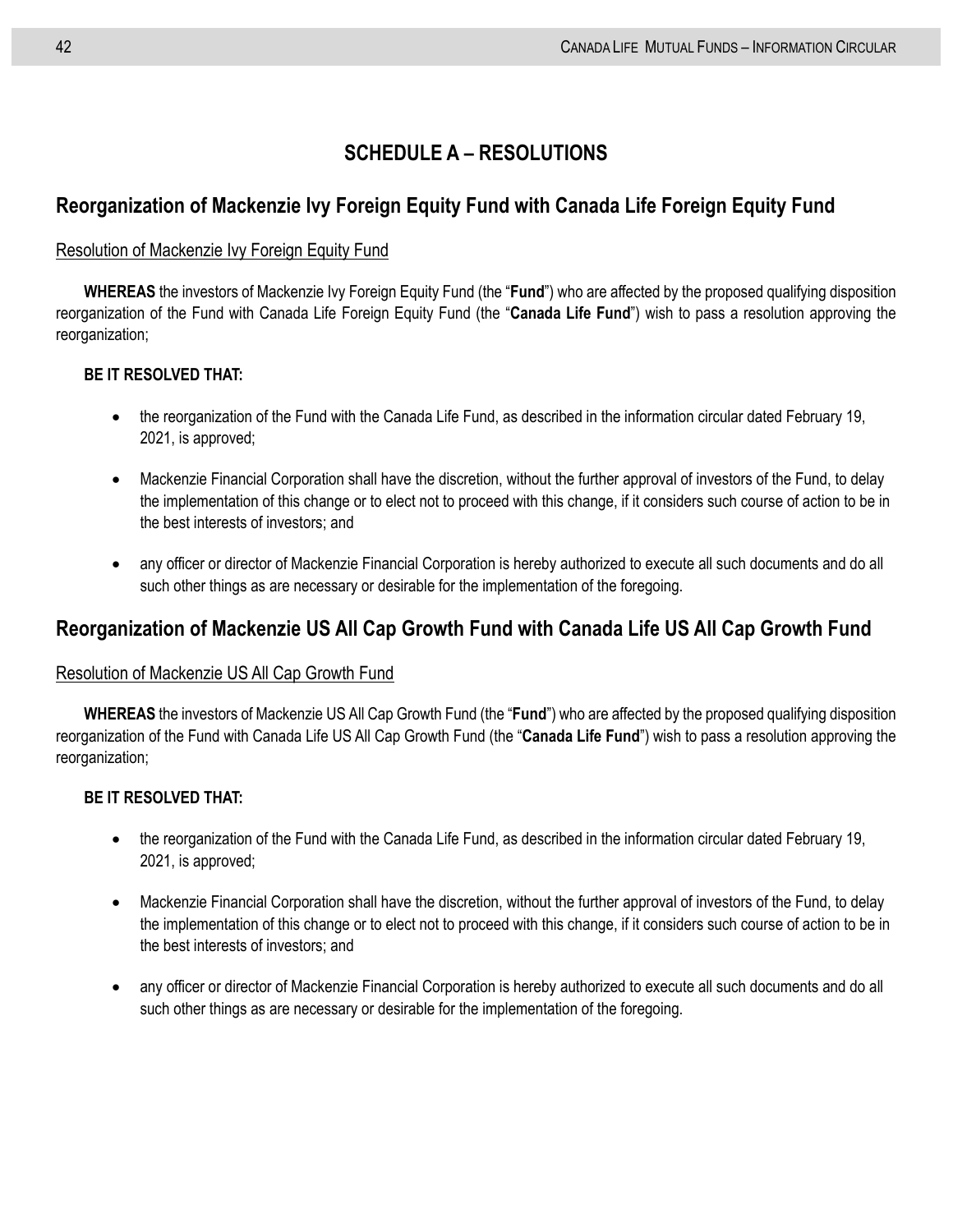### **Reorganization of Mackenzie Canadian Dividend Fund with Canada Life Canadian Dividend Fund**

#### Resolution of Mackenzie Canadian Dividend Fund

**WHEREAS** the investors of Mackenzie Canadian Dividend Fund (the "**Fund**") who are affected by the proposed qualifying disposition reorganization of the Fund with Canada Life Canadian Dividend Fund (the "**Canada Life Fund**") wish to pass a resolution approving the reorganization;

#### **BE IT RESOLVED THAT:**

- the reorganization of the Fund with the Canada Life Fund, as described in the information circular dated February 19, 2021, is approved;
- Mackenzie Financial Corporation shall have the discretion, without the further approval of investors of the Fund, to delay the implementation of this change or to elect not to proceed with this change, if it considers such course of action to be in the best interests of investors; and
- any officer or director of Mackenzie Financial Corporation is hereby authorized to execute all such documents and do all such other things as are necessary or desirable for the implementation of the foregoing.

## **Reorganization of Mackenzie Canadian Growth Fund with Canada Life Canadian Focused Growth Fund**

#### Resolution of Mackenzie Canadian Growth Fund

**WHEREAS** the investors of Mackenzie Canadian Growth Fund (the "**Fund**") who are affected by the proposed qualifying disposition reorganization of the Fund with Canada Life Canadian Focused Growth Fund (the "**Canada Life Fund**") wish to pass a resolution approving the reorganization;

#### **BE IT RESOLVED THAT:**

- the reorganization of the Fund with the Canada Life Fund, as described in the information circular dated February 19, 2021, is approved;
- Mackenzie Financial Corporation shall have the discretion, without the further approval of investors of the Fund, to delay the implementation of this change or to elect not to proceed with this change, if it considers such course of action to be in the best interests of investors; and
- any officer or director of Mackenzie Financial Corporation is hereby authorized to execute all such documents and do all such other things as are necessary or desirable for the implementation of the foregoing.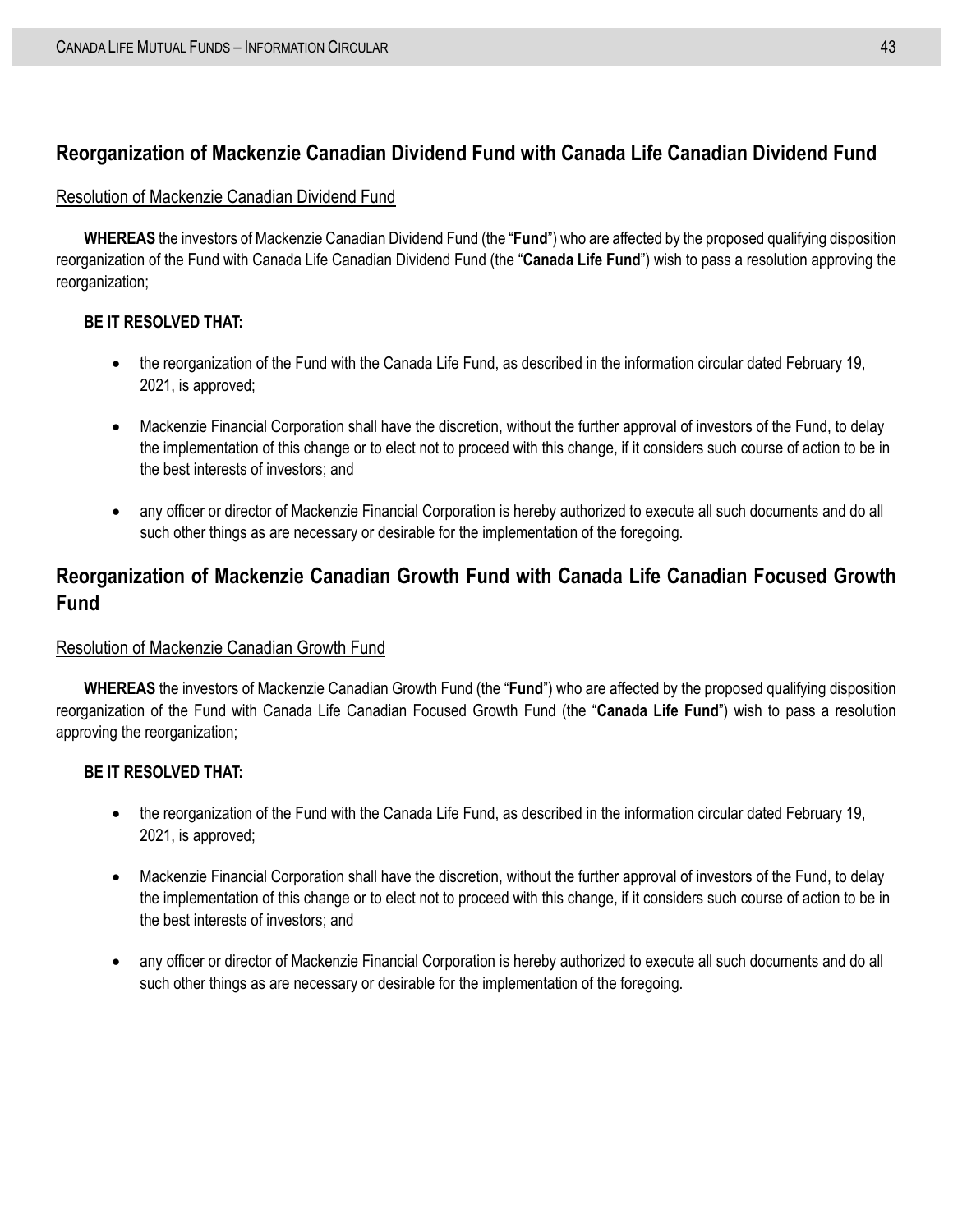## **Reorganization of Mackenzie Ivy Global Balanced Fund with Canada Life Global Balanced Fund**

#### Resolution of Mackenzie Ivy Global Balanced Fund

**WHEREAS** the investors of Mackenzie Ivy Global Balanced Fund (the "**Fund**") who are affected by the proposed qualifying disposition reorganization of the Fund with Canada Life Global Balanced Fund (the "**Canada Life Fund**") wish to pass a resolution approving the reorganization;

#### **BE IT RESOLVED THAT:**

- the reorganization of the Fund with the Canada Life Fund, as described in the information circular dated February 19, 2021, is approved;
- Mackenzie Financial Corporation shall have the discretion, without the further approval of investors of the Fund, to delay the implementation of this change or to elect not to proceed with this change, if it considers such course of action to be in the best interests of investors; and
- any officer or director of Mackenzie Financial Corporation is hereby authorized to execute all such documents and do all such other things as are necessary or desirable for the implementation of the foregoing.

### **Reorganization of Mackenzie Strategic Income Fund with Canada Life Strategic Income Fund**

#### Resolution of Mackenzie Strategic Income Fund

**WHEREAS** the investors of Mackenzie Strategic Income Fund (the "**Fund**") who are affected by the proposed qualifying disposition reorganization of the Fund with Canada Life Strategic Income Fund (the "**Canada Life Fund**") wish to pass a resolution approving the reorganization:

#### **BE IT RESOLVED THAT:**

- the reorganization of the Fund with the Canada Life Fund, as described in the information circular dated February 19, 2021, is approved;
- Mackenzie Financial Corporation shall have the discretion, without the further approval of investors of the Fund, to delay the implementation of this change or to elect not to proceed with this change, if it considers such course of action to be in the best interests of investors; and
- any officer or director of Mackenzie Financial Corporation is hereby authorized to execute all such documents and do all such other things as are necessary or desirable for the implementation of the foregoing.

## **Reorganization of Mackenzie Floating Rate Income Fund with Canada Life Floating Rate Income Fund**

#### Resolution of Mackenzie Floating Rate Income Fund

**WHEREAS** the investors of Mackenzie Floating Rate Income Fund (the "**Fund**") who are affected by the proposed reorganization of the Fund with Canada Life Floating Rate Income Fund (the "**Canada Life Fund**") wish to pass a resolution approving the reorganization;